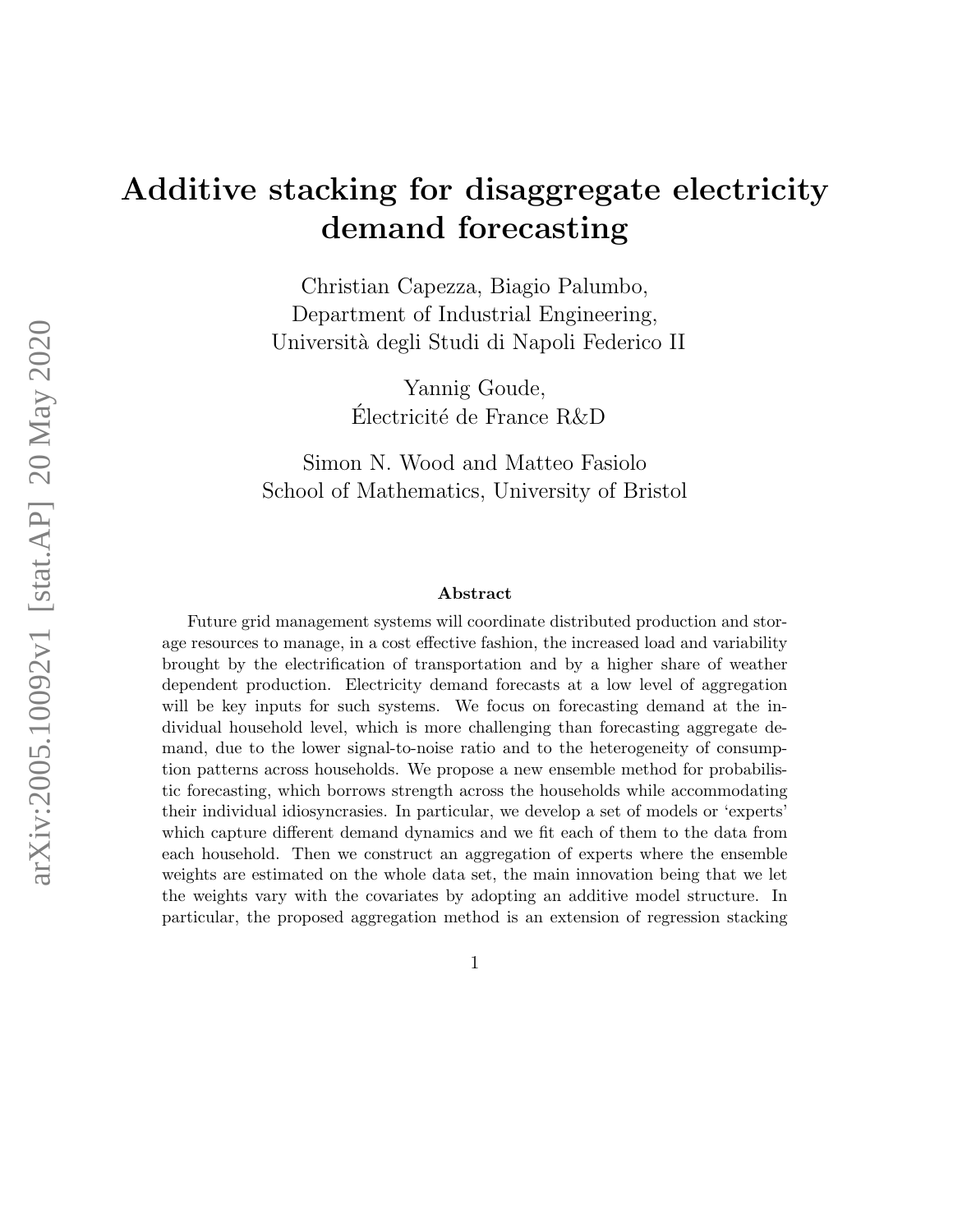(Breiman, 1996) where the mixture weights are modelled using linear combinations of parametric, smooth or random effects. The methods for building and fitting additive stacking models are implemented by the gamFactory R package, available at https://github.com/mfasiolo/gamFactory.

Keywords: Electricity Demand Forecasting; Probabilistic Forecast; Regression Stacking; Ensemble Methods; Mixture of Experts; Generalised Additive Models.

### 1 Introduction

The electricity grid is transitioning from a system with centralised production and limited storage, both controlled by the system operator or other industrial entities, to a more complex setting where production and storage are decentralised, and the former is strongly weather dependent. The transition is motivated by the need to reduce carbon emissions, which is leading to a shift from fossil fuel to renewable power production and to the electrification of the transportation system. These developments represent a challenge for current grid management systems, as it will be necessary to satisfy the extra demand generated by a large fleet of electric vehicles in a context where production is less flexible and more uncertain. To limit the need for expensive infrastructural works, aimed at increasing the physical capacity of the electricity network, intelligent grid management systems and policies must be put in place. For example, dynamic electricity pricing and remotely controlled consumption can be used as demand-side tools to reduce the daily demand peak and to coordinate demand with time-varying renewable energy production.

Electricity demand forecasts at the system-wide or regional scale are key inputs for production planning and grid management under the current, centralised, electricity system. As the availability of distributed production and storage increases, demand forecasts at a lower level of aggregation will become more important. To illustrate this, we consider a simple scenario, outlined here, and described in detail in Section 3.4. Consider a portfolio of residential customers, whose demand is recorded half-hourly via smart meters. Each household is equipped with a home battery and its charge/discharge schedule is determined, one day ahead, by minimising the expected cost to the customer. We assume that the customers are charged based on a composite tariff, with a baseline price for the total amount of energy used and a much higher price for the daily maximum demand. We adopt a daily-max tariff because Pimm et al. (2018) demonstrate that standard time-of-use tariff could lead to little or no reduction in the daily peak demand, as many batteries might start charging simultaneously at the start of the overnight off-peak price. They speculate that a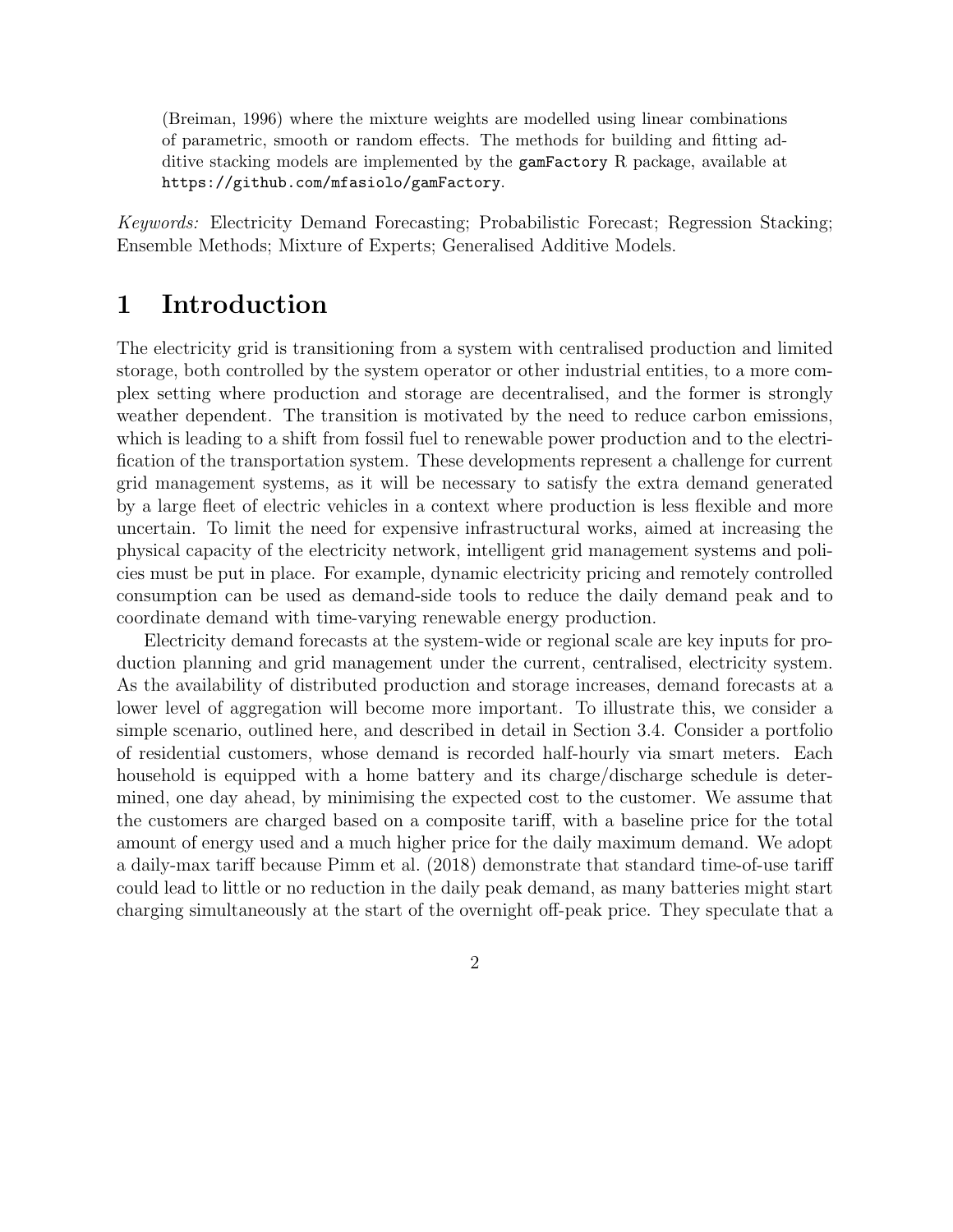daily-max tariff might be more effective for peak demand shaving, which is a key goal as the network infrastructure must be able to satisfy peak demand and the cost of network reinforcement is expected to reach up to 36bn by 2050 in the UK (Pudjianto et al., 2013).

Figure 1 shows that, in the setting just outlined, using accurate household specific forecasts for battery optimisation can lead to substantial cost reductions for the customers and to a flatter aggregate demand profile. In particular, Figure 1a shows that households energy costs could be reduced by almost 50%, relative to no battery usage, under a 'perfect' forecast which assumes that households demand is known one day in advance. The plots in Figure 1b and 1c show that the daily peak and range, the latter being the difference between the maximum and minimum demand, can also be reduced substantially, leading to the flatter aggregate demand profile shown in Figure 1d. However, the cost savings and the demand profile flattening just described rely on the use of perfect forecasts at the household level to optimise battery schedules, and Figure 2 shows that predictive accuracy is destined to deteriorate with the level of granularity. In particular, plots 2a to 2d show that, while the daily profile is smooth when demand is averaged across the customers, disaggregating the demand leads to rough, less predictable profiles. The low signal-tonoise ratio characterising individual household demand suggests a modelling strategy based on predicting the data from several customers using a single model, to reduce the noise. However, plots 2e and 2f show that the behaviour of customers is highly heterogeneous, hence naïve aggregation would induce high bias. To demonstrate this, Figure 1 shows that the result of using a 'common' forecast, which simply scales a common predicted daily demand profile depending on the household characteristics (see model  $M_4$  in Section 3.1 for details), are poor. In particular, the battery schedules derived under such a forecast lead to little cost savings, because minimising the cost to the customer under a daily-max tariff requires predicting the profile of each household. Furthermore, rescaling the same common profile to forecast the demand of each customer leads to battery schedules that are highly correlated, hence there is no reduction in the daily range of the aggregate demand (see Figure 1c).

To take into account the heterogeneity of demand dynamics across households, we fit a set of statistical models or 'experts' separately to each household. The experts are designed to capture different aspects of individual household demand, such as the smooth daily demand profiles of Figure 2e and the abrupt change-points of Figure 2f. To alleviate the fact that household demand data is characterised by a low signal-to-noise ratio, we 'borrow information' across households by constructing a weighted combination of experts, where the weights are estimated by using the data from all the households to fit a single aggregation model. The key methodological innovation is that the weights of the experts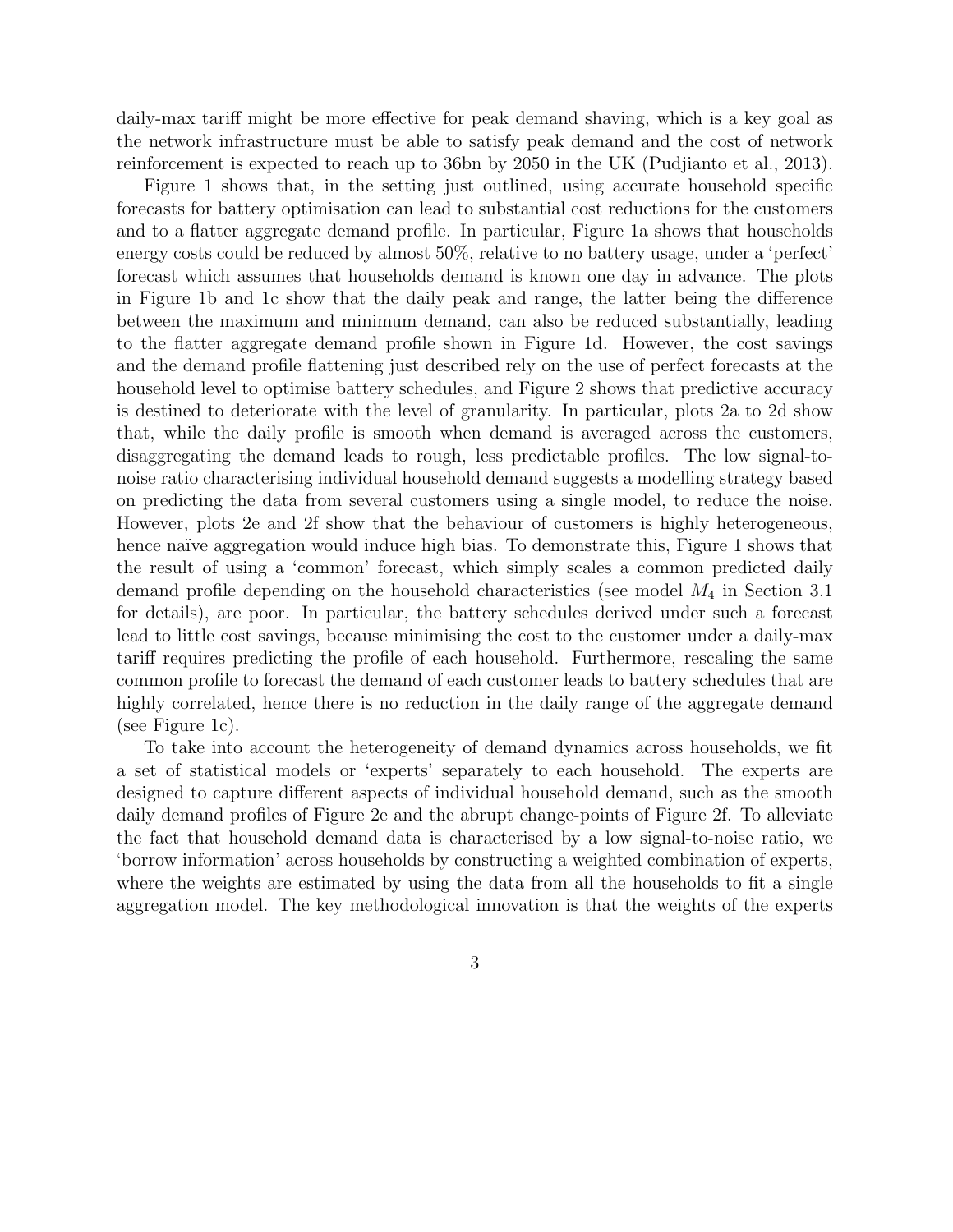

Figure 1: Plots a-c show the reduction in the daily total cost of electricity, maximum and range of aggregate demand, relative to leaving the batteries idle, obtained by using different household specific demand forecasts as inputs to the battery optimisation algorithm. The black solid curve in plot d is the average profile of the total demand during weekdays and the other three curves show how the profile is transformed by the batteries charging/discharging schedules corresponding to each forecast. The plots correspond to scenario  $A = 0\epsilon$ , described in Section 3.4.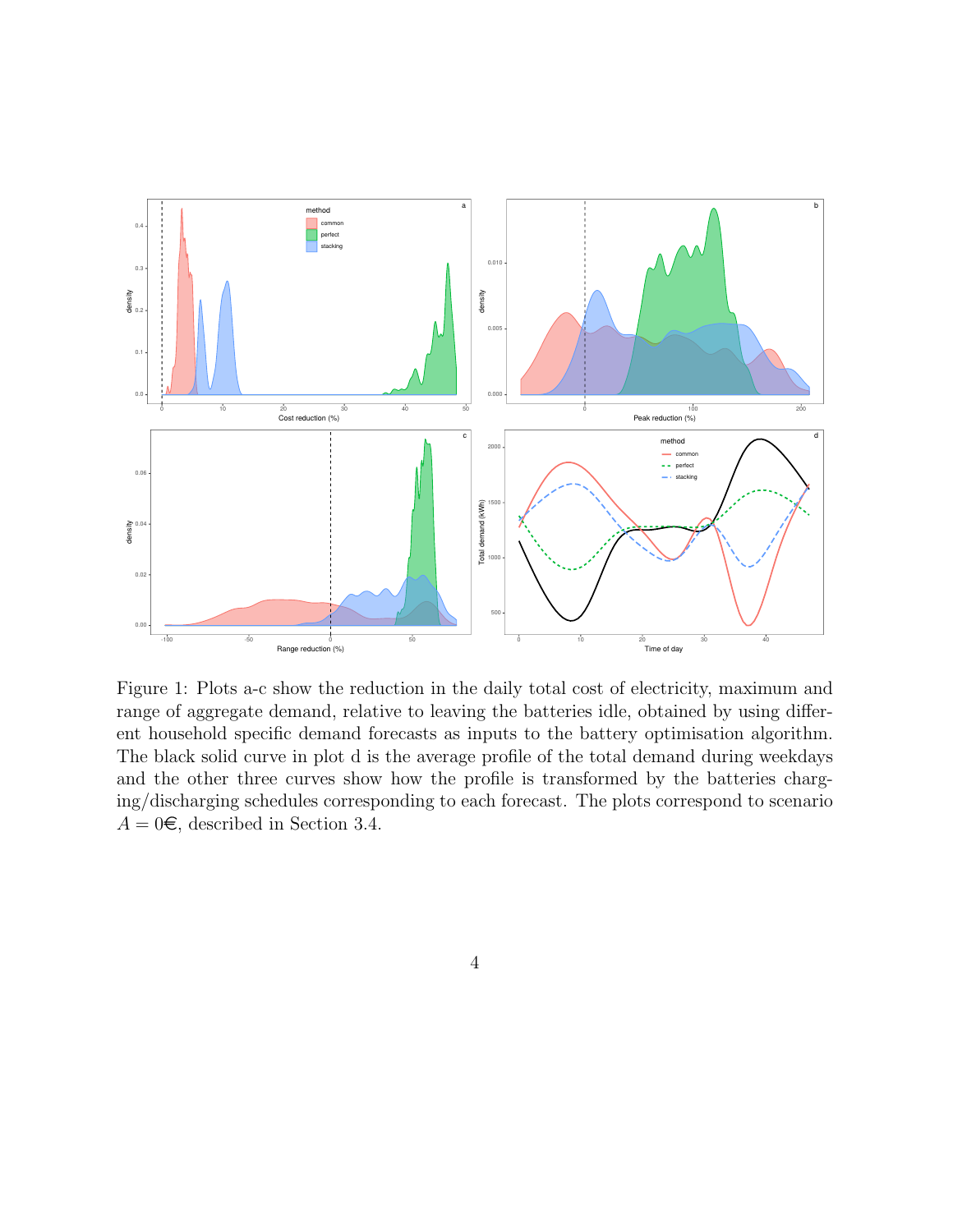

Figure 2: Plots a-d show the daily profiles of the demand averaged over increasingly small groups of customers from the CER trial (Commission for Energy Regulation, 2012, see Section 3 for details). Plots e and f show the average daily and yearly demand profiles of three customers. The blue profile in plot f has been vertically shifted for visibility.

can depend semi-parametrically on covariates such as the day of the week, the time of day, household characteristics and so on. The effect of the covariates on the weights is modelled additively, that is using linear combinations of parametric and smooth effects based on spline basis expansions. The results in Section 3 show that the forecast produced by the aggregation model is more accurate than those obtained under any of the experts and that it leads to better battery scheduling in the example application.

We call the proposed aggregation method 'additive stacking', because it is an additive extension of regression stacking (Breiman, 1996). Closely related work is that of Yao et al. (2018), who use stacking to average Bayesian predictive distributions, thus producing full probabilistic forecasts. Similarly to them, we model the full distribution of household demand, rather than just its mean. But, given that our stacking model is more complex and that the data set we consider is quite large, we do not adopt a full Bayesian framework based on Markov chain Monte Carlo (MCMC) sampling as done by Yao et al. (2018), but we fit the model using the approximate empirical Bayes methods of Wood et al. (2016),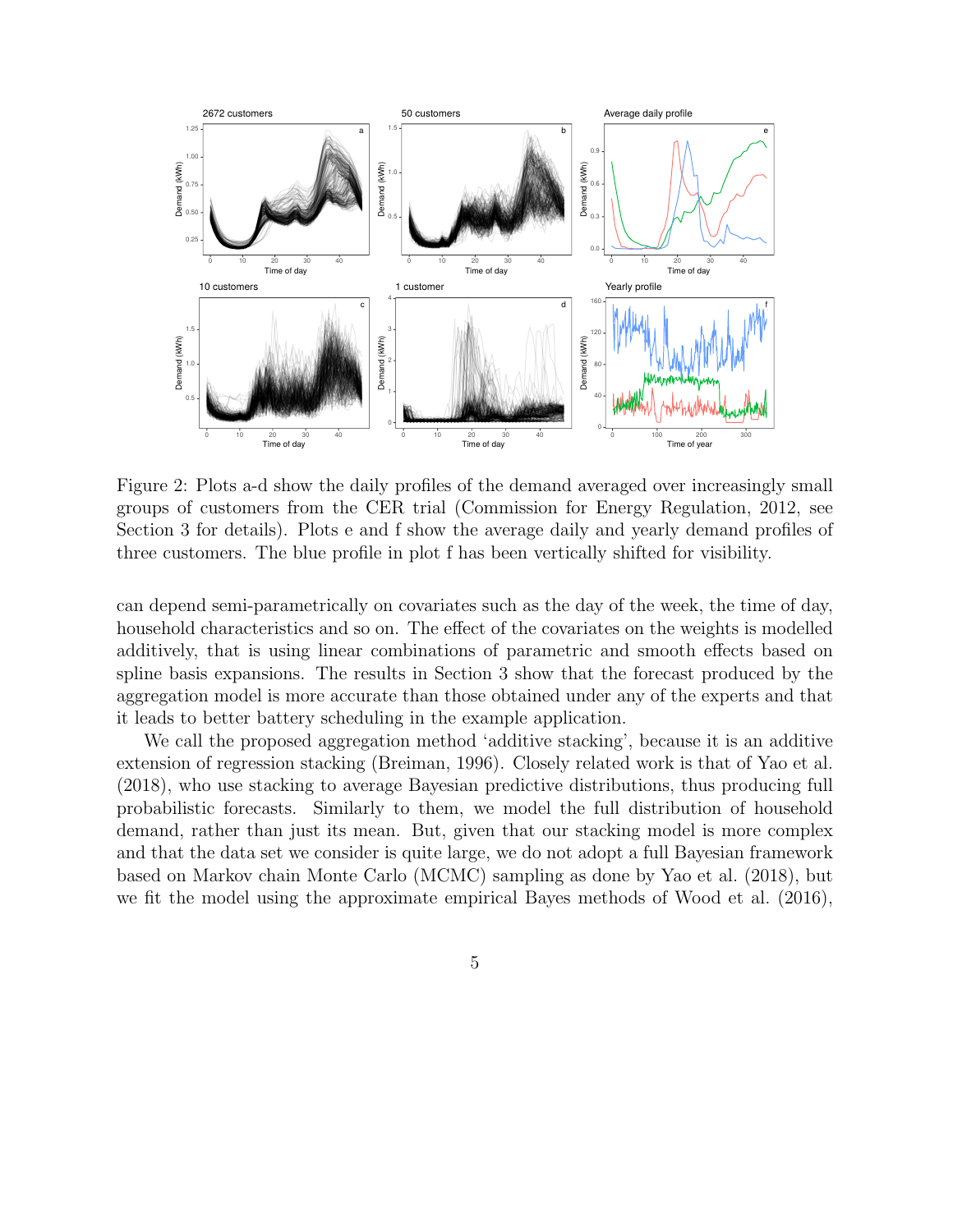which rely on direct optimisation methods. In particular, the regression coefficients are estimated using maximum a posteriori (MAP) methods while the smoothing parameters, which control the wiggliness of the smooth effects, are selected by maximising a Laplace approximation to the marginal likelihood (LAML). We are able to adopt the likelihood based fitting methods of Wood et al. (2016), aimed at generalised additive models (GAMs, Hastie and Tibshirani, 1990), because we perform stacking in a probabilistic, rather than loss based, context. The parametrisation of the proposed stacking model is non-linear in the regression coefficients, to force the experts' weights to be positive and sum to one. This poses some difficulties when interpreting the estimated effects of the covariates on the weight of each expert. Effective visualisation is essential for GAM model building and checking (see, e.g., Fasiolo et al., 2020), hence we address this difficulty by using the accumulated local effects (ALE) of Apley and Zhu (2016) to visualise to main effect of the covariates on the aggregation weights. We also show how the uncertainty of the local effect can be quantified at no extra computational cost, by propagating the uncertainty of a Gaussian approximation to the posterior distribution of the regression coefficients.

The proposed additive stacking method is related to several other ensemble methods with varying experts' weights. In particular, many ensemble methods let the weights depend on time. For example, in a time series context, McAlinn and West (2019) use a dynamic Bayesian predictive synthesis framework to combine probabilistic forecasts. Similarly, in online mixtures of experts the weights are updated sequentially, as new data becomes available. See Cesa-Bianchi and Lugosi (2006) for an overview on online learning and Devaine et al. (2013) for an application to aggregate demand forecasting. The proposed approach differs from such methods because the experts' weights do not depend only on time, but are more flexible semi-parametric functions of all the covariates. The feature weighted linear stacking method of Sill et al. (2009) is closer to the present proposal, but the weights are modelled using linear combinations of meta-features which must be chosen manually. Coscrato et al. (2020) proposes a non-linear extension of feature weighted linear stacking, where experts' weights are modelled using neural networks. Hence, the weights depend non-parametrically on the features as in our proposal, but their method focuses on providing point estimates by minimising the quadratic loss, not on modelling the full distribution of the response. Further, by adopting a full probabilistic framework, we are able to fit the model efficiently using the likelihood based framework of Wood et al. (2016) and to provide uncertainty estimates on the fitted model.

The rest of the paper is structured as follows. In Section 2 we present the structure of additive stacking models, we show how they can be fitted efficiently using the direct methods of Wood et al. (2016) and we discuss the use of accumulated local effects to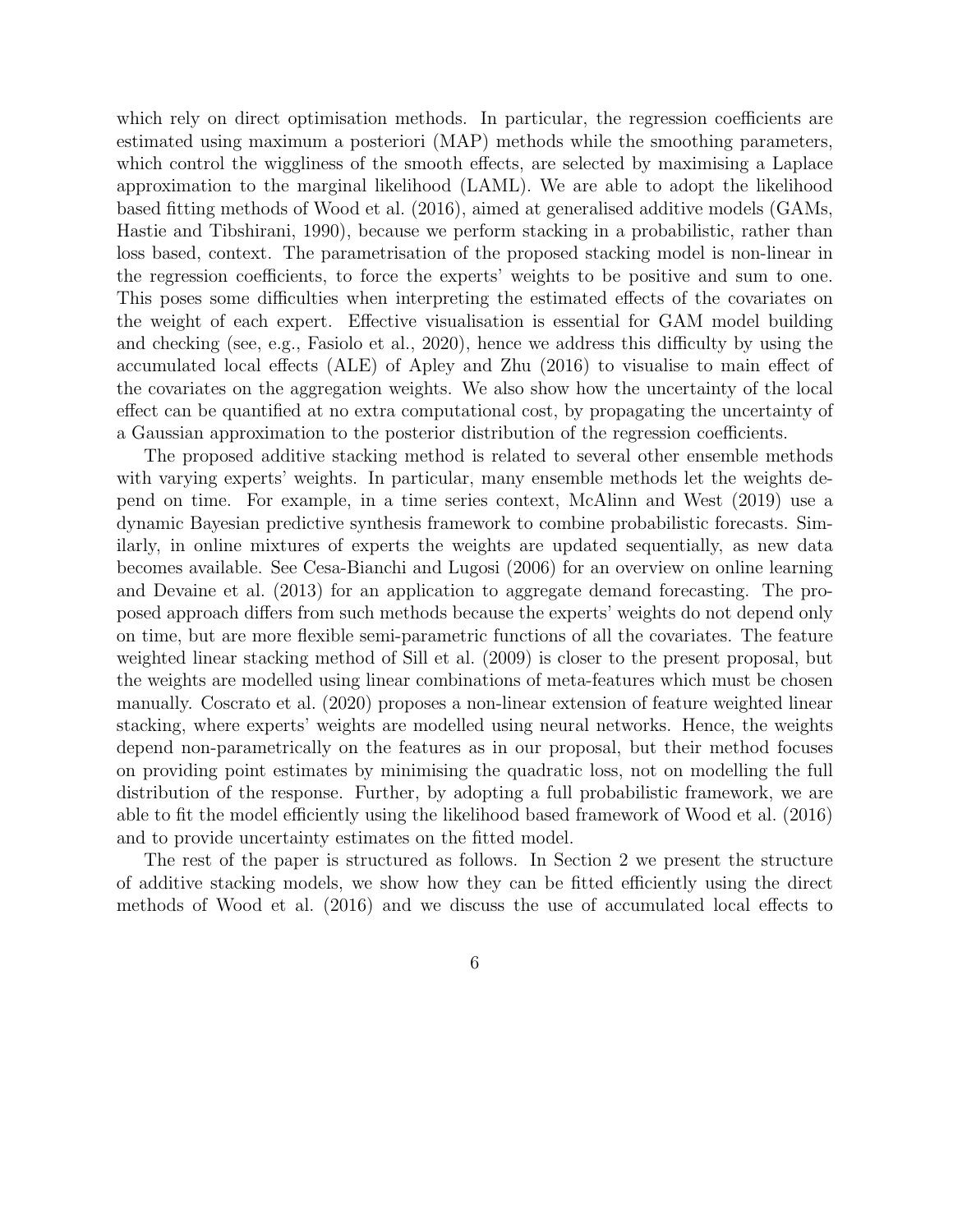quantify the effect of the covariates on the stacking weight. In Section 3 we present a set of probabilistic experts which are combined within an additive stacking model, aimed at predicting the individual household demand from the Commission for Energy Regulation (2012) trial data. After defining the experts and the stacking model, we demonstrate that the stacked ensemble beats all the individual experts on several loss functions and on the optimal battery scheduling application. Section 4 concludes by summarising the results.

### 2 Additive stacking

#### 2.1 Model structure

According to LeBlanc and Tibshirani (1996), the idea of combining several point estimators to produce a meta-model with improved predictive accuracy dates back at least to Stone (1974). The same idea was proposed again by Wolpert (1992) under the name of 'stacked generalisation', which was then framed and analysed as a linear regression problem by Breiman (1996). To introduce a basic regression stacking setting, let  $\mathbf{y} = \{y_1, \ldots, y_N\}$  be a vector of dependent variables, let  $x_1, \ldots, x_N$  be the corresponding d-dimensional vectors of covariates and indicate with D the data set formed by their pairs,  $\{y_i, x_i\}$  for  $i = 1, \ldots, N$ . Assume that we have K estimators or 'experts', such that  $\eta_k(\boldsymbol{x}_i)$  estimates  $\mathbb{E}(y_i|\boldsymbol{x}_i)$  under the k-th expert. In regression stacking, the experts are combined using a weighted sum,  $\sum_{k=1}^{K} \alpha_k \eta_k(\boldsymbol{x}_i)$ , where the weights are estimated as follows

$$
\hat{\boldsymbol{\alpha}} = {\hat{\alpha}_1, \dots, \hat{\alpha}_K} = \underset{\boldsymbol{\alpha}}{\operatorname{argmin}} \sum_{i=1}^{N} \left\{ y_i - \sum_{k=1}^{K} \alpha_k \eta_k(\boldsymbol{x}_i) \right\}^2, \qquad (1)
$$

under the constraints  $\alpha_k > 0$  and  $\sum_{k=1}^{K} \alpha_k = 1$ . According to Breiman (1996) the sumto-one constraint can be omitted, but ignoring the positive weight might hinder predictive accuracy if the experts are strongly correlated. Of course, estimating the experts using D and then using the same data again to estimate the weights would lead to overfitting. Hence, a cross-validation scheme is typically adopted and  $\eta_k(\boldsymbol{x}_i)$  is obtained by fitting the expert to a subset of  $D$  which excludes the *i*-th data pair. Leave-one-out cross-validation is a simple, but potentially expensive, option for doing this.

Early work on regression stacking focused on combining estimators under the quadratic loss, but alternative loss functions can be considered. For example, substituting the quadratic loss with the absolute loss leads to a stacked estimator of the conditional median, rather than the mean. The present work is motivated by an electricity demand forecasting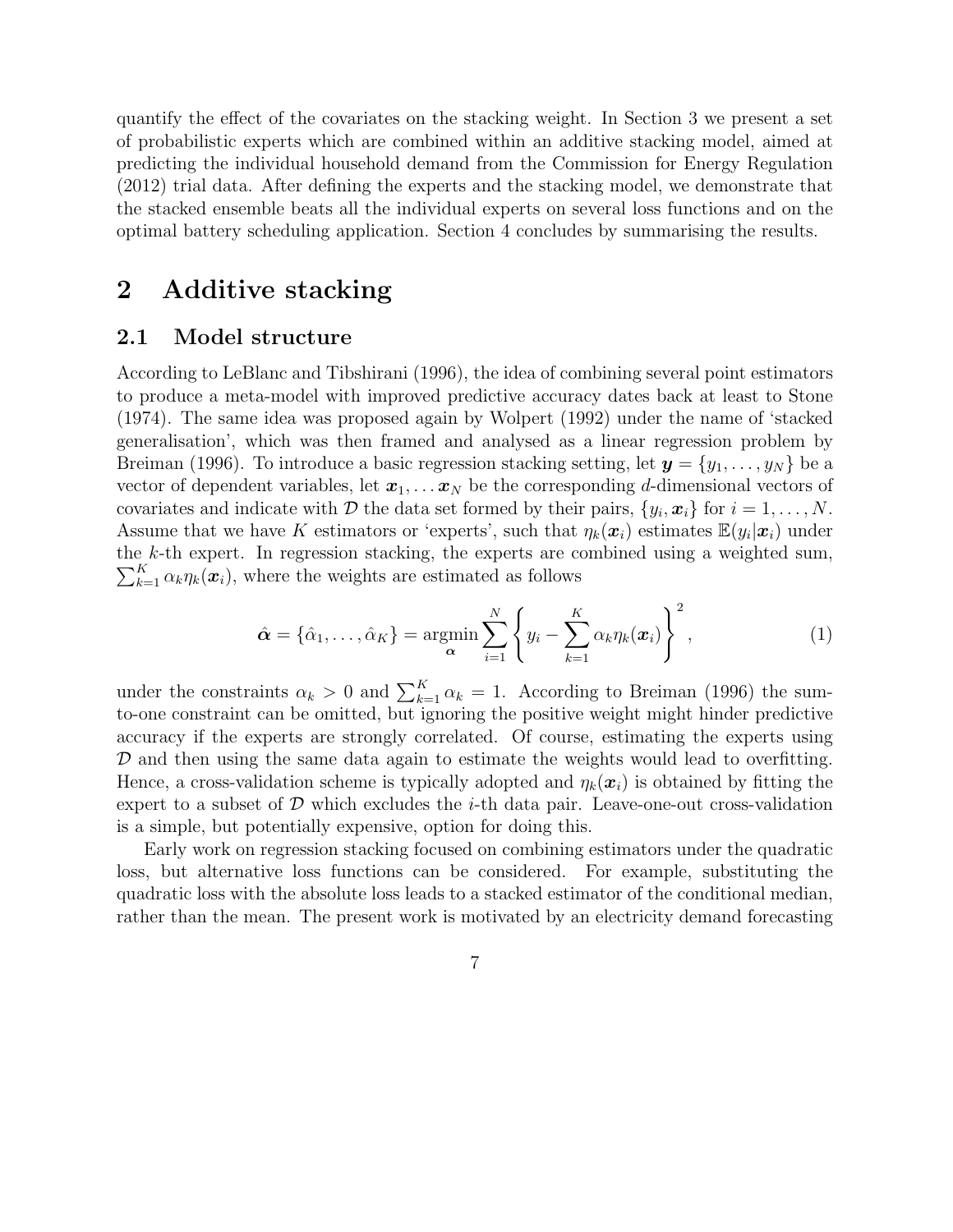application where the full distribution of the response is of interest, hence we consider stacking predictive distributions, not point estimates. In particular, let  $p_k(y_i|\mathbf{x}_i)$  be the  $i$ -th conditional density estimate produced by the  $k$ -th expert. Then, probabilistic stacking is performed by forming a mixture,  $\sum_{k=1}^{K} \alpha_k p_k(y_i | \mathbf{x}_i)$ , where the weights are estimated by maximising the corresponding log-likelihood, that is

$$
\hat{\alpha} = \underset{\alpha}{\operatorname{argmax}} \sum_{i=1}^{N} \log \sum_{k=1}^{K} \alpha_k p_k(y_i | \boldsymbol{x}_i), \tag{2}
$$

under the constraints mentioned above. As for loss based stacking, a cross-validation scheme must be adopted to avoid overfitting. While Yao et al. (2018) perform additive stacking in a context where the  $p_k$ 's are Bayesian posterior predictive densities, the stacking methods proposed here are agnostic to the nature of the experts densities, which might be obtained using Bayesian, frequentist or other methods.

In this work, we extend probabilistic stacking by letting the weights vary with the covariates via an additive model structure. In particular, the weights are parametrised as in multinomial logistic regression, that is

$$
\alpha_{ki} = \frac{\exp \eta_{ki}}{\sum_{a=1}^{K} \exp \eta_{ai}}, \quad \text{for} \quad k = 2, \dots, K,
$$
\n(3)

where  $\eta_{ki}$  is the linear predictor of the k-th expert, evaluated at the *i*-th observation. While  $\eta_1$  is fixed to zero for identifiability, the remaining linear predictors are modelled as follows

$$
\eta_{ki} = \sum_{j \in I_k} f_{kj}(\boldsymbol{x}_i), \quad \text{for} \quad k = 2, \ldots, K,
$$

where the  $f_{kj}$  are parametric, random or smooth effects, based on spline basis expansions, and  $I_k$  is the set of indices specifying the effects on which  $\eta_k$  depends. The smooth effects are constructed using spline basis expansions. In particular, if we drop the indices  $j$  and  $k$ for notational convenience, we have

$$
f(\boldsymbol{x}_i) = \sum_{l=1}^L b_l(\boldsymbol{x}_i) \beta_l,
$$

where the  $b_l$ 's are known basis functions and the  $\beta_l$ 's are unknown regression coefficients, which must be estimated. While the number of basis functions,  $L$ , is typically chosen to be large enough to avoid over-smoothing, the wiggliness of the effects is controlled by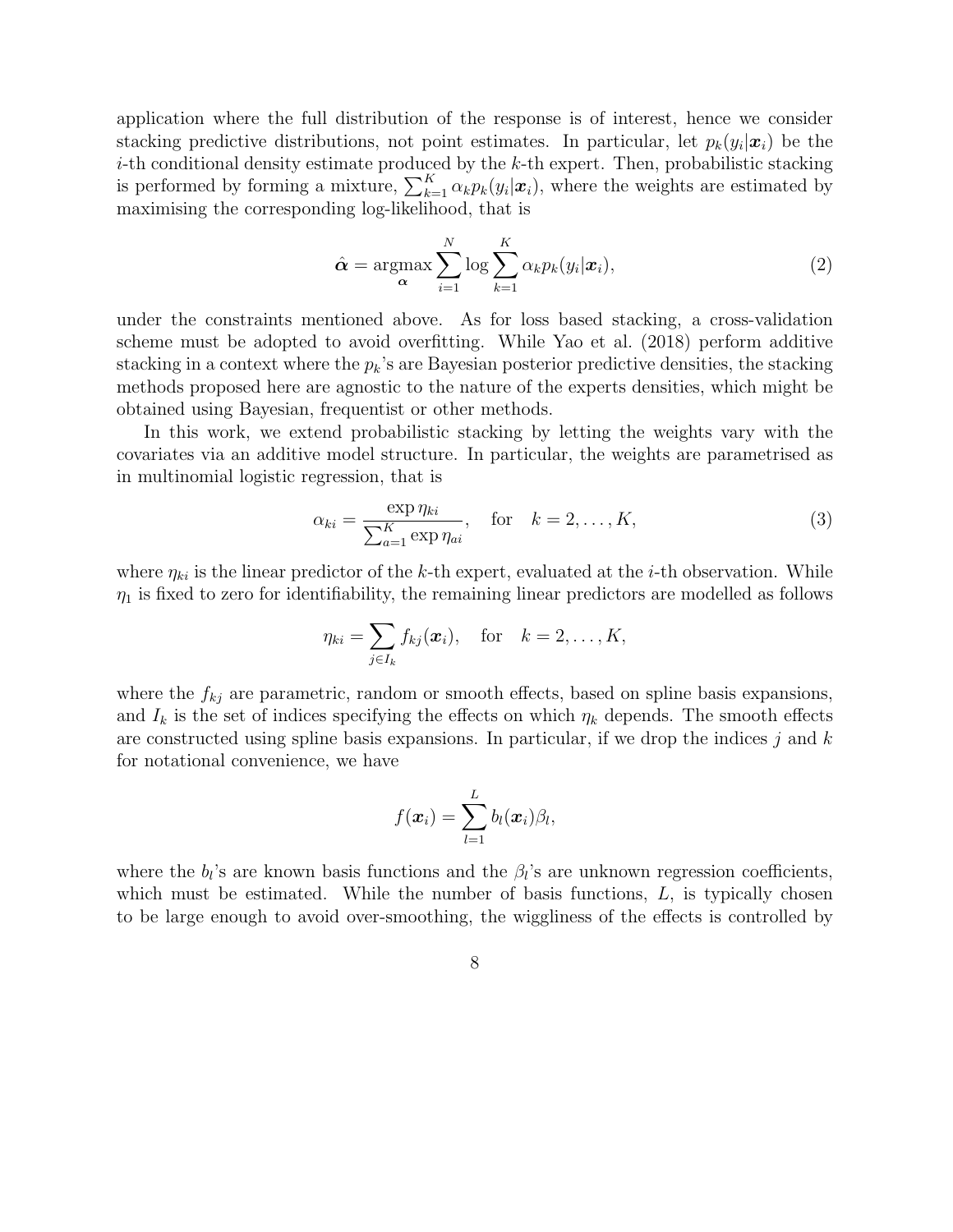an improper multivariate Gaussian prior on the vector of regression coefficients,  $\beta$ . The prior is centered at the origin and its precision matrix is  $S^{\lambda} = \sum_{g=1}^{G} \lambda_g S_g$ , where the  $S_g$ 's are positive semi-definite matrices and  $\lambda = \{\lambda_1, \ldots, \lambda_G\}$  is a vector of positive smoothing parameters. The Bayesian posterior log-density corresponding to such a prior is

$$
\log p(\boldsymbol{\beta}|\boldsymbol{y},\boldsymbol{\lambda}) = \sum_{i=1}^{N} \log \sum_{k=1}^{K} \alpha_{ki}(\boldsymbol{\beta}) p_k(y_i|\boldsymbol{x}_i) - \frac{1}{2} \sum_{g=1}^{G} \lambda_g \boldsymbol{\beta}^{\mathsf{T}} \mathbf{S}_g \boldsymbol{\beta},
$$
(4)

up an additive constant. Hence the prior log-density is equivalent to a generalised ridge penalty, and increasing the  $\lambda_q$ 's leads to a posterior which is more concentrated on the null space of the penalty. The null space is spanned by 'completely smooth' functions, where the definition of 'smooth' depends on the type of prior precision matrix or penalty used. In general, there is no one-to-one correspondence between the effects and the smoothing. For example, the wiggliness of an effect can be controlled via multiple smoothing parameters.

The additive stacking framework just outlined allows for considerable modelling flexibility, as the whole array of effect types available under standard GAM models can be employed. See Wood (2017) for an introduction to splines bases and penalties, in a GAM modelling context. Further, while we indicate with  $x$  all the available covariates, it is possible to use different sets of covariates within the experts and to model the stacking weights. The stacking model described in Section 3.2 exploits this feature. Setting additive stacking in a probabilistic Bayesian framework allows us to employ statistically well-founded and computationally efficient methods for model fitting and inference. In particular, Section 2.2 explains how we exploit the methods of Wood et al. (2016) to obtain maximum a posterior (MAP) estimates of the regression coefficients and to select the smoothing parameters using approximate marginal likelihood methods. The ALE visualisation methods described in Section 2.3 also benefit from the adoption of a probabilistic Bayesian framework, as the uncertainty of the effects can be quantified using standard asymptotic approximations.

### 2.2 Model fitting

For fixed smoothing parameters,  $\lambda$ , we obtain MAP estimates of the regression coefficients by maximising the log-posterior (4), using Newton's algorithm. The latter requires the gradient and Hessian of the log-posterior w.r.t.  $\beta$ , which are provided in Supplementary Material S1 (henceforth SM S1). As for standard GAMs, the real challenge is selecting the smoothing parameters themselves. We do it by maximising an approximation to the log marginal likelihood,  $\mathcal{V}(\lambda) = \log p(\lambda) = \log \int p(y|\beta)p(\beta|\lambda)d\beta$ . In particular, we consider a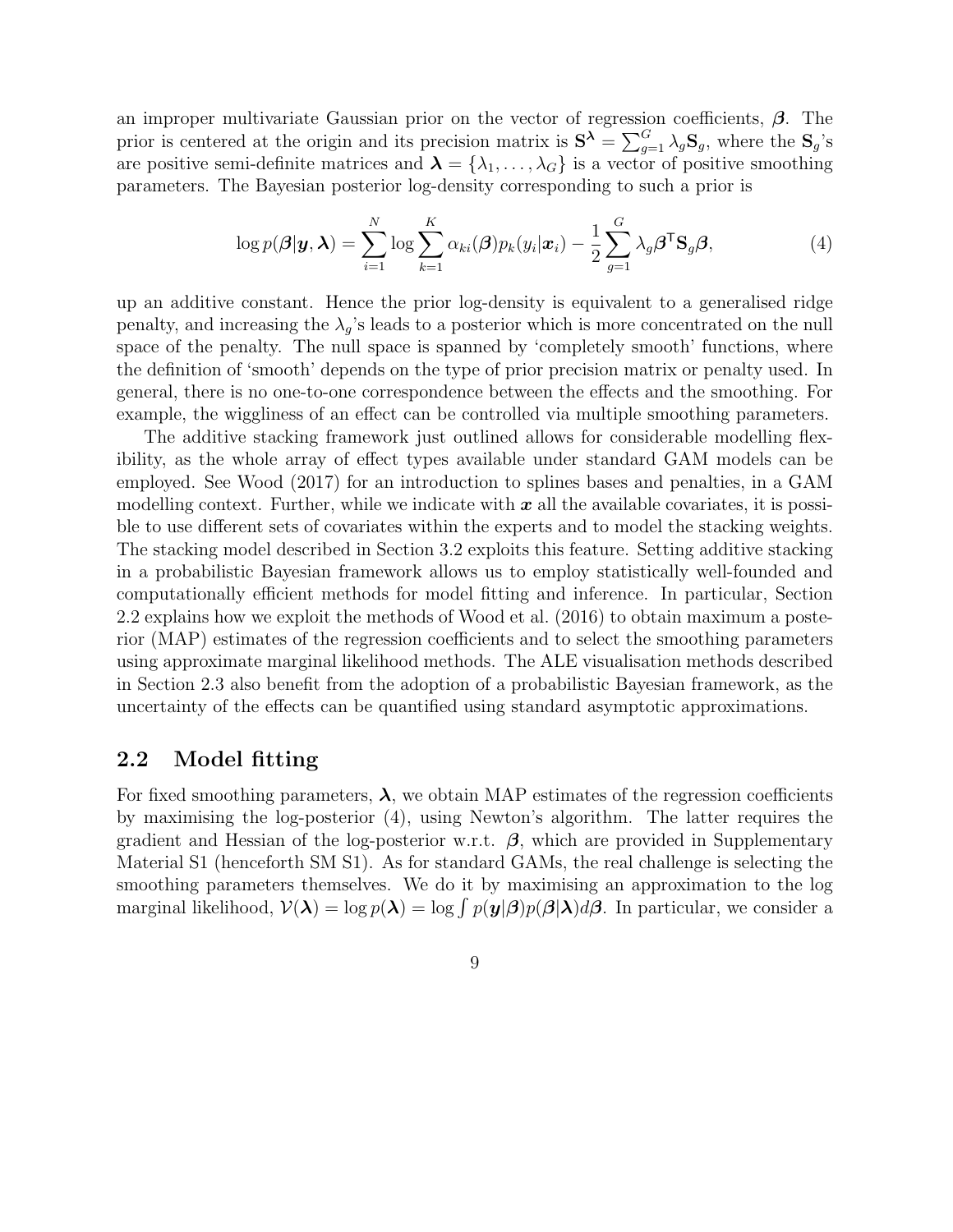Laplace approximate marginal likelihood (LAML) criterion

$$
\tilde{\mathcal{V}}(\boldsymbol{\lambda}) = \mathcal{L}(\hat{\boldsymbol{\beta}}) + \frac{1}{2} \log |\mathbf{S}^{\boldsymbol{\lambda}}|_{+} - \frac{1}{2} \log |\mathcal{H}| + \frac{M_p}{2} \log(2\pi),\tag{5}
$$

where  $M_p$  is the dimension of the null space of  $S^{\lambda}$ ,  $|S^{\lambda}|_{+}$  is the product of its positive eigenvalues,  $\mathcal{L}(\beta)$  is the r.h.s. of (4),  $\hat{\beta}$  is its maximiser and  $\mathcal{H}$  is its negative Hessian, evaluated at  $\hat{\beta}$ . To ensure the positivity of  $\lambda$ , we maximise (5) w.r.t.  $\rho$ , where  $\rho_q = \log(\lambda_q)$ . We use a BFGS optimiser, which requires the gradient of the objective

$$
(\nabla_{\rho}\tilde{\mathcal{V}})_{g} = \frac{\partial \tilde{\mathcal{V}}}{\partial \rho_{g}} = -\frac{\lambda_{g}}{2} \hat{\beta}^{\mathsf{T}} \mathbf{S}_{g} \hat{\beta} + \frac{1}{2} \frac{\partial \log |\mathbf{S}^{\lambda}|_{+}}{\partial \rho_{g}} - \frac{1}{2} \frac{\partial \log |\mathcal{H}|}{\partial \rho_{g}}.
$$
(6)

While computing the first two terms is straightforward, the third term requires implicit differentiation and third derivatives of the log likelihood w.r.t.  $\beta$ , as explained in SM S1.

#### 2.3 Interpreting the model via accumulated local effects

Adopting a Bayesian framework to fit probabilistic additive stacking models allows us to use standard methods to quantify the uncertainty of the fitted regression coefficients,  $\beta$ . In particular, we use an asymptotically justified approximation to  $p(\boldsymbol{\beta}|\boldsymbol{y},\boldsymbol{\lambda})$  which consists of a Gaussian distribution,  $N(\hat{\beta}, V_{\beta})$ , centered at the MAP estimator and with covariance matrix  $V_{\beta} = -\mathcal{H}^{-1}$ . This posterior approximation ignores the uncertainty of the smoothing parameter estimates, which are considered fixed to the LAML maximiser. In principle, smoothing parameter uncertainty could be estimated via a Gaussian approximation to  $p(\lambda|\mathbf{y})$  and then propagated forward to obtain an approximation to the unconditional posterior,  $p(\beta|\mathbf{y})$ . Wood et al. (2016) provide formulae to do this, but we leave it for future work as approximating  $p(\lambda | y)$  requires the Hessian of V w.r.t.  $\rho$ , which is tedious to derive. Note that the smooth effects are linear combinations of the regression coefficients, hence it is straightforward to derive pointwise Bayesian credible intervals for the effects. See Nychka (1988) for an analysis of the asymptotic frequentist properties of such intervals.

Recall that we indicated with  $f_{kj}(\boldsymbol{x})$  the j-th effect appearing in k-th linear predictor,  $\eta_k$ . The experts' weights,  $\alpha_1(\boldsymbol{x}), \ldots, \alpha_K(\boldsymbol{x})$ , lay on the standard simplex in  $\mathbb{R}^K$  and are related to the linear predictors via the parametrisation (3). The latter is non-linear, which can be problematic when interpreting the effects of the covariates on the weights. To see this, consider a model with three experts with  $\eta_1 = 0$ ,  $\eta_2 = x\beta_1$ ,  $\eta_3 = x\beta_2$  and a single scalar covariate, x. If  $\beta_1 > 0$ , one might expect  $\alpha_2(x)$  to increase with x but, if  $\beta_2 > \beta_1$ , this is true only for  $x < \log{\{\beta_1/(\beta_2-\beta_1)\}}/\beta^2$ . For larger values of  $x, \alpha_2(x)$  decreases. This means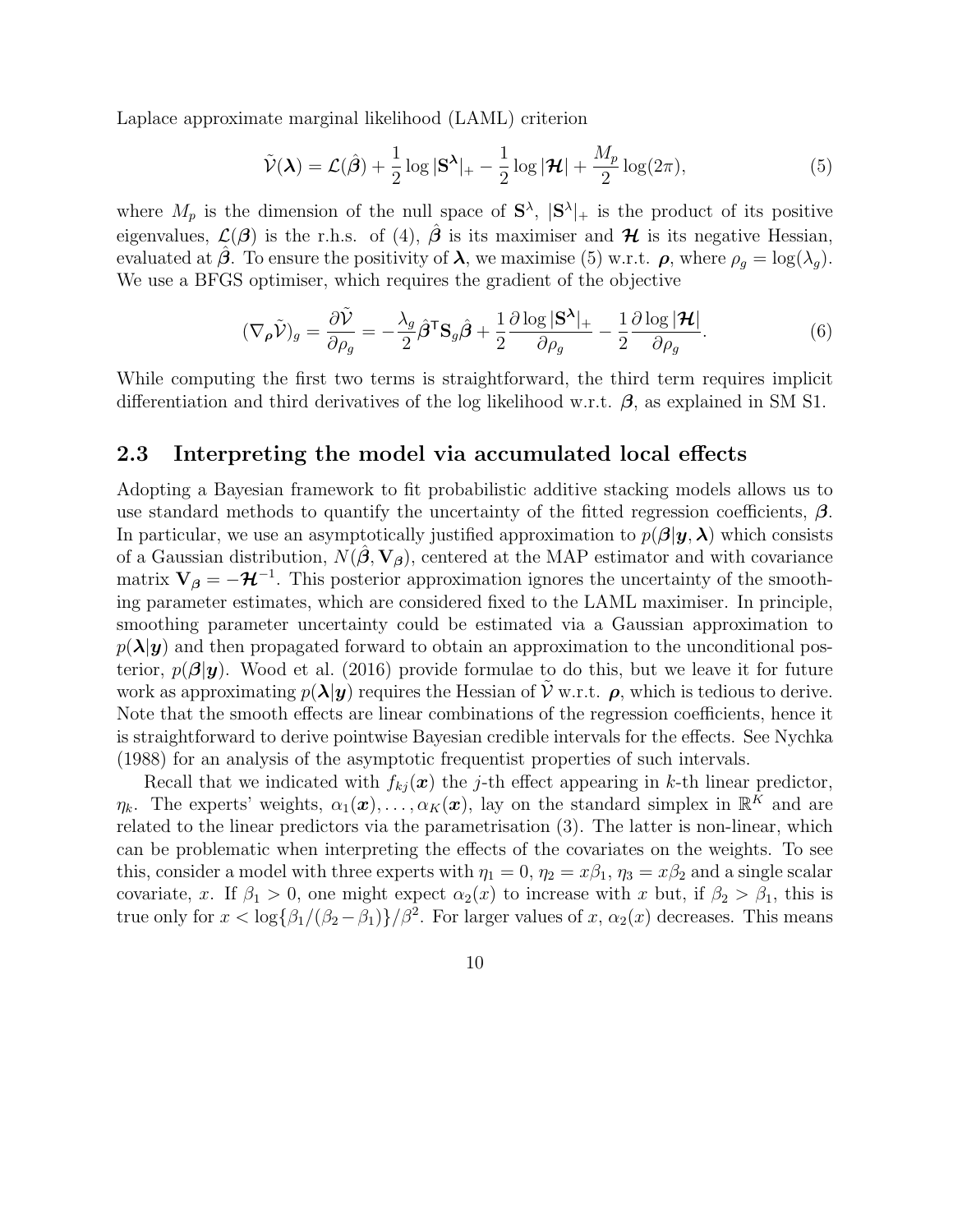that, even for simple models, plotting the effects specified in the linear predictors does not provide information regarding how the stacking weights behave. Given that additive stacking models are not black box models, appropriate visualisation of the covariates effects on the experts' weights is essential for model building and validation. Hence, we adopt the accumulated local effects (ALE) of Apley and Zhu (2016) to better quantify and visualise the covariates effects. Here we describe how ALE are constructed and how their uncertainty can be quantified. Examples will be provided in Section 3.

To simplify the notation, let us drop the index k and indicate with  $\alpha(x)$  the weight of one of the experts. If we assume that  $\alpha(x)$  is differentiable w.r.t. the j-th covariate, then the main ALE effect of  $x_j$  is

$$
\alpha_{j,ALE}(x) = \int_{x_{min,j}}^{x} \mathbb{E}_{\mathbf{x}_{\setminus j}} \{ \alpha^j(z_j, \mathbf{x}_{\setminus j}) | x_j = z_j \} dz_j - c,\tag{7}
$$

where x is the value of  $x_j$  at which we want to evaluate the effect, c is a constant,  $x_{\backslash j}$  is x with the j-th element excluded,  $\alpha^j = \partial \alpha/\partial x_j$  and  $\mathbb{E}_{x\setminus j} \{\cdot | x_j = z_j\}$  is a conditional expectation taken w.r.t.  $p(\mathbf{x}_{\setminus j}|x_j = z_j)$ . The choice  $x_{min,j}$  is unimportant, as changing it simply shifts the effect vertically, hence in practice  $x_{min,j}$  is set to just below the smallest observed value of  $x_j$ . As Apley and Zhu (2016) explain, ALE effects avoid the extrapolation error which affects the partial dependence plots of Friedman (2001) under correlated covariates.

Uncentered ALE effects are defined by setting c to zero and are estimated as follows. Let  $x_{i,j}$  be the *i*-th observed value of  $x_j$  and define a grid  $z_{0,j}, \ldots, z_{B,j}$  of values along  $x_j$ , such that  $z_{0,j}$  and  $z_{B,j}$  are the smallest and the largest observed values of  $x_j$ . Let  $n_j(1), n_j(2), \ldots, n_j(B)$  be the number of  $x_{i,j}$ 's falling in  $[z_{0,j}, z_{1,j}), [z_{1,j}, z_{2,j}), \ldots, [z_{B-1,j}, z_{B,j}].$ Indicate with  $v_j(x) \in \{1, \ldots, B\}$  the bin number in which an arbitrary value x of  $x_j$  belongs to and let  $S_j(v)$  be the set such that, if  $x_i \in S_j(v)$ , then  $x_{i,j}$  belongs to the v-th bin. The uncentered ALE effect of  $x_j$  is estimated by

$$
\hat{\alpha}_{j,ALE}(x) = \sum_{v=1}^{v_j(x)} \frac{1}{n_j(v)} \sum_{\{i:x_{i,j} \in S_j(v)\}} [\alpha(z_{v,j}, x_{i,\setminus j}) - \alpha(z_{v-1,j}, x_{i,\setminus j})], \text{ with } \hat{\alpha}_{j,ALE}(z_{0,j}) = 0.
$$
\n(8)

Centered ALE effects,  $\tilde{\alpha}_{j,ALE}(x)$ , are defined by setting  $c = \mathbb{E}\{\alpha_{j,ALE}(x_j)\}\$ and are estimated similarly. Apley and Zhu (2016) consider black box models and quantify the uncertainty of the ALE effects via bootstrapping. In our context, it is possible to obtain uncertainty estimates more efficiently. In particular, we use the delta method to approximate the posterior variance of uncentered ALE effects using  $var{\{\alpha_{j,ALE}(x)\}} \approx$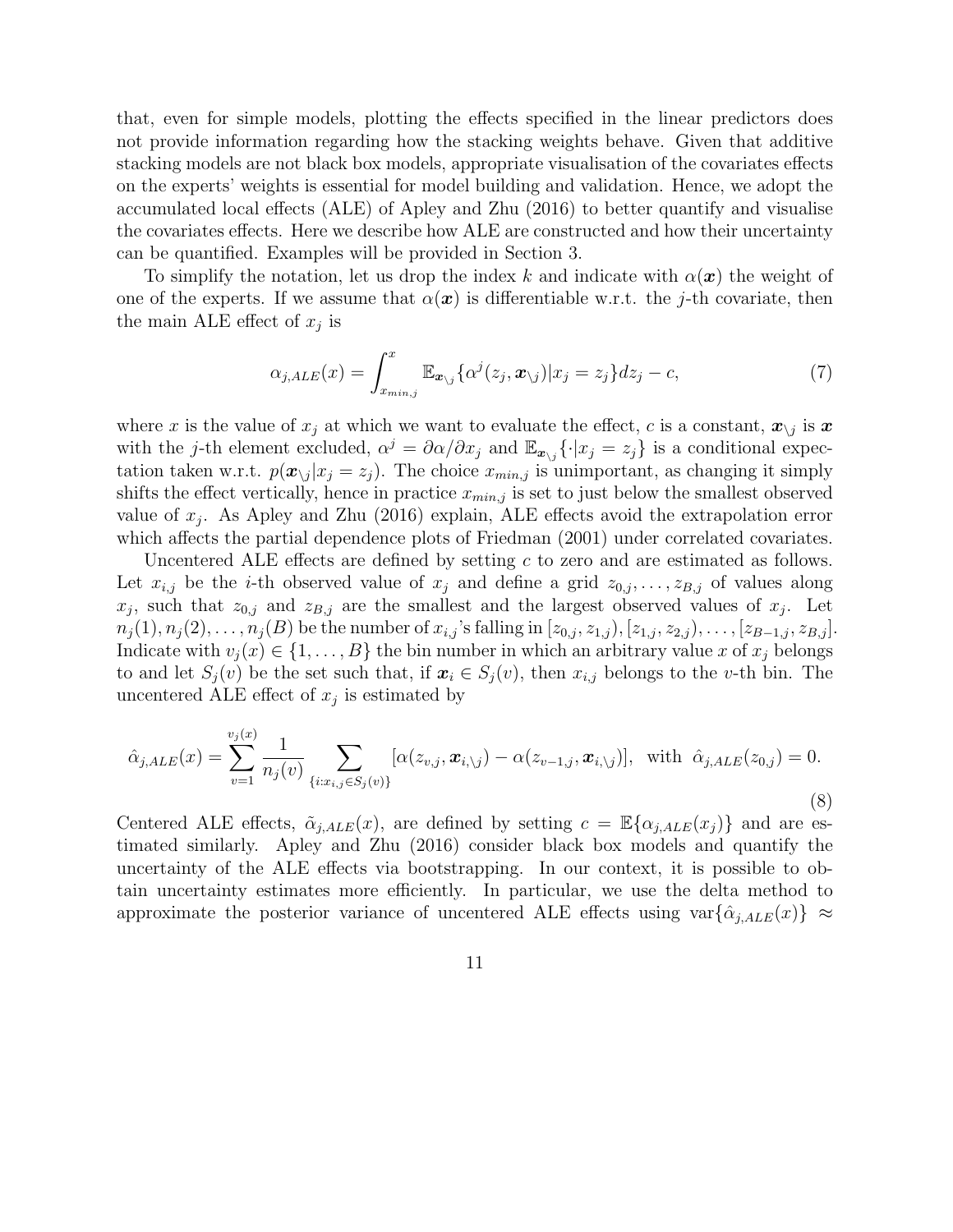$\nabla_{\beta}^{\mathsf{T}}\hat{\alpha}_{j,ALE}(x)\mathbf{V}_{\beta}\nabla_{\beta}\hat{\alpha}_{j,ALE}(x)$ . SM S2 shows how to compute the gradient of the centered or uncentered ALE effects w.r.t.  $\beta$ . It also covers the case where  $x_j$  is a categorical variable.

Here we consider only the main ALE effects, but Apley and Zhu (2016) define also higher order ALE effects and show that they lead to a functional ANOVA-like decomposition for  $\alpha(\boldsymbol{x})$ . Let  $\alpha_{ALE}(\boldsymbol{x}) = \mathbb{E}\{\alpha(\boldsymbol{x})\} + \sum_{j} \tilde{\alpha}_{j,ALE}(\boldsymbol{x})$  be the leading term of such a decomposition. In Section 3 we report the fraction of variance of each stacking weight,  $\alpha_k(x)$ , that is explained by the corresponding estimate of  $\alpha_{ALE}(\boldsymbol{x})$ . The resulting  $R^2$  coefficients quantify the importance of the main ALE effects, relative to the higher order interactions.

### 3 Disaggregate electricity demand forecasting

#### 3.1 Data and experts

We consider the data set from the CER trial (Commission for Energy Regulation, 2012), which contains electricity demand  $y_i^c$ , for  $i = 1, ..., N$ , measured in kWh and at 30min resolution by smart meters at 2672 Irish households,  $c = 1, \ldots, C$ . The data set covers the whole of 2010 and contains the following survey information about each household:  $\mathrm{sc}_{c}$  is a categorical variable indicating the occupation of the chief income earner;  $\mathrm{o}_{c} = 1$  if the customer owns the property and 0 otherwise;  $hw_c = 1$  if the water heater is electric and 0 otherwise, and  $wg_c$  indicates the number of white goods. We integrate the demand data with hourly temperatures,  $T_1, \ldots, T_N$ , from the National Centers for Environmental Information (NCEI). The demand data was preprocessed to remove anomalous customers, such as those whose demand was always near-zero. We ended up with a data set of 2565 customers. We removed special days (e.g., Christmas day) as well, because demand forecasts on such days typically require manual intervention. See SM S3 for further details on data preparation. Since many parts of the analysis are performed week by week, we enumerate consecutive weeks so that week 1 starts on Sunday the 3rd of January 2010.

We consider four experts,  $M_1$  to  $M_4$ . In the following we outline the structure of the experts and we explain what features of the data each model is meant to capture. While  $M_4$  is fitted to the whole data set,  $M_1$  to  $M_3$  model each household separately. Hence, we simplify the notation by omitting the index c when describing  $M_1$  to  $M_3$ . Under  $M_1$  or LastMonth, the *i*-th predictive density is

$$
p_{t_i}(y_i) = \frac{1}{30h} \sum_{k=1}^{30} \phi_0 \left( \frac{y_i - y_{i-48k}}{h} \right), \tag{9}
$$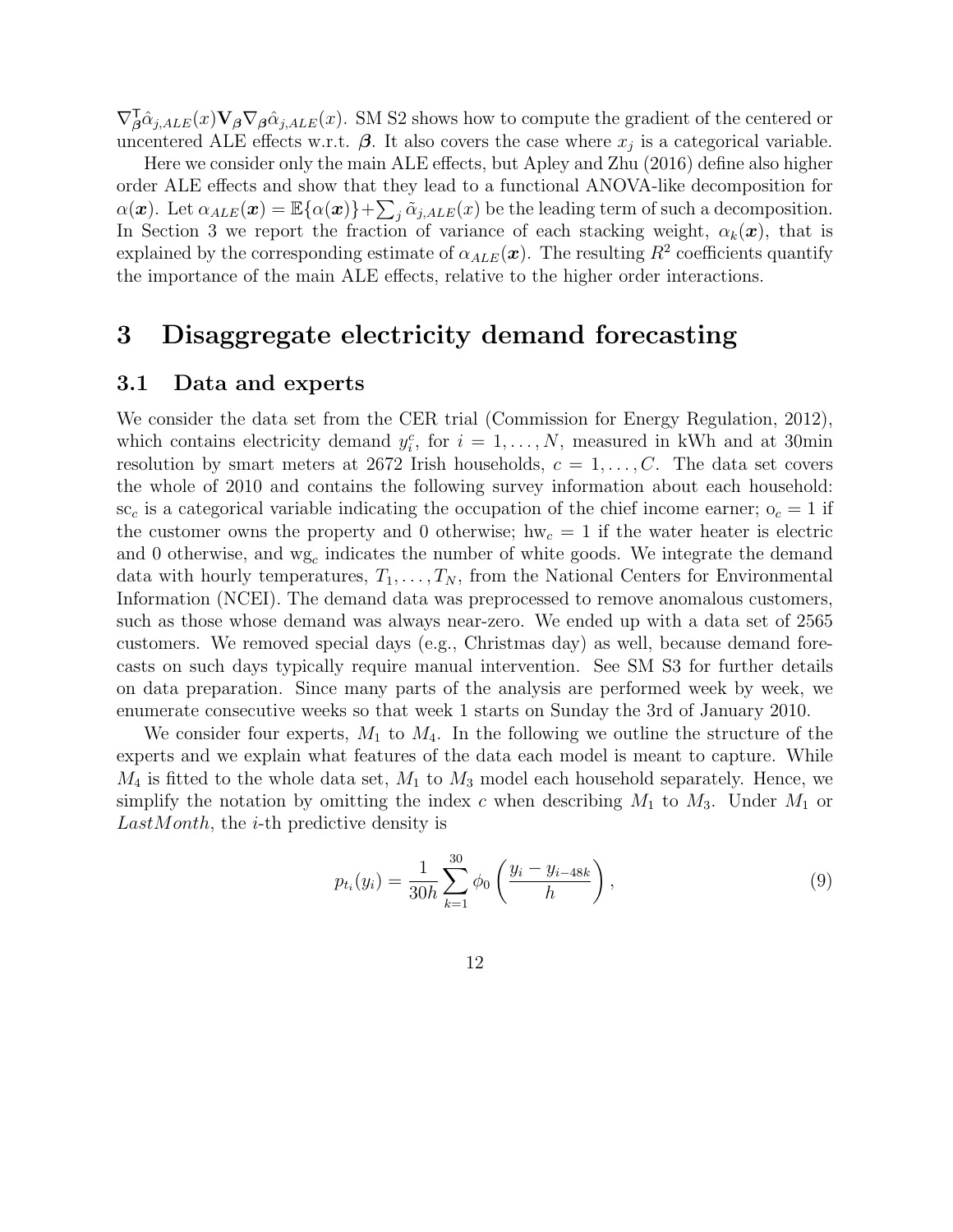where  $\phi_0$  is a Gaussian p.d.f., truncated below zero and re-normalised to take into account the fact that y is non-negative, while  $t_i \in \{1, \ldots, 48\}$  is the time of day in half hours. The bandwidth h of this kernel density estimator is chosen via the rule of thumb of Silverman (1986). The strength of  $LastMonth$  is that the distribution of y is modelled non-parametrically and can change abruptly with  $t_i$ .  $M_2$  or  $GaulssInd$  is a log-normal generalised additive model for location scale and shape (GAMLSS, Rigby and Stasinopoulos, 2005). In particular, if we define  $z_i = \log(y_i)$ , then  $z_i | x_i \sim N(\mu_i, \sigma_i^2)$ , where  $x_i$  is the *i*-th d-dimensional covariate vector and

$$
\mu_i = \beta_0^{\mu} + \psi_1(D_i) + f_1(z_{i-48}) + f_2(z_{i-336}) + f_3(t_i) + f_4(T_i^s),
$$
  

$$
\log(\sigma_i) = \beta_0^{\sigma} + \psi_2(D_i) + f_5(t_i).
$$

Here  $\beta_0^{\mu}$  $\frac{\mu}{0}$  and  $\beta_0^{\sigma}$  are intercepts,  $\psi_1(D_i)$  and  $\psi_2(D_i)$  are parametric factor effects of the day of the week  $D_i$ ,  $f_1$  to  $f_5$  are smooth effects and  $T_i^s$  is the smoothed temperature, defined by  $T_i^s = \alpha T_{i-1}^s + (1-\alpha)T_i$  with  $\alpha = 0.9$ . See SM S3 for more details on, for instance, the types of the spline bases used for the smooth effects. GaulssInd is meant to capture smooth components of the daily individual profiles, shown in Figure 2e, as well as the temperature, calendar and autoregressive effects, which are typically used to model aggregated demand. We expect *GaulssInd* to perform well on customers with regular consumption patterns, but to struggle with the abrupt changes shown in Figure 2f. The latter are meant to be captured by model  $M_3$  or  $Dynamic$ , which is a log-normal GAM model, where  $\mu_i$  is modelled only by a smooth effect of  $t_i$ , while  $\sigma$  is considered constant. Let  $j_i \in \{1, \ldots, 365\}$ and  $w_i \in \{1, \ldots, 51\}$  be the day and the week to which  $y_i$  belongs. While *GaulssInd* is fitted to all the data from the weeks preceding  $w_i$ , Dynamic is fitted only to the data from the three days preceding  $j_i$ , which makes it quicker to adapt.

M<sup>4</sup> or GaulssCommon is a log-normal GAMLSS model fitted to the demand of all customers jointly, rather than separately as in  $M_1$  to  $M_3$ , hence we start to use again the index c. The mean and standard deviation models are

$$
\mu_i^c = \beta_0^{\mu} + \psi_1(D_i) + \psi_2(\text{sc}_c) + \psi_3(\text{o}_c) + \psi_4(\text{hw}_c) + \psi_5(\text{wg}_c) + f_1(t_i) + f_2(T_i^s) + f_3(\overline{y}_i^c),
$$
  

$$
\log(\sigma_i^c) = \beta_0^{\sigma} + \psi_6(D_i) + f_4(t_i),
$$

where  $\psi_2$  to  $\psi_5$  are the parametric effects of the household specific binary or factor variables defined above, while  $\bar{y}_i^c$  is the average consumption of customer c up to the week  $w_i - 1$ . Being fitted to the data from all customers, *GaulssCommon* is the only expert to capture the effects of the household specific survey variables. The smooth effects  $f_1$  to  $f_4$  are the

13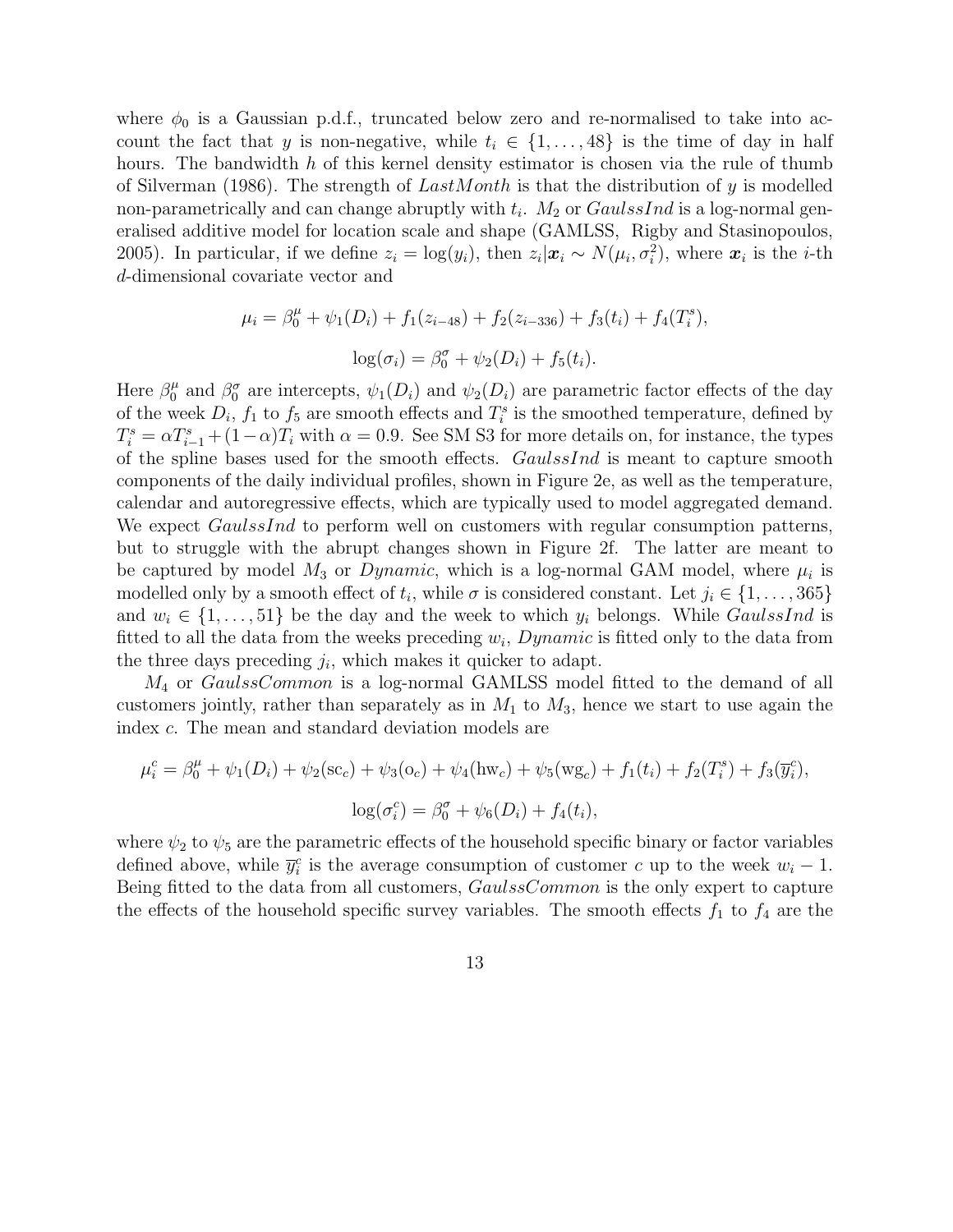same for all customers, hence  $GaulssCommon$  is meant to capture the demand patterns that are shared across customers. Given that household demand dynamics are highly heterogeneous across customers, as shown in Figure 2e-f, this model produces highly biased prediction for most customers. However, it provides a baseline forecast useful to predict the demand of households with anomalous consumption patterns. Further, as we explain in Section 3.3, we forecast demand using a rolling horizon, and the baseline forecast provided by this expert is especially useful at the beginning of the forecasting period, when only few weeks of data are available for each household.

This section defined a set of experts designed to capture different features of household demand data. The next one proposes an additive stacking model designed to flexibly combine their predictions.

### 3.2 Additive stacking model structure

Let  $p_k^c(y_i^c|\boldsymbol{x}_i^c)$  be the predictive density corresponding to household demand  $y_i^c$  under model  $M_k$ , with  $k = 1, \ldots, 4$ . Recall that additive stacking forms a dynamic mixture of expert densities  $p^c(y_i^c|\boldsymbol{x}_i^c) = \sum_k \alpha_k(\boldsymbol{x}_i^c) p_k^c(y_i^c|\boldsymbol{x}_i^c)$ . While the first linear predictor  $\eta_{1i}^c$  must be equal to zero for identifiability, the linear predictors for  $M_2$  to  $M_4$  are

$$
\eta_{2i}^{c} = \beta_{0}^{2} + \psi_{1}(D_{i}) + \psi_{2}(\overline{y}_{i}^{c}) + \psi_{3}(s_{i}^{c}) + \psi_{4}(\gamma_{2i}^{c1}) + \psi_{5}(\gamma_{2i}^{c3}) + \psi_{6}(\gamma_{2i}^{c7}) + \psi_{7}(\gamma_{2i}^{cj_{i}-1}) + f_{1}(t_{i}) + f_{2}(j_{i}),
$$
  
\n
$$
\eta_{3i}^{c} = \beta_{0}^{3} + \psi_{8}(D_{i}) + \psi_{9}(\text{do}_{i}^{c}) + \psi_{10}(\gamma_{3i}^{c1}) + \psi_{11}(\gamma_{3i}^{c3}) + \psi_{12}(\gamma_{3i}^{c7}) + \psi_{13}(\gamma_{3i}^{cj_{i}-1}),
$$
  
\n
$$
\eta_{4i}^{c} = \beta_{0}^{4} + \psi_{14}(\gamma_{4i}^{c1}) + \psi_{15}(\gamma_{4i}^{c3}) + \psi_{16}(\gamma_{4i}^{c7}) + \psi_{17}(\gamma_{4i}^{cj_{i}-1}) + f_{3}(j_{i}) + f_{4}(t_{i}),
$$
\n(10)

where  $\beta_0^2$ ,  $\beta_0^3$  and  $\beta_0^4$  are intercepts,  $\psi_1(D_i)$ ,  $\psi_8(D_i)$  and  $\psi_9(\text{do}_i^c)$  are parametric factor effects, while all the remaining  $\psi$ 's are linear effects of continuous covariates. We now define each covariate and we explain why we use it within model (10).

Variables  $\bar{y}_i^c$  and  $s_i^c$  are the mean and standard deviation of the consumption of customer c up to the week  $w_i - 1$ . We add their effects to  $\eta_{2i}^c$ , because GaulssInd is the most complex by-household expert in the mixture and we expect it to do well on customers with rich consumption dynamics, which generally have high values of  $\bar{y}_i^c$  and  $s_i^c$ . Figure 2a-d show that time of day,  $t_i$ , is a strong driver on demand dynamics, hence we add its effect to two of the linear predictors. We do not add it to the linear predictor of the Dynamic expert because, as we explain below, we expect that its weight should depend on how household behaviour changed during the last few days, rather than on the daily demand pattern. We add the effect of the time of year  $j_i$  to  $\eta_{4i}^c$  because, as explained above, GaulssCommon provides a baseline prediction which we expect to become less useful as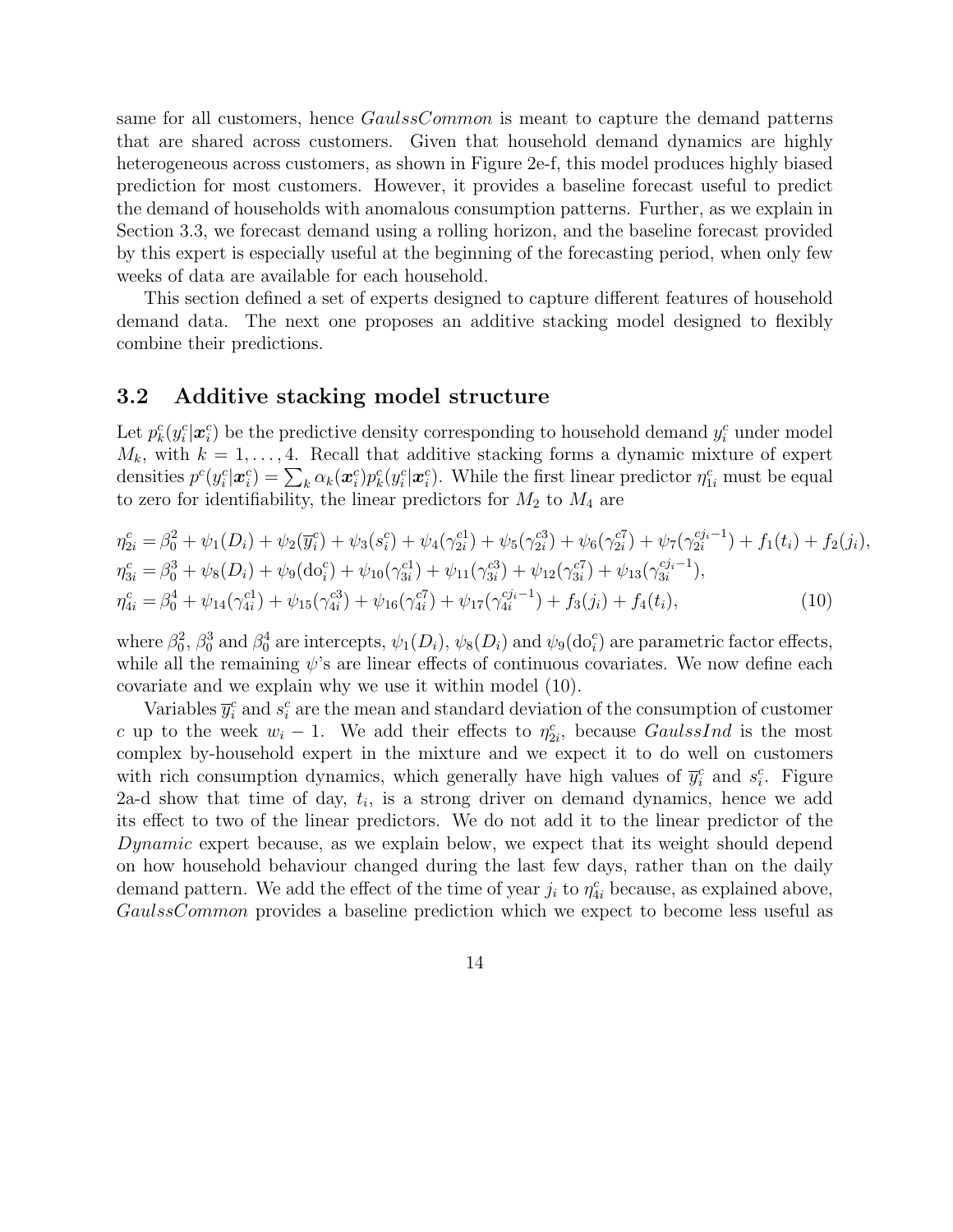more data becomes available. The categorical variable  $do_i^c \in \{0, 1, 2, \geq 3\}$  indicates for how many days customer  $c$  has been out of home before day  $j_i$ . Customers are considered to be out of home on a given day if the range of their consumption on that day is below 0.5 kWh. The effect of do<sub>i</sub> appears in  $\eta_{3i}^c$  because the *Dynamic* expert is the meant to react quickly to sudden changes in demand which occur, for example, when the household goes on holiday. We also used the variables

$$
\gamma_{ki}^{cu} = \frac{\{\prod_{l=1}^{u} p_k^c(y_{i-48l}^c)\}^{1/u}}{\sum_{m=1}^{4} \{\prod_{l=1}^{u} p_m^c(y_{i-48l}^c)\}^{1/u}} = \frac{\exp\frac{1}{u}\sum_{l=1}^{u}\log p_k^c(y_{i-48l}^c)}{\sum_{m=1}^{4}\exp\frac{1}{u}\sum_{l=1}^{u}\log p_m^c(y_{i-48l}^c)} \in (0,1),\tag{11}
$$

where we omitted the dependence of  $p_k^c$  on  $\mathbf{x}_i^c$  for convenience. These variables capture the relative predictive performance of model  $M_k$  on customer c and at the same time,  $t_i$ , of the u days preceding  $j_i$ . For example,  $\gamma_{ki}^{c1}$  is ratio between the predictive density under  $M_k$ ,  $p_k^c(y_{i-48}^c)$ , and the average of the predictive densities under  $M_1$  to  $M_4$ . Therefore,  $\gamma_{ki}^{c1} \approx 1$ indicates that  $M_k$  provided a much better probabilistic prediction of  $y_{i-48}^c$ , relative to the other experts. The predictive performance of  $M_k$  on  $y_{i-48}^c$  should provide information on how well it will predict  $y_i^c$ . Hence, we use the linear effect of  $\gamma_{ki}^{c_1}$  in (10) to let the weight of the k-th expert vary with the performance of  $M_k$  at the same time of the previous day. The interpretation of  $\gamma_{ki}^{cu}$  with  $u = 3, 7$  or  $j_i - 1$  is similar. In particular, they use the geometric means, over several lags, of the predictive densities of  $M_k$  and of the other experts, to capture the relative predictive performance of  $M_k$  over several days preceding  $j_i$ . If past relative performance is positively correlated with future performance, then we should expect the linear effects of the  $\gamma_{ki}^{cu}$ 's to be positive. Note that the past performance of each expert could have been quantified in a number of ways. Our choice is based on the relation between (11) and the exponentially weighted average forecaster (EWA), which is a simple expert aggregation strategy (for an introduction see, e.g., Cesa-Bianchi and Lugosi, 2006). In fact,  $\gamma_{ki}^{c j_i-1}$  is the weight that would be attributed to  $M_k$  by an EWA forecaster based on the log-loss (Loss<sub>i</sub> =  $-\log p_k^c(y_i^c)$ ) and with learning rate equal to  $1/(j_i-1)$ . Hence, we are using the EWA weights at different lags as covariates in the additive stacking model.

In the next Section we evaluate the predictive performance of the experts and of model (10) on the Irish household demand data. We will also examine and interpret the fitted stacking model via ALE effects plots.

### 3.3 Stacking model evaluation and visualisation

Recall that stacking models must be fitted to out-of-sample data, because using the same data to fit the experts and the stacking model would lead to overfitting. Here we fit the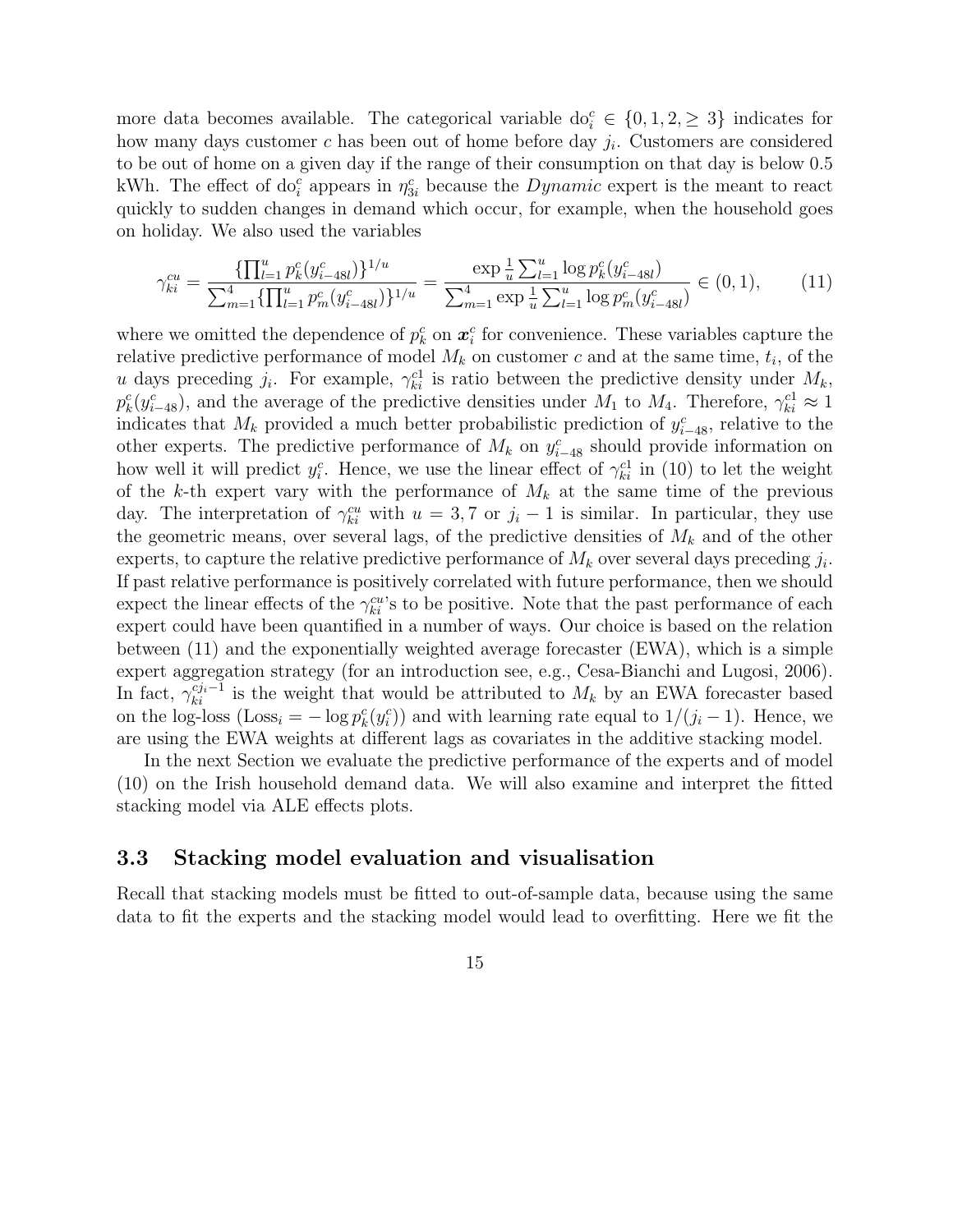models and evaluate their predictive performance using the following procedure. We use the data from weeks 1-5 to fit the experts GaulssInd and GaulssCommon, which can then provide an half-hourly probabilistic forecast for the whole of week 6. We store this forecast, then we use the data from weeks 1-6 to fit the experts and we produce a forecast for week 7. By iterating this fitting and forecasting procedure until week 51, we obtain out-of-sample probabilistic forecasts from these two models for weeks 6-51. Note that we do not use the data for week 52 because electricity demand during this period is atypical due to holidays (in an operational setting, the demand forecast for week 52 requires manual adjustments). For the  $LastMonth$  and  $Dynamic$  experts we follow a similar procedure, but we updated the models more frequently. In particular, let  $j$  be the index of the first day of week 6. We fit the Dynamic model to data from days  $j-3$  to  $j-1$  and we use it to produce a half-hourly probabilistic forecast for the whole of day  $j$ . We do the same under the LastMonth model, but using data from days  $j_i - 30$  to  $j_i - 1$  within (9). Thus, for weeks 6-51, we have out-of-sample probabilistic predictions from all experts, which can be used to fit the stacking model.

Before fitting the stacking model to all the available out-of-sample data, we compare its predictive performance with that of the experts. In particular, we fit the stacking model (10) to the data from weeks 6-9 and we use it to produce predictions for week 10. In the next step, we fit it using the data from weeks 6-10 and we predict the demand on week 11. By iterating this, we obtain stacked predictions for weeks 10-51, which can be compared with those produced by the experts. Figure 3 shows the results of such a comparison. In particular, we quantify the predictive performance of each model using several loss functions and we plot the average losses as functions of the time of day. We consider the log-loss, which is simply the negative log-likelihood evaluated on the test data, the square loss, the continuous ranked probability score (CRPS) and the pinball loss. Note that the losses achieved by additive stacking are strictly lower than those of the experts, at any time of day and under any loss type. This is remarkable, as model (10) was fitted via likelihood-based MAP and LAML methods which are directly related to the log-loss, but not to the other losses. Under any method and loss, the predictive performance is better at night, when the demand is low and stable, than during the two daily peaks. As explained in Koenker and Bassett (1978), the pinball loss is parametrised by  $\tau \in (0,1)$ , and it is minimised by the conditional quantile  $Q_{\tau}(y|\mathbf{x})$  corresponding to probability level  $\tau$ . We evaluate the pinball loss at three levels of  $\tau$  and additive stacking achieves larger improvements, relative to the experts, on the highest quantiles. This suggests that stacking is doing a better job at predicting the daily demand spikes. The loss of  $LastMonth$  is missing from the log-loss plot in Figure 3, because this expert performs very poorly under this loss, as detailed in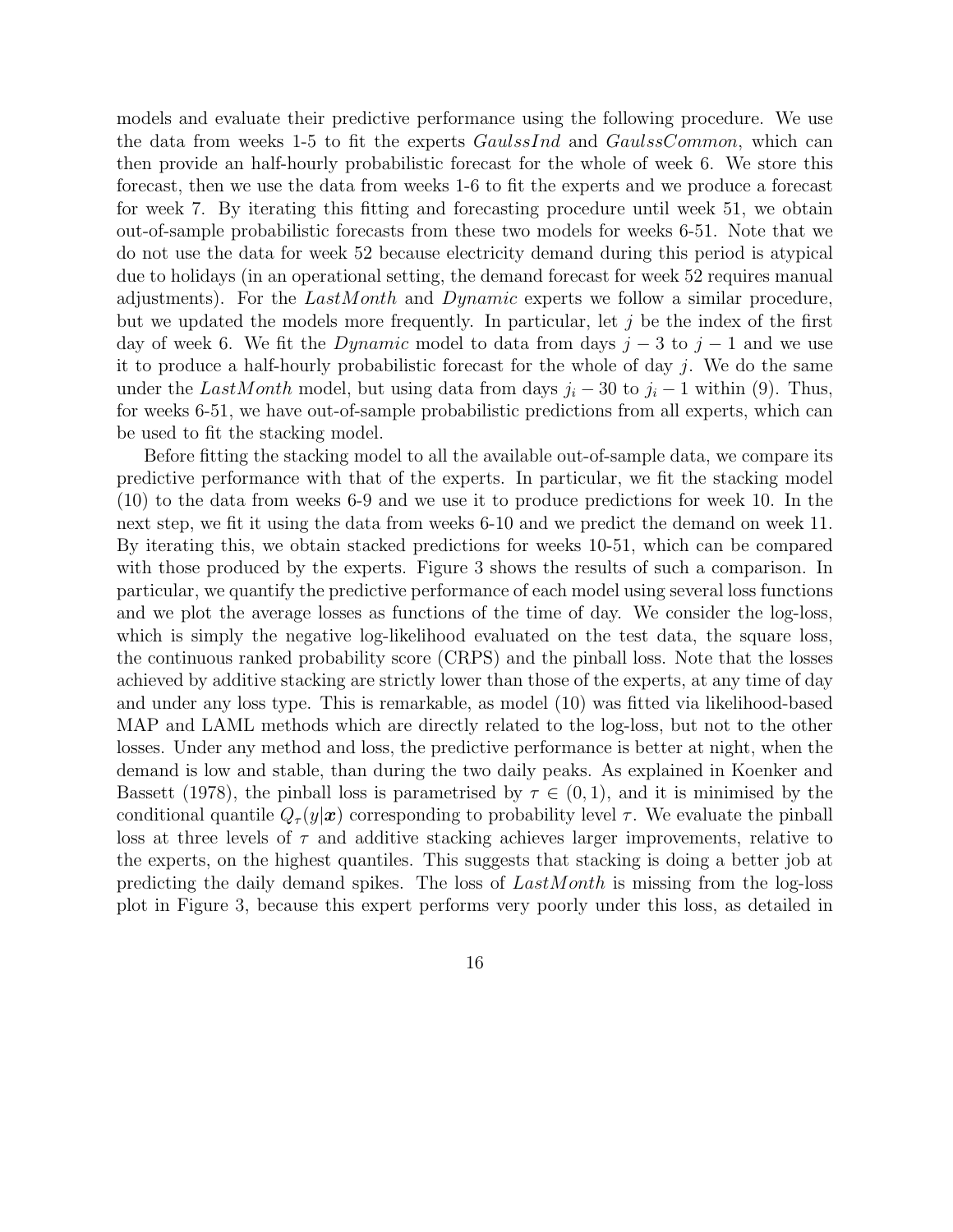

Figure 3: Mean of predictive losses along the time of the day. Each panel corresponds to a loss function, and each line corresponds to a single method being evaluated. Each line is obtained by averaging the loss function over all customers and days of the year of weeks from 10 to 51, at each time of the day. Note that the log-loss of LastMonth is not shown since it is much larger than the log loss of the other experts.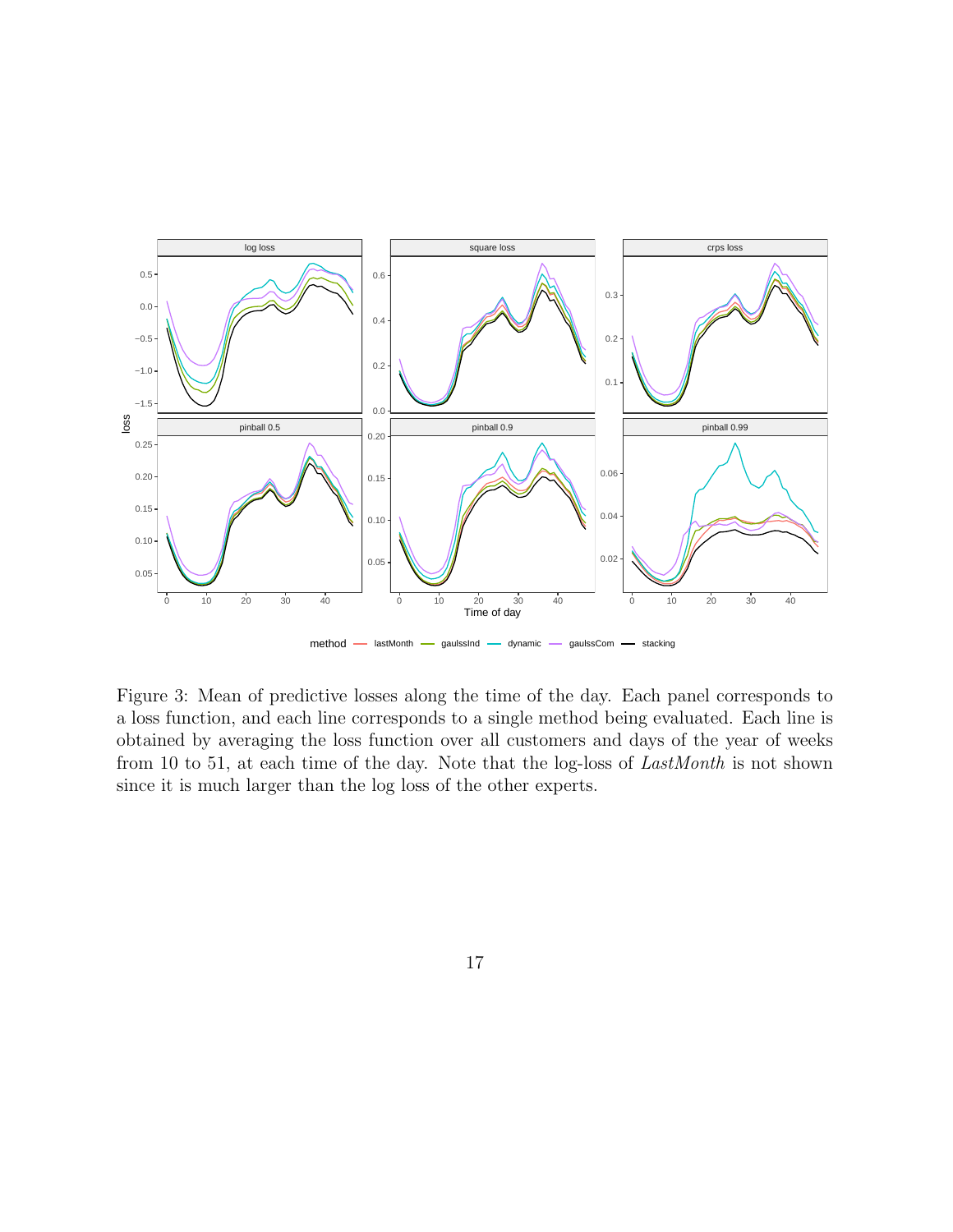|              | $Log-loss   CRPS  $ |       | $\mid$ Square loss   Pinball 0.5   Pinball 0.9   Pinball 0.99 |       |       |       |
|--------------|---------------------|-------|---------------------------------------------------------------|-------|-------|-------|
| LastMonth    | 28.812              | 0.204 | 0.298                                                         | 0.136 | 0.105 | 0.028 |
| GaulssInd    | $-0.244$            | 0.203 | 0.291                                                         | 0.134 | 0.105 | 0.030 |
| Dynamic      | $-0.059$            | 0.216 | 0.317                                                         | 0.138 | 0.121 | 0.042 |
| GaulssCommon | $-0.019$            | 0.230 | 0.335                                                         | 0.151 | 0.123 | 0.031 |
| Stacking     | $-0.376$            | 0.195 | 0.279                                                         | 0.130 | 0.100 | 0.024 |

Table 1: Mean predictive losses of each model. The lowest loss in each category is **bold**.

Table 1. The poor performance of *LastMonth* on this loss is due to the fact that this expert is based on a thin tailed mixture of Gaussian densities (9), which generates large losses on outlying demand observations. However,  $LastMonth$  is more competitive on the other losses and in the following we illustrate that, surprisingly, it is often the expert to which additive stacking attributes the largest weight.

Figure 4 shows several effects plots, obtained by using the ALE methods described in Section 2.3 on an additive stacking model fitted to data from weeks 10-51. The plots have been produced using the mgcViz R package (Fasiolo et al., 2020) and show centered ALE effects, which have been shifted vertically by adding the average weight of each expert. Figure 4a shows that  $LastMonth$  is the expert with the largest average weight, but  $GaulssInd$ becomes the dominant model during the key working hours. The stacking model attributes a large weight to LastMonth during the night, when the demand is consistently low and can be predicted effectively using past observations, as done by (9). During daytime, demand dynamics are more complex and depend on factors, such as the day of the week, which are captured by *GaulssInd. Dynamic* has on average a low weight, but Figure 4b shows that its weight depends strongly on the out-of-home,  $do_i^c$ , variable. In particular, recall that Dynamic uses only data from the last three days, which makes it quick to adjust when a customer leaves home and the demand suddenly drops. Figure 4c shows the ALE effect of the  $\gamma_{ki}^{c_{ji}-1}$  variables corresponding to the *Dynamic* and *GaulssCommon* experts, on their own weights. Recall that  $\gamma_{ki}^{c j_i-1}$  measures the predictive performance of the  $k$ -th method using all the past data from customer  $c$ . The plot shows that the weight of Dynamic can reach around 0.4 on some customers. These are customers who frequently vacate their homes. The by-customer past performance has a strong effect on the weight of GaulssCommon. In fact, while Figure 4a shows that its average weight is below 0.1, Figure 4c illustrates that it can be the dominant expert on some customers. As explained in Section 3.1, *GaulssCommon* provides a baseline forecast, useful for household with irregular demand patterns. Further, the baseline forecast provided by *GaulssCommon* is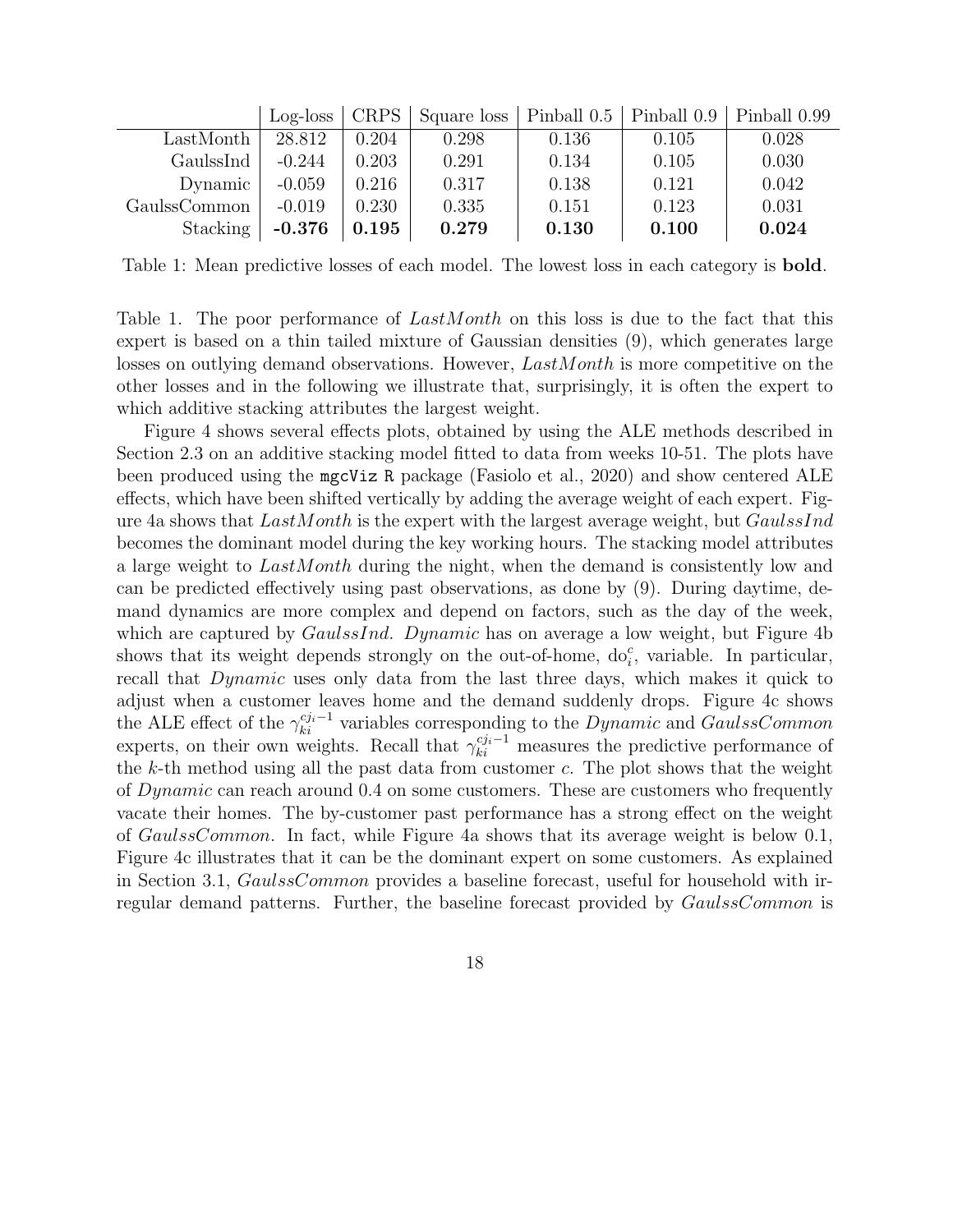more useful when little customer specific data is available. In fact, Figure 4d shows that the stacking model reduces its weight as more weeks of data become available. Note that the marginal or first order ALE effects explain a large fraction of the variance of the experts' weights. In particular, for models  $M_1$  to  $M_4$ , we get  $R^2 = 0.81, 0.92, 0.88$  and 0.69, hence higher order interactions are strongest for the weights of the GaulssCommon model which, however, has the smallest weight in the mixture.

In this section we demonstrated that additive stacking improves upon the predictions provided by the experts, under several loss functions. We also showed how the effects of the covariates on the stacking weights can be visualised using ALE plots. While we focused on a subset of such plots, ALE plots for all possible expert/covariate pairs can be found in SM S3. In the next section we show how the household specific probabilistic forecast generated by additive stacking can be used within the home battery scheduling application mentioned in Section 1.

#### 3.4 Home battery scheduling

Let  $y^c = \{y_1^c, \ldots, y_{48}^c\}$  be the demand of household c on a given day and consider a future scenario where the electricity bill of each households is determined via the daily-max tariff

$$
B(\mathbf{y}^c) = P \sum_{t=1}^{48} y_t^c + P \cdot 48 \max_{t=1,\dots,48} y_t^c,\tag{12}
$$

where t is the time of day and  $P = 0.16 \in \text{/kWh}$ , which is around one third less than the current unit price in Ireland, according to Eurostat. Hence, a customer pays price P for each kWh of total consumption and a further 48P for each unit of peak consumption. Other choices of  $P$  and of the peak price multiplier are obviously possible. The chosen setting is motivated by simplicity: one unit of peak consumption is as costly as one unit consumed at each time of the day. To our best knowledge, customer specific peak tariffs are not yet available to residential customers. For example, in the SmartHours program offered by OGE Energy in Oklahoma, the same price signal is sent to all customers one day ahead, with prices ranging from  $5\epsilon$  to  $41\epsilon$  for critical hours. Under high home battery penetration, such a tariff might lead to undesirable battery coordination across households, as suggested by Pimm et al. (2018). Ontario's power system operator created an Industrial Conservation Initiative where customers are charged based on their contribution to major aggregate demand peaks. The tariff is currently available only to industrial customers, but it might be a suitable alternative to the one proposed here to avoid battery induced peaks.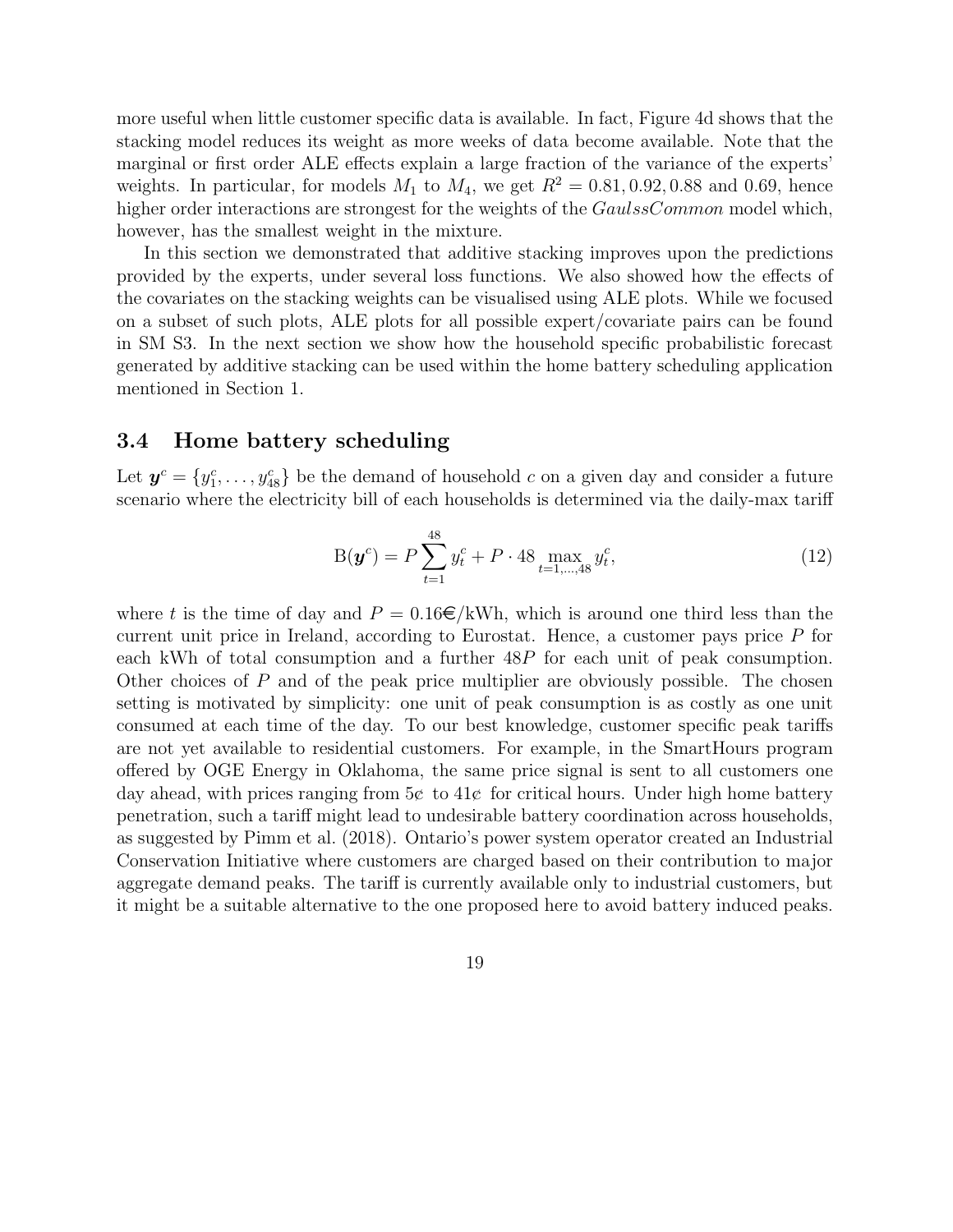

Figure 4: Centered ALE effects on the stacking weights of a) each expert, b) Dynamic, c) Dynamic and GaulssCommon and d) GaulssCommon. The x-axis in c) represents the  $\gamma_{ki}^{c j_i-1}$  covariate, defined by (11). The plots have been shifted vertically by adding the average weight of each expert. The credible intervals for some of the effects are too narrow to be visible, which is not surprising given that the stacking model was fitted to over  $30\times 10^6$  observations.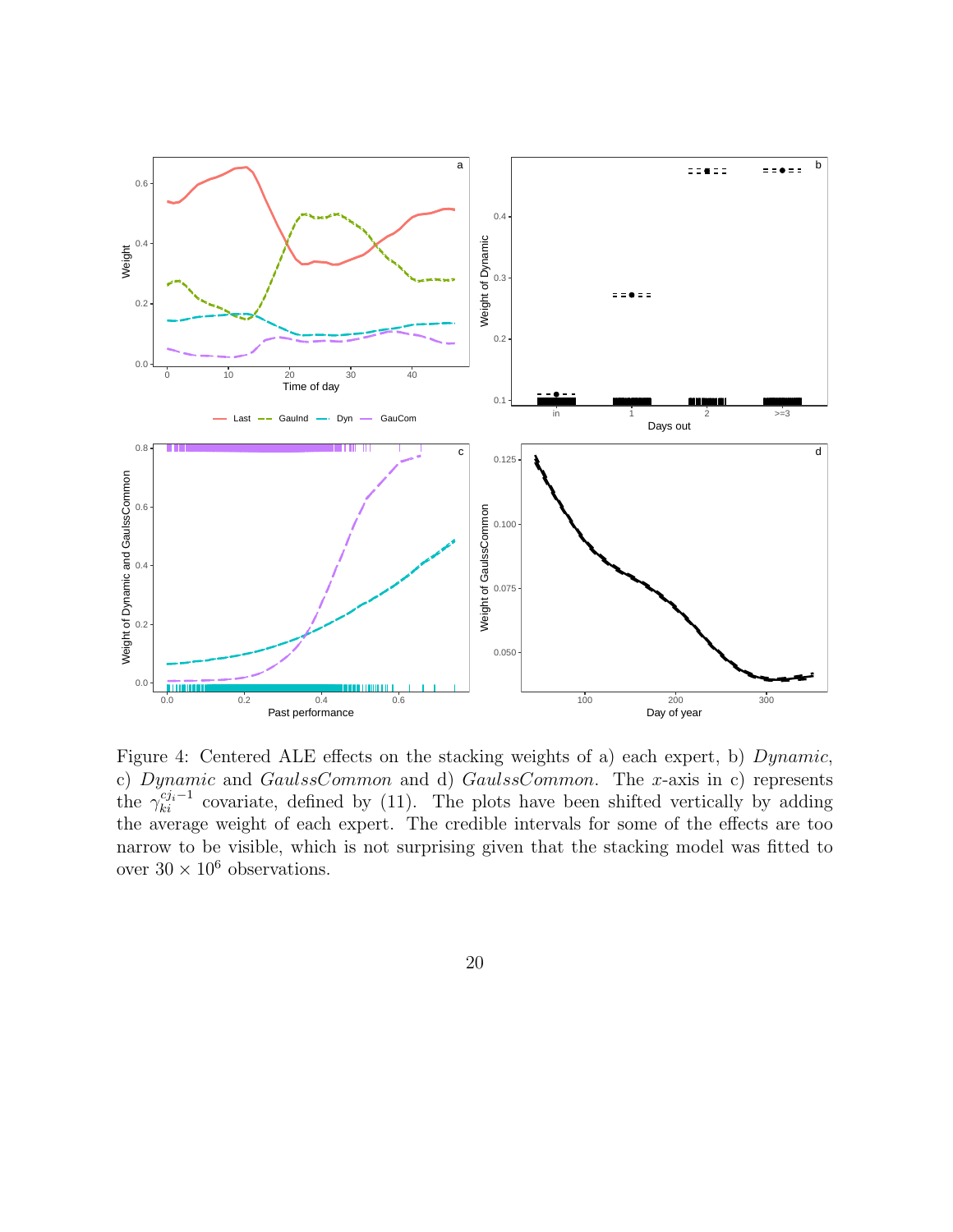Assume that each household is equipped with a home battery of usable capacity  $\mathit{soc}_{max}$  = 6.9kWh, maximum charge/discharge rate  $\delta_{max} = 3.75$ kW, efficiency  $\epsilon = 0.97$  and a useful life of  $n_{cy} = 8000$  complete charging cycles. These are the specifications of a Mercedes-Benz energy storage home battery composed of three 2.5kWh modules. Let  $\boldsymbol{\delta}^c = \{\delta_1^c, \ldots, \delta_{48}^c\}$ be the daily charge/discharge schedule for battery c and assume that  $\delta^c$  is planned one day ahead, by minimising the expected daily cost to the customer. In particular, if  $soc_t$  is the state of charge of the battery at time t,  $\mathbb{1}$  is the indicator function and A the price of the battery, then the optimal schedule is

$$
\delta^c = \underset{\delta}{\text{argmin}} \left[ \mathbb{E} \left\{ \mathcal{B}(\mathbf{y}^c + \delta) \right\} + \sum_{t=1}^{48} \mathbb{1} (\delta_t < 0) |\delta_t| \frac{A}{n_{cy} s o c_{max}} \right],\tag{13}
$$

with  $|\delta_t| \leq \delta_{max}$  and

$$
\text{soc}_t = \begin{cases} \min(\text{soc}_{t-1} + \delta_t \epsilon, \text{soc}_{\text{max}}) & \text{if } \delta_t \ge 0\\ \max(\text{soc}_{t-1} + \delta_t / \epsilon, 0) & \text{if } \delta_t < 0. \end{cases}
$$

for  $t = 1, \ldots, 48$ . We do not force  $y_t + \delta_t$  to be positive, hence the battery can potentially sell power to the grid at price P, but we impose the additional constraint  $s_0 = s_{48} = 0.1$  soc<sub>max</sub> to prevent the battery from being completely discharged at the end of each day.

Note that the loss (13) is the sum of the expected electricity bill and the cost of battery usage. Given that we are considering a one day-ahead planning horizon, we assume that the expectation in (13) is conditional on the information available on the previous day. While the one-day-ahead household demand distribution is unknown, it can be estimated as described in Section 3.3. In particular, we use the probabilistic day-ahead forecasts produced by the experts and the stacking model to estimate the expected value in (13), for each customer and each day. For each expert, we estimate the expected daily bill by simulating  $10<sup>3</sup>$  samples from the estimated day-ahead demand distribution. The estimated loss is minimised separately for each customer and day, using a constrained BFGS algorithm.

We consider three possible prices,  $A = 7500$ , 2500 and  $0\in$ , for the home battery. The first is close to current prices, while the other two prices correspond to hypothetical scenarios where the batteries are subsidised or cheaper to produce. The plots in the first row of Figure 5 show the daily cost reduction, aggregated over all customers and relative to leaving the batteries idle, achieved by minimising the loss estimated under each model. To provide an upper bound on the potential savings, we include in the comparison a 'perfect' expert, under which the demand is known one day in advance. Note that additive stacking leads to more savings, relative to the other experts, under each battery cost scenario. This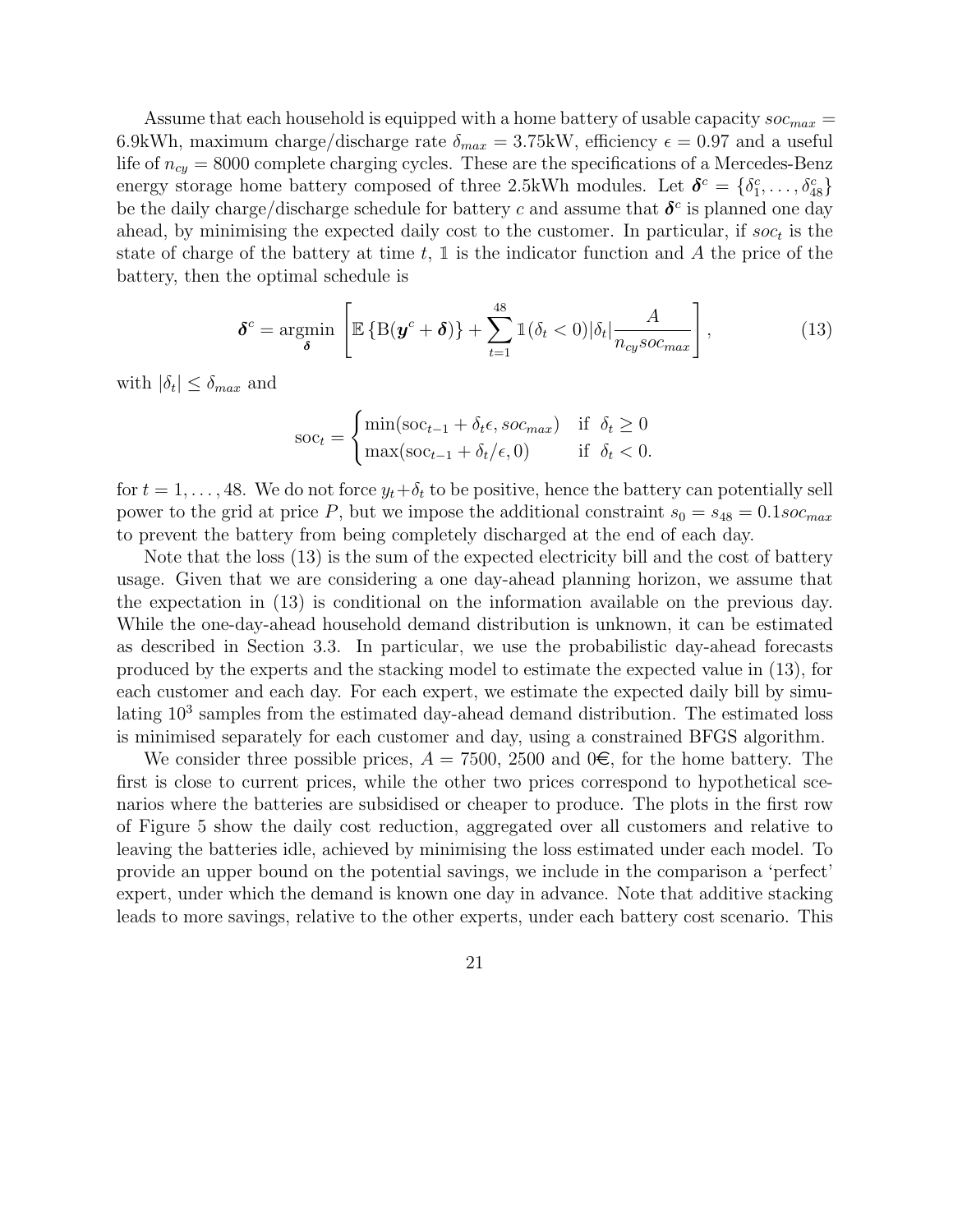is not surprising, as additive stacking produces more accurate probabilistic forecasts than the individual experts (see Section 3.3), thus leading to better estimates of the loss (13). However, note the large gap between the cost reduction achieved by stacking and the upper bound provided by the perfect expert, as well as the fact that the upper bound is less sensitive to the battery cost than the reduction achieved by stacking or any of the experts. Both issues are related to the adoption of a daily-max tariff. In particular, household level demand is characterised by large, hard to predict, spikes (see Figure 2) which are heavily penalised by tariff (12). Hence, further improving the cost reduction achieved by additive stacking would require improved predictions of the daily demand spikes of individual households. But this would probably require intra-day, household specific, information, while here we are considering a day-ahead planning horizon.

It is interesting to verify what is the effect of battery scheduling under the daily-max tariff on the daily aggregate electricity demand profile. In particular, Pimm et al. (2018) present a simulation based study focused on the effect of home batteries on the aggregate demand profile and show that, under standard time-of-use tariffs, there might be little or no reduction in the daily peak demand. They show that peak consumption might even increase, if all batteries start charging simultaneously at the beginning of the off-peak price band. They suggest that a tariff based on the individual daily peak demand might lead to better peak shaving results, which is something that we can verify here. The plots in the second to last row of Figure 5 show the reduction, relative to no battery usage, in the daily peak, range and ramp of aggregate demand, achieved under each model and battery cost scenario. The range is simply the difference between the daily maximum and minimum of the aggregate demand, while the ramp is the largest daily absolute difference between the aggregate demand at two consecutive time points. Figure 5 suggests that all experts lead to some reduction in peak demand, particularly under the full battery cost scenario. This is because taking the full cost of the battery into account makes it less likely that many batteries will be charged at night, when the demand is low across most households. In fact, Figure 1d shows that, under a fully subsidised scenario, simultaneous battery charging leads to demand peaks during the night. The problem is particularly severe when the forecasts provided by the GaulssCommon expert are used, because similar daily demand profile forecasts are used to optimise all the batteries. Indeed, the concurrent action of all batteries under the GaulssCommon forecast has a destabilising effect on the system. In particular, the last two rows of Figure 5 show that this expert often leads to an increase in the daily demand ramp and range, thus making the system more difficult to manage.

Under additive stacking and the other three experts, the problems just described are less severe because the forecasts are better tailored to each household, leading to less correlated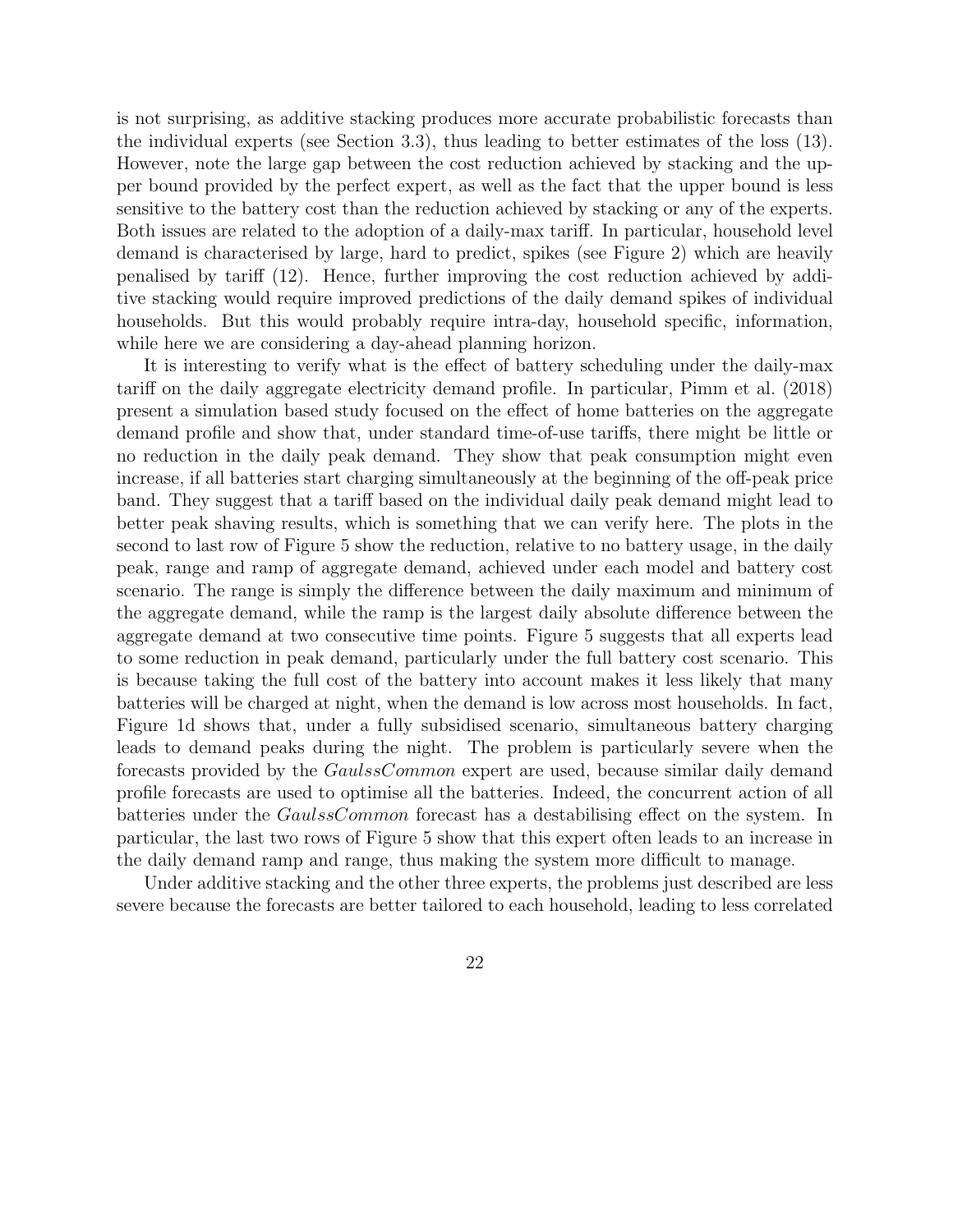

Figure 5: Boxplots showing the distribution, over all days of the year between weeks 10 and 51, of the percentage reduction of the aggregate daily electricity cost, peak of the aggregate electricity demand and ramp, relative to leaving the batteries idle. The results are provided for three different battery cost scenarios. Under the 'perfect' expert, the household demand is assumed to be known one day in advance.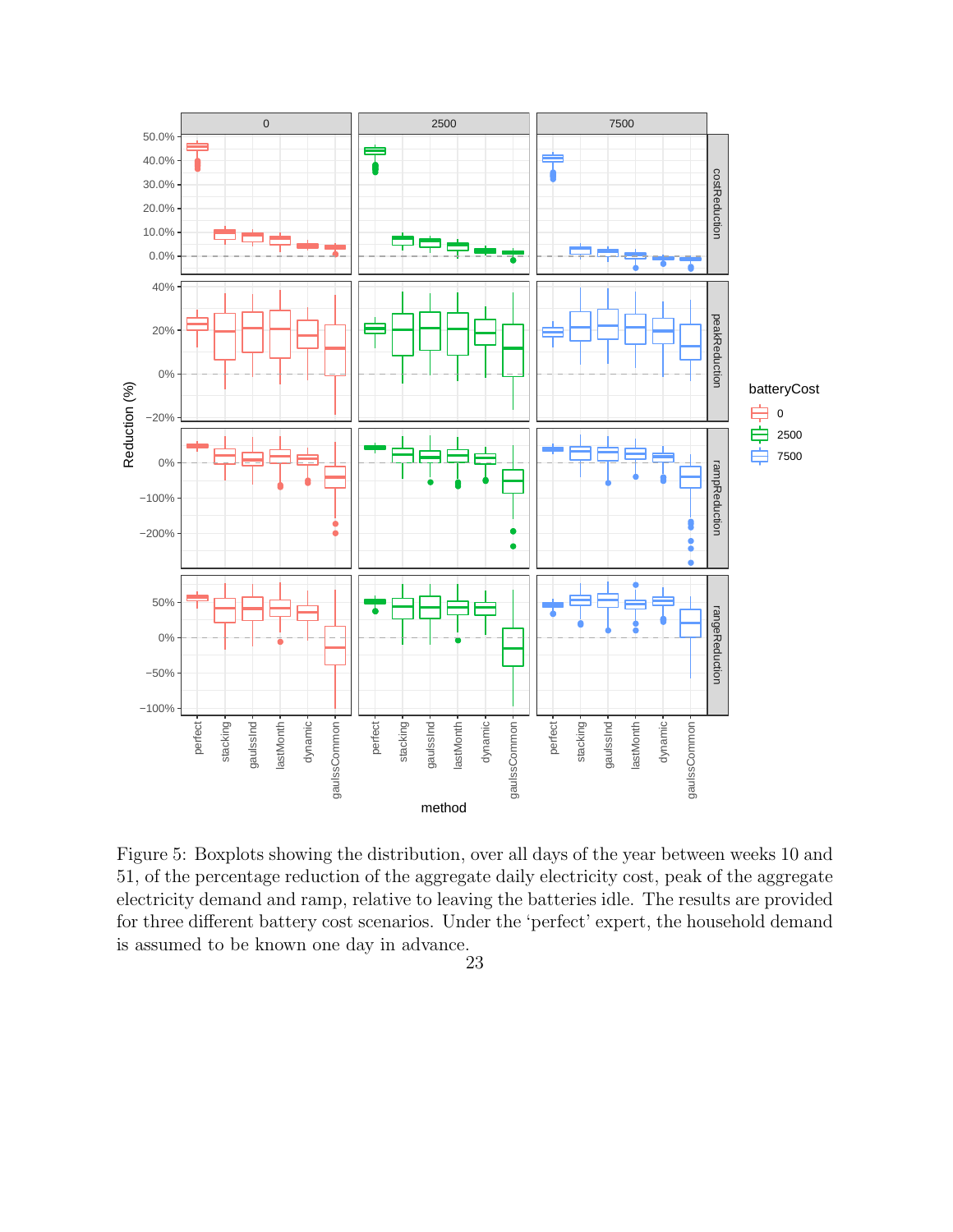battery schedules across households. The performance of additive stacking in terms of the peak, ramp and range reduction is roughly comparable to that of these three experts. We should not expect stacking to do better than the experts on these scores, as it did for cost reduction, because we are looking at side effects of the individually optimised battery schedule on the aggregate demand. Indeed, even the 'perfect' expert does not beat the other models in terms of peak reduction, when  $A = 7500\epsilon$ . However, under a perfect forecast, the percentage of peak, ramp and range reduction have very low variability and are less sensitive to the cost of the battery than for the other forecasts. As for the gap between the upper bound and additive stacking for price reduction, this is due to the difficulty of predicting the time and size of the individual demand peaks, one day in advance. Under the perfect forecast, the time and size of the peaks are known and can be used to generate highly specific battery schedules. The resulting aggregate demand profile is a flatter version of the original profile, as shown in Figure 1d. Given that the individual household demand peaks are difficult to predict one day ahead, additive stacking and the experts produce smoother daily household demand forecasts, which lead to more correlated battery schedules. The result is an aggregate demand profile which, while being flatter than the original profile, has a shallow demand peak at night (see Figure 1d).

The results presented in this section suggest that optimising home batteries schedules, separately for each household and under a daily-max schedule, could lead to a flatter aggregate daily profile, which is a desirable outcome from an electrical grid management point of view (Pimm et al., 2018). However, battery schedule optimisation must be based on probabilistic forecasts that are specific to each household, such as those generated by additive stacking. In terms of cost reduction, getting closer to the upper bound provided by the 'perfect' expert would require more accurate predictions of the daily household demand peaks. We doubt that such predictions could be obtained one day ahead. Instead, we feel that they would require the adoption of a shorter (i.e. intra-day) forecasting horizon and possibly the use of additional, household specific, covariates.

### 4 Conclusion

We focused on probabilistic electricity demand forecasting at the individual household level via additive stacking. The stacking ensemble members are predictive densities and the ensemble weights are allowed to vary with the covariates by adopting an additive model structure. In particular, the weights can be modelled via fixed, random or smooth effects based on spline basis expansion. The household demand data set considered here includes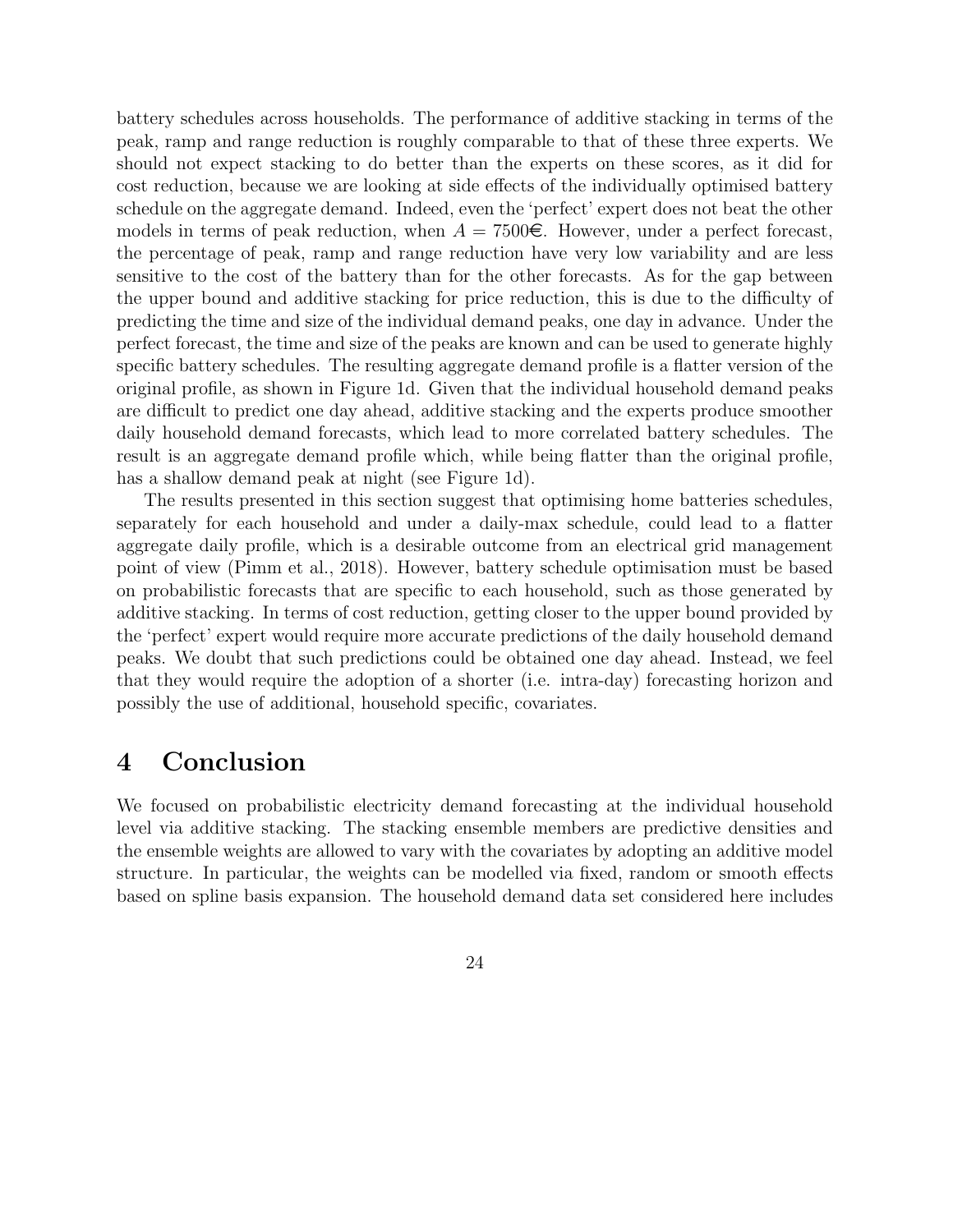over 30 million observations, hence we fitted the stacking model using fast direct MAP and LAML methods for regression coefficients estimation and smoothing parameters selection.

To capture different features of household demand, we developed a set of four heterogeneous probabilistic experts. While the experts were fitted to individual household data, the additive stacking model estimated the experts' weights using data from all households. This allowed it to borrow information across households, thus reducing the variance, while accommodating for the heterogeneity of household demand. The results are encouraging because, while being fitted using Bayesian likelihood based methods, the stacking model beats all experts under several loss functions. In addition, the home battery scheduling results show that, using the probabilistic demand forecasts produced by additive stacking for home battery optimisation under a daily-max tariff, leads to larger cost savings than under any of the experts. Further, planning the charge/discharge schedule of each battery under individually tailored demand forecasts has the desirable side effect of making the daily aggregate demand profile flatter.

### Acknowledgements

This work was partially funded by EPSRC grant EP/N509619/1 and by EDF. The authors are thankful to Jethro Browell and Stephen Haben for helpful discussions on the use of disaggregate forecasts for grid management.

### References

- Apley, D. W. and J. Zhu (2016). Visualizing the effects of predictor variables in black box supervised learning models. arXiv preprint arXiv:1612.08468.
- Breiman, L. (1996). Stacked regressions. Machine learning  $24(1)$ , 49–64.
- Cesa-Bianchi, N. and G. Lugosi (2006). Prediction, learning, and games. Cambridge University Press.
- Commission for Energy Regulation (2012). CER Smart Metering Project Electricity Customer Behaviour Trial, 2009-2010 [dataset]. 1st Edition. Irish Social Science Data Archive. SN: 0012-00. www.ucd.ie/issda/CER-electricity.
- Coscrato, V., M. H. de Almeida Inácio, and R. Izbicki (2020). The NN-Stacking: Feature weighted linear stacking through neural networks. Neurocomputing.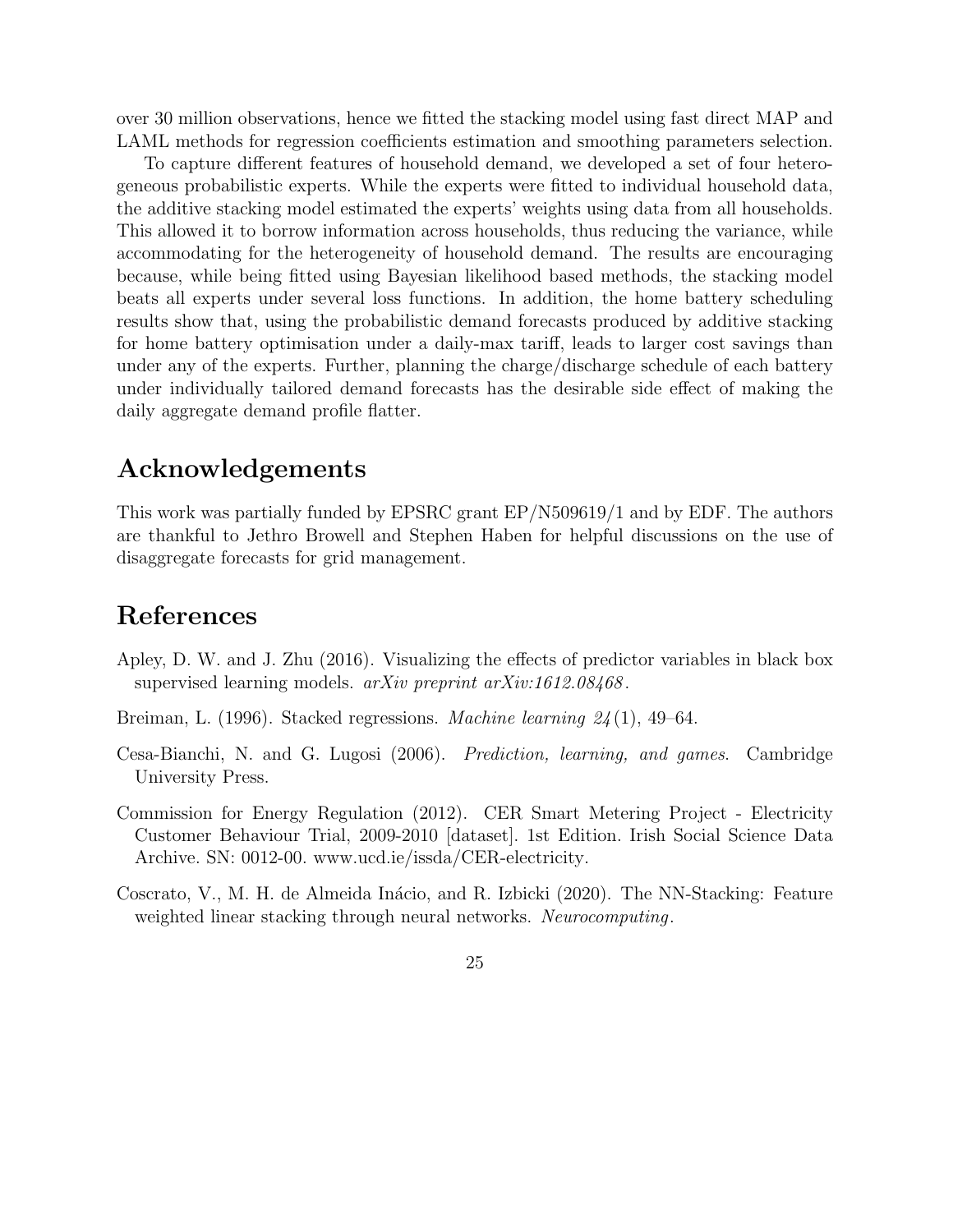- Devaine, M., P. Gaillard, Y. Goude, and G. Stoltz (2013). Forecasting electricity consumption by aggregating specialized experts. Machine Learning  $90(2)$ , 231–260.
- Fasiolo, M., R. Nedellec, Y. Goude, and S. N. Wood (2020). Scalable Visualisation methods for modern generalized additive models. Journal of Computational and Graphical Statistics 29(1), 78–86.
- Friedman, J. H. (2001). Greedy function approximation: a gradient boosting machine. Annals of statistics 29 (5), 1189–1232.
- Hastie, T. J. and R. Tibshirani (1990). Generalized additive models. CRC press.
- Koenker, R. and G. Bassett (1978). Regression quantiles. *Econometrica* 46(1), 33–50.
- LeBlanc, M. and R. Tibshirani (1996). Combining estimates in regression and classification. Journal of the American Statistical Association 91 (436), 1641–1650.
- McAlinn, K. and M. West (2019). Dynamic Bayesian predictive synthesis in time series forecasting. Journal of Econometrics  $210(1)$ , 155-169.
- Nychka, D. (1988). Bayesian confidence intervals for smoothing splines. Journal of the American Statistical Association 83 (404), 1134–1143.
- Pimm, A. J., T. T. Cockerill, and P. G. Taylor (2018). Time-of-use and time-of-export tariffs for home batteries: Effects on low voltage distribution networks. Journal of Energy Storage 18, 447–458.
- Pudjianto, D., P. Djapic, M. Aunedi, C. K. Gan, G. Strbac, S. Huang, and D. Infield (2013). Smart control for minimizing distribution network reinforcement cost due to electrification. Energy Policy 52, 76–84.
- Rigby, R. A. and D. M. Stasinopoulos (2005). Generalized additive models for location, scale and shape. Journal of the Royal Statistical Society: Series C (Applied Statistics)  $54(3)$ , 507–554.
- Sill, J., G. Takács, L. Mackey, and D. Lin (2009). Feature-weighted linear stacking.  $arXiv$ preprint  $arXiv:0911.0460$ .
- Silverman, B. W. (1986). Density Estimation. Chapman and Hall.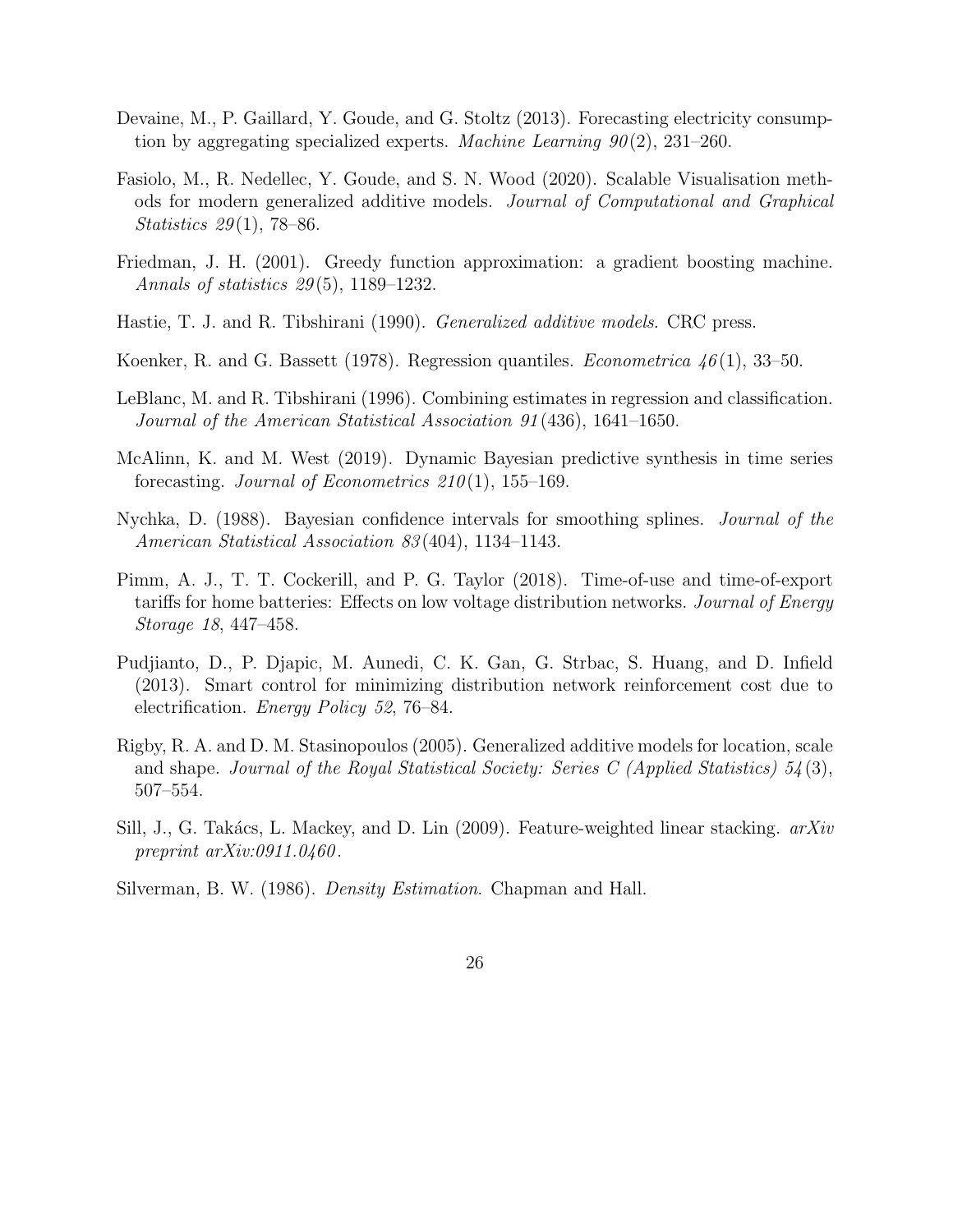- Stone, M. (1974). Cross-validatory choice and assessment of statistical predictions. Journal of the Royal Statistical Society: Series B (Methodological) 36 (2), 111–133.
- Wolpert, D. H. (1992). Stacked generalization. Neural Networks 5 (2), 241–259.
- Wood, S. N. (2017). Generalized additive models: an introduction with R. CRC press.
- Wood, S. N., N. Pya, and B. Säfken (2016). Smoothing parameter and model selection for general smooth models. Journal of the American Statistical Association 111 (516), 1548–1575.
- Yao, Y., A. Vehtari, D. Simpson, A. Gelman, et al. (2018). Using stacking to average Bayesian predictive distributions (with discussion). Bayesian Analysis 13(3), 917–1007.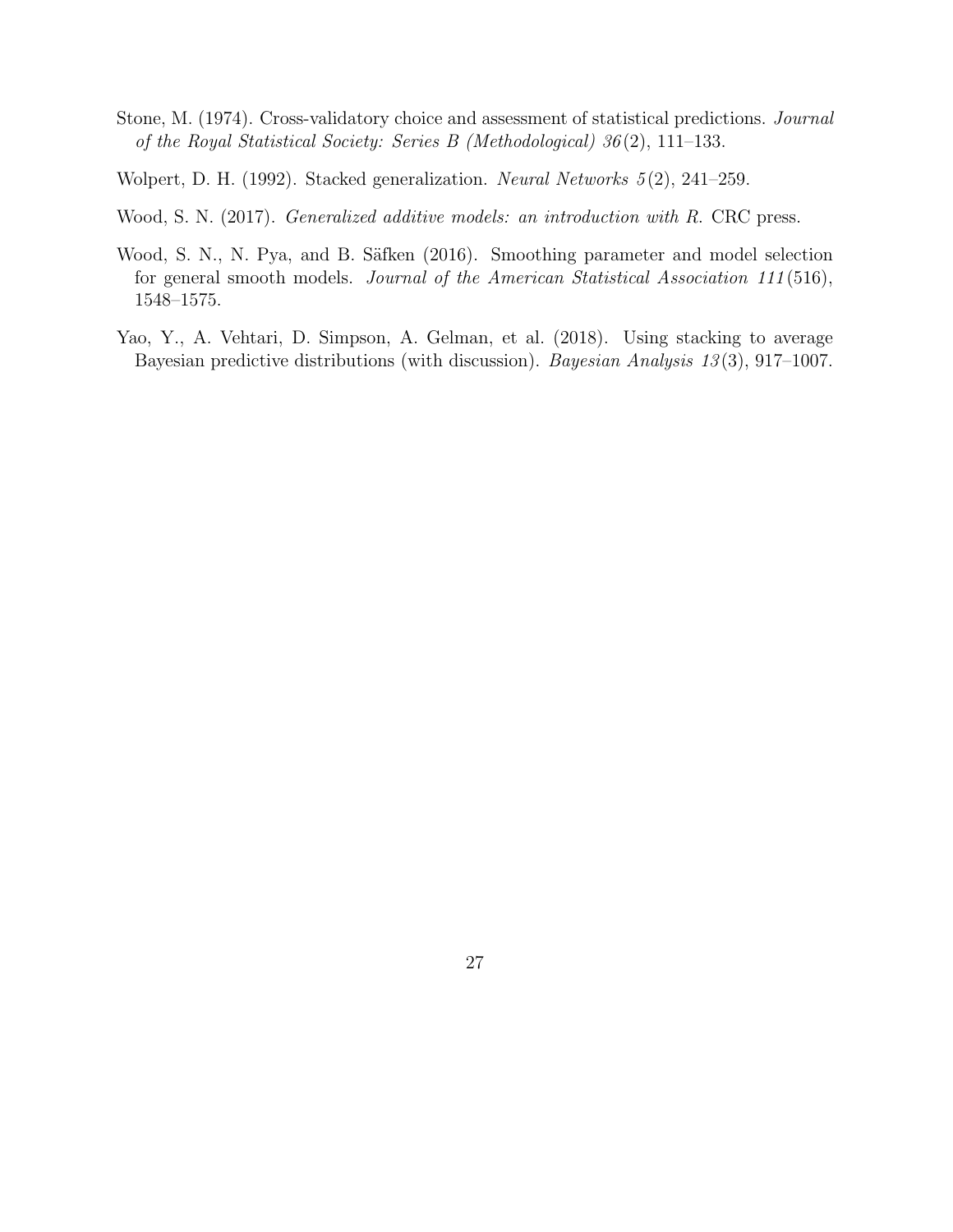### Supplementary material to "Additive stacking for disaggregate electricity demand forecasting"

Christian Capezza, Biagio Palumbo, Yannig Goude, Simon N. Wood and Matteo Fasiolo

# S1 Derivatives of the additive stacking log-likelihood w.r.t.  $\beta$

In this section, we provide the derivatives needed to fit probabilistic additive stacking models using the methods described in the main text. Consider a function  $f$  of the Ndimensional vectors  $\eta_1, \ldots, \eta_K$ . We indicate with  $f^{\eta_k}, f^{\eta_k, \eta_j}$  and  $f^{\eta_k, \eta_j, \eta_m}$  the vectors with i-th elements

$$
f^{\eta_{ki}} = \frac{\partial f}{\partial \eta_{ki}}, \quad f^{\eta_{ki}\eta_{ji}} = \frac{\partial^2 f}{\partial \eta_{ki}\partial \eta_{ji}} \quad \text{and} \quad f^{\eta_{ki}\eta_{ji}\eta_{mi}} = \frac{\partial^3 f}{\partial \eta_{ki}\partial \eta_{ji}\eta_{mi}},
$$

where  $\eta_{ki}$  indicates the *i*-th elements of  $\eta_k$ . Each  $\eta_k$  is a function of a corresponding  $p_k$ dimensional vector  $\beta^k$  and we indicate the Jacobian  $\nabla_{\beta^k}^{\mathsf{T}} \eta_k$  with  $\eta_k^{\beta^k}$  $\int_{k}^{\beta^{n}}$ . For the derivatives of f w.r.t. the elements of the  $\beta^k$ 's, we use the following compact notation

$$
f^{\beta_r^k} = \frac{\partial f}{\partial \beta_r^k}, \quad f^{\beta_r^k \beta_s^j} = \frac{\partial^2 f}{\partial \beta_r^k \partial \beta_s^j} \quad \text{and} \quad f^{\beta_r^k \beta_s^j \beta_t^m} = \frac{\partial^3 f}{\partial \beta_r^k \partial \beta_s^j \beta_t^m},
$$

where  $\beta_r^k$  indicates the r-th elements of  $\beta^k$ . Finally, we denote with  $f^{\beta^k} = \nabla_{\beta^k} f$  the gradient of f w.r.t.  $\beta^k$  and with  $f^{\beta^k\beta^j} = \nabla_{\beta^j}^{\mathsf{T}} \nabla_{\beta^k} f$  a matrix of second derivatives.

### S1.1 Gradient and Hessian of the additive stacking log-likelihood w.r.t.  $\beta$

In this section we provide the gradient and Hessian of the penalised posterior log-density w.r.t.  $\beta$ , which are required for maximisation using Newton's algorithm, for fixed smoothing parameters  $\lambda$ . To simplify the notation, let us define  $\mathcal{L}(\beta) = \log p(\beta | y, \lambda)$  and recall that

$$
\mathcal{L}(\boldsymbol{\beta}) = \sum_{i=1}^N l_i - \frac{1}{2} \sum_{g=1}^G \lambda_g \boldsymbol{\beta}^\top \mathbf{S}_g \boldsymbol{\beta},
$$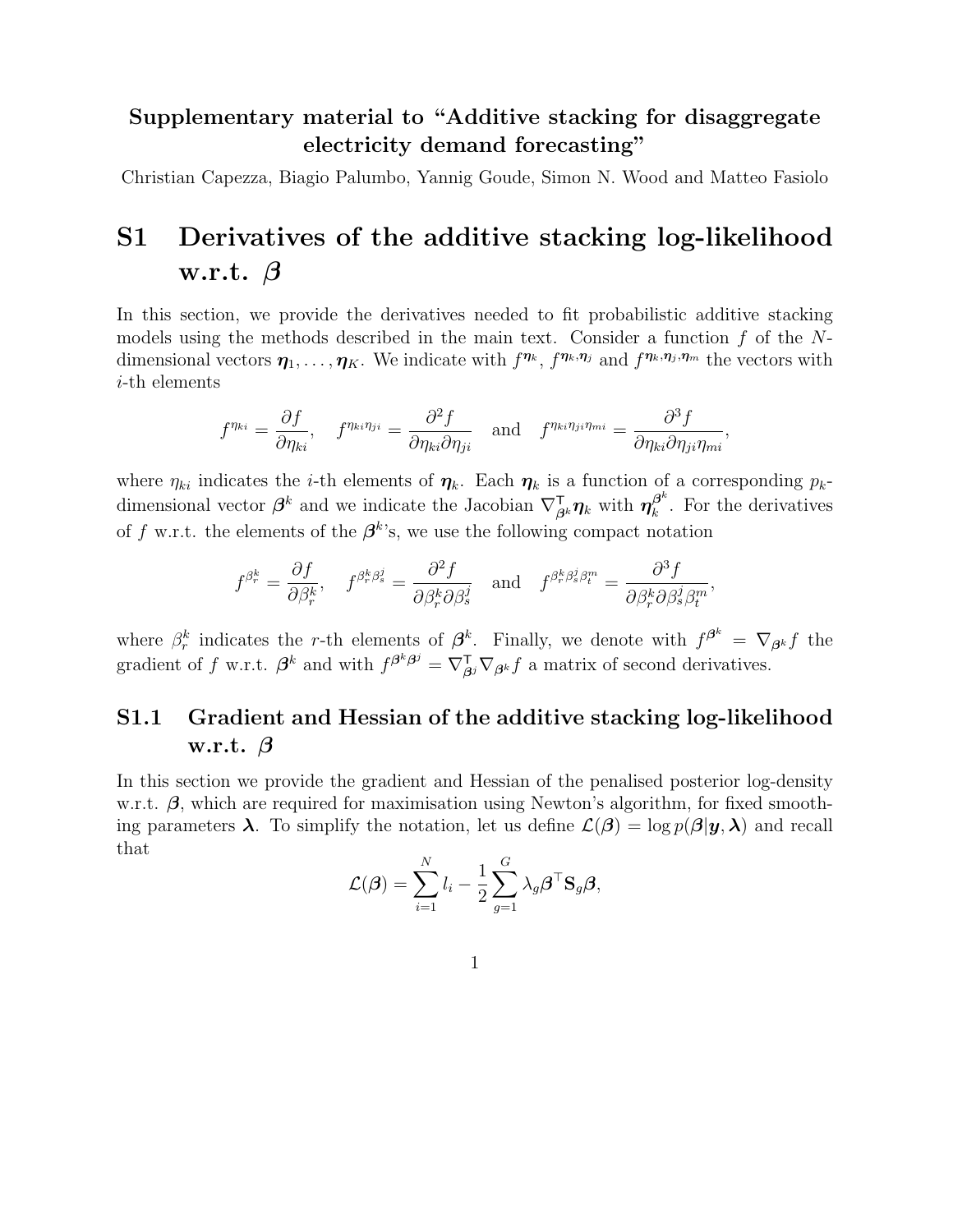where  $l_i = \log \sum_{k=1}^{K} \alpha_{ki}(\boldsymbol{\beta}) p_k(y_i|\boldsymbol{x}_i)$  is the log-likelihood term relative to the *i*-th observation. The gradient of the log-posterior w.r.t  $\beta$  is

$$
\mathcal{L}^{\beta}(\boldsymbol{\beta}) = \sum_{i=1}^{N} l_i^{\beta} - \sum_{g=1}^{G} \lambda_g \mathbf{S}_g \boldsymbol{\beta},
$$

while the Hessian of the penalised log-likelihood w.r.t  $\beta$  is

$$
\mathcal{L}^{\beta\beta}(\beta) = \sum_{i=1}^{N} l_i^{\beta\beta} - \sum_{g=1}^{G} \lambda_g \mathbf{S}_g,
$$

Therefore, we need to calculate  $l^{\beta}$  and  $l^{\beta\beta}$ . First of all, we arrange the regression coefficients as  $\boldsymbol{\beta} = (\boldsymbol{\beta}^2^\top, \dots, \boldsymbol{\beta}^{K^\top})^\top$ , where  $\boldsymbol{\beta}^k$  is the vector of regression coefficients specific of the k-th linear predictor (recall that the first linear predictor is set to the zero vector for identifiability). The k-th linear predictor is  $\eta_k = \mathbf{X}^k \boldsymbol{\beta}^k$ , where  $\mathbf{X}^k$  is an  $N \times p_k$  model matrix. Given that  $\boldsymbol{\eta}_k^{\beta^k} = \mathbf{X}^k$ , we can use the chain rule to calculate the derivatives of the log-likelihood with respect to the  $\beta^k$ 's once we have derivatives of the log-likelihood with respect to the linear predictors. We can express  $l_i$  as function of the linear predictors

$$
l_i = \log \sum_{k=1}^K \exp(\eta_{ki} + \log p_k(y_i|\boldsymbol{x}_i)) - \log \sum_{k=1}^K \exp \eta_{ki}.
$$

Then, we have

$$
l_i^{\eta_{ki}} = \frac{\exp(\eta_{ki} + \log p_k(y_i|\boldsymbol{x}_i))}{\sum_{h=1}^K \exp(\eta_{hi} + \log p_h(y_i|\boldsymbol{x}_i))} - \frac{\exp \eta_{ki}}{\sum_{h=1}^K \exp \eta_{hi}}.
$$

By defining

$$
w_{ki} = \frac{\exp(\eta_{ki} + \log p_k(y_i|\boldsymbol{x}_i))}{\sum_{h=1}^K \exp(\eta_{hi} + \log p_h(y_i|\boldsymbol{x}_i))},
$$

we can write

$$
l_i^{\eta_{ki}} = w_{ki} - \alpha_{ki}.
$$

In order to calculate second derivatives, we need

$$
w_{ki}^{\eta_{ji}} = w_{ki}(\delta_k^j - w_{ji}),
$$

$$
\mathbf{2}\phantom{0}
$$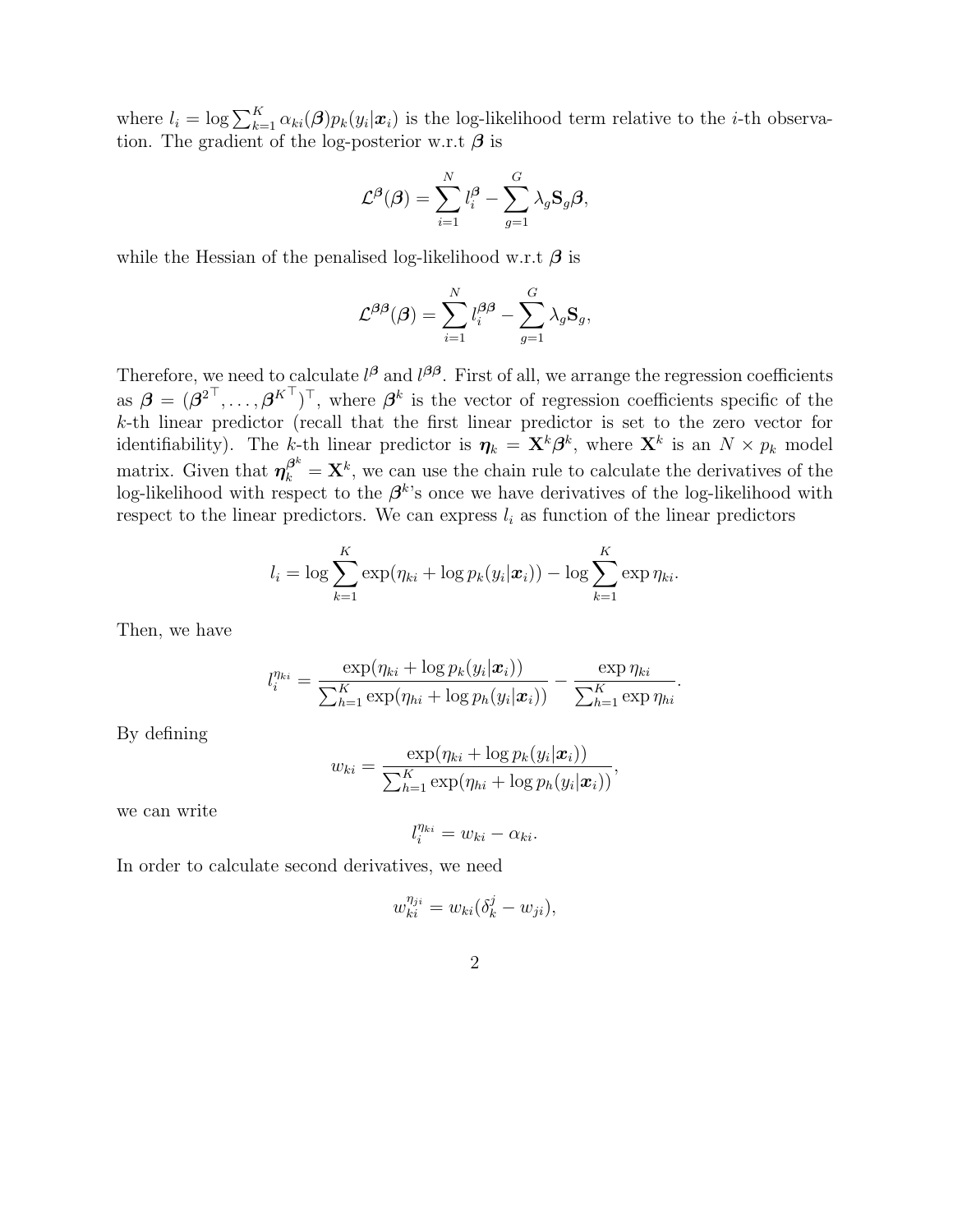$\alpha_{ki}^{\eta_{ji}} = \alpha_{ki} (\delta_k^j - \alpha_{ji}),$ 

where  $\delta_k^j = 1$  if  $k = j$  and zero otherwise. Then, we have

$$
l_i^{\eta_{ki}\eta_{ji}} = w_{ki}(\delta_k^j - w_{ji}) - \alpha_{ki}(\delta_k^j - \alpha_{ji}) = l^{\eta_{ki}}(\delta_k^j - w_{ji}) - \alpha_{ki}l^{\eta_{ji}},
$$

while the third derivatives are

$$
l_i^{\eta_{ki}\eta_{ji}\eta_{mi}} = (\delta_k^j - w_{ji})l^{\eta_{ki}\eta_{mi}} - w_{ji}(\delta_j^m - w_{mi})l^{\eta_{ki}} - \alpha_{ki}(\delta_k^m - \alpha_{mi})l^{\eta_{ji}} - \alpha_{ki}l^{\eta_{ji}\eta_{mi}}.
$$

We can now write the derivatives of the log-likelihood with respect to the regression coefficients. Given that  $l^{\beta^k} = \mathbf{X}^{k^\top} l^{\eta_k}$ , for  $k = 2, \ldots, K$ , the gradient is

$$
l^{\beta} = \left(l^{\beta^2}, \ldots, l^{\beta^K} \right)^{\top} = \left(l^{\eta_2 \top} \mathbf{X}^2, \ldots, l^{\eta_K \top} \mathbf{X}^K \right)^{\top}.
$$
 (S1)

Second derivatives are  $l^{\beta^k\beta^j} = \mathbf{X}^{k^\top} \mathbf{D}^{kj} \mathbf{X}^j$ , with  $k, j = 2, ..., K$ , where  $\mathbf{D}^{kj}$  is a  $N \times N$ diagonal matrix whose diagonal is  $l^{\eta_k,\eta_j}$ . Then, we can write the Hessian of the loglikelihood as

$$
l^{\beta\beta} = \begin{pmatrix} l^{\beta^2\beta^2} & \cdots & l^{\beta^2\beta^K} \\ \vdots & \ddots & \vdots \\ l^{\beta^K\beta^2} & \cdots & l^{\beta^K\beta^K} \end{pmatrix} = \begin{pmatrix} \mathbf{X}^{2^{\top}}\mathbf{D}^{22}\mathbf{X}^2 & \cdots & \mathbf{X}^{2^{\top}}\mathbf{D}^{2K}\mathbf{X}^K \\ \vdots & \ddots & \vdots \\ \mathbf{X}^{K^{\top}}\mathbf{D}^{K2}\mathbf{X}^2 & \cdots & \mathbf{X}^{K^{\top}}\mathbf{D}^{KK}\mathbf{X}^K \end{pmatrix}.
$$
 (S2)

#### S1.2 Gradient of the LAML w.r.t the log smoothing parameters

In this section, we show how to compute the gradient of the Laplace approximate marginal likelihood,  $\mathcal{V}(\lambda)$ , w.r.t the log smoothing parameters, which is required for BFGS optimisation. In particular, we need to calculate the likelihood specific term  $\partial \log |\mathcal{H}|/\partial \rho_q$ , where  $\mathcal{H} = -\mathcal{L}^{\beta\beta}(\hat{\beta})$  is the negative Hessian of the posterior log-density, evaluated at its maximiser, and  $\rho_q = \log \lambda_q$ . Note that, as shown in Wood et al. (2016),

$$
\dfrac{\partial \log \lvert \boldsymbol{\mathcal{H}} \rvert}{\partial \rho_g} = \mathrm{tr}\left(\boldsymbol{\mathcal{H}}^{-1}\dfrac{\partial \boldsymbol{\mathcal{H}}}{\partial \rho_g} \right),
$$
\n
$$
\dfrac{\partial \boldsymbol{\mathcal{H}}}{\partial \rho_g} = -l^{\hat{\boldsymbol{\beta}}\hat{\boldsymbol{\beta}}\rho_g} + \lambda_g \mathbf{S}_g,
$$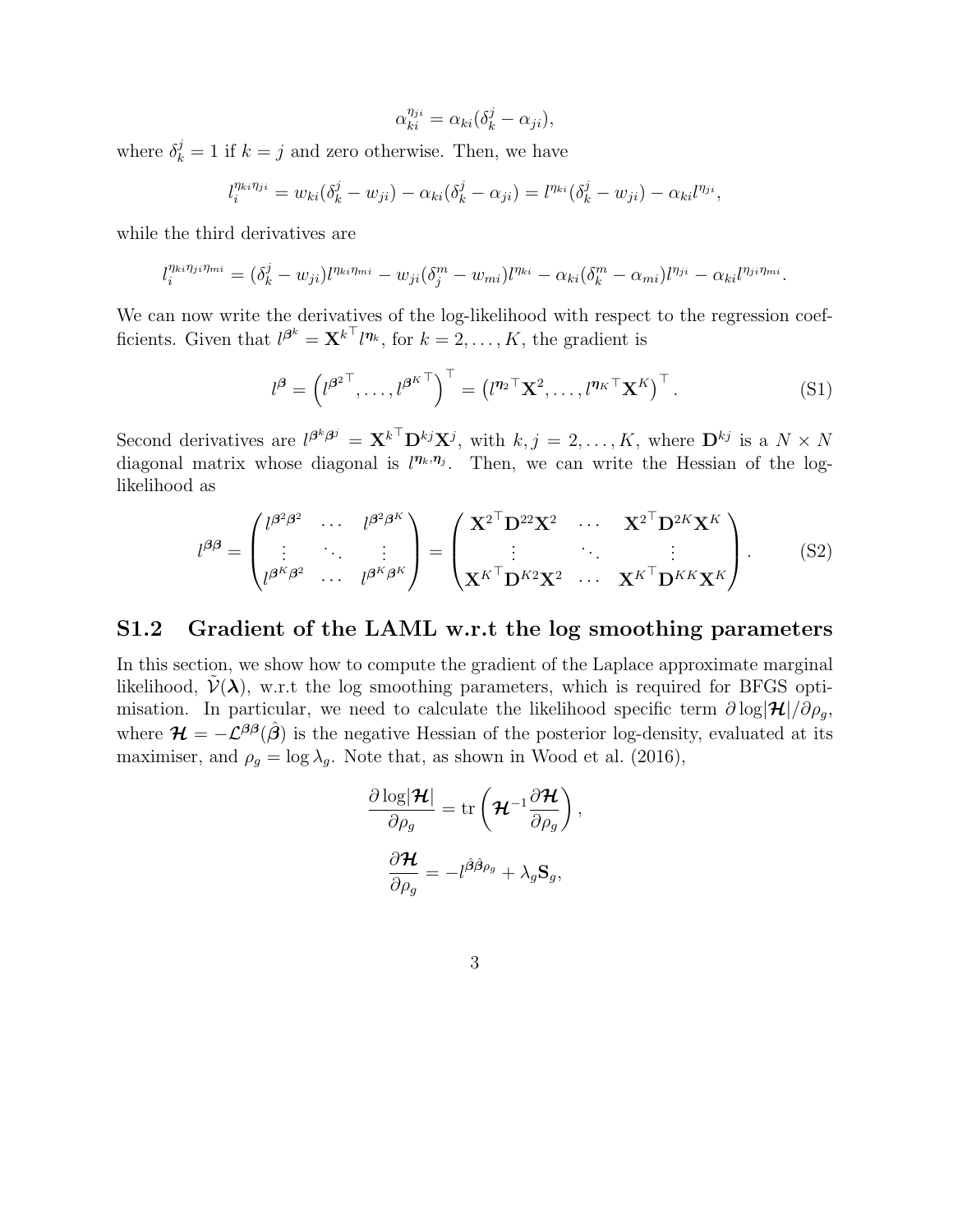where  $l^{\hat{\beta}\hat{\beta}\rho_g} = \sum_{i=1}^N l_i^{\hat{\beta}\hat{\beta}\rho_g}$  $\frac{\beta \beta \rho_g}{i}$ . The element in the *u*-th row and *v*-th column of  $l^{\hat{\beta}\hat{\beta}\rho_g}$  is

$$
\left(l^{\hat{\beta}\hat{\beta}\rho_g}\right)_{uv} = l^{\hat{\beta}^k_r\hat{\beta}^j_s\rho_g} = \sum_{m=2}^K \sum_{t=1}^{p_m} l^{\hat{\beta}^k_r\hat{\beta}^j_s\hat{\beta}^m_t} \frac{d\hat{\beta}^m_t}{d\rho_g},
$$

where  $d\hat{\beta}/d\rho_q$  can be obtained by implicit differentation as

$$
\frac{d\hat{\boldsymbol{\beta}}}{d\rho_g} = \boldsymbol{\mathcal{H}}^{-1} \lambda_g \mathbf{S}_g \hat{\boldsymbol{\beta}}.
$$

Above, k and j indicate the coefficients vectors to which the u-th and v-th elements of  $\hat{\boldsymbol{\beta}}$ belong (i.e.,  $\hat{\beta}^k$  and  $\hat{\beta}^j$ ). Similarly, r and s are the indices of the elements of  $\hat{\beta}^k$  and  $\hat{\beta}^j$ corresponding the u-th and v-th elements of  $\hat{\beta}$ . In the following we show how to compute  $l^{\hat{\beta}\hat{\beta}\rho_g}$  efficiently, that is without explicitly computing all the  $p^3$  third order derivatives of l w.r.t.  $\hat{\boldsymbol{\beta}}$ , where  $p = \sum_{k=2}^{K} p_k$ .

Let us define the following vector of third derivatives of the log-likelihood w.r.t. the linear predictors

$$
l^{\eta_k, \eta_j, \eta_m} = \left(l_1^{\eta_{k1}\eta_{j1}\eta_{m1}}, \ldots, l_N^{\eta_{kN}\eta_{jN}\eta_{mN}}\right)^\top, \quad \text{for} \quad k, j, m = 2, \ldots, K
$$

Third derivatives with respect to the regression coefficients are

$$
l^{\beta_r^k \beta_s^j \beta_t^m} = \sum_{i=1}^N l_i^{\eta_{ki}\eta_{ji}\eta_{mi}} X_{ir}^k X_{is}^j X_{it}^m,
$$

where  $X_{ir}^k$  denotes the element  $(i, r)$  of the matrix  $\mathbf{X}^k$ . For each smoothing log-parameter  $\rho_q$ , with  $g = 1, \ldots, G$ , we have

$$
l^{\hat{\beta}_r^k \hat{\beta}_s^j \rho_g} = \sum_{m=2}^K \sum_{t=1}^{p^m} l^{\hat{\beta}_r^k \hat{\beta}_s^j \hat{\beta}_t^m} \frac{d\hat{\beta}_t^m}{d\rho_g} = \sum_{i=1}^N \sum_{m=2}^K \sum_{t=1}^{p^m} l^{\eta_{ki} \eta_{ji} \eta_{mi}} X_{ir}^k X_{is}^j X_{it}^m \frac{d\hat{\beta}_t^m}{d\rho_g},
$$

which can be computed in  $O(Np^{(1)}^2K^2) + O(Np^{(1)}K^3)$ , with  $p^{(1)} = \max_{h=2,\dots,K} p^h$ , by doing, for each k, j block  $(k, j = 2, \ldots, K)$ 

$$
l^{\hat{\boldsymbol{\beta}}^k\hat{\boldsymbol{\beta}}^j\rho_g} = \mathbf{X}^{k\top}\mathbf{V}^{kj}_g\mathbf{X}^j,
$$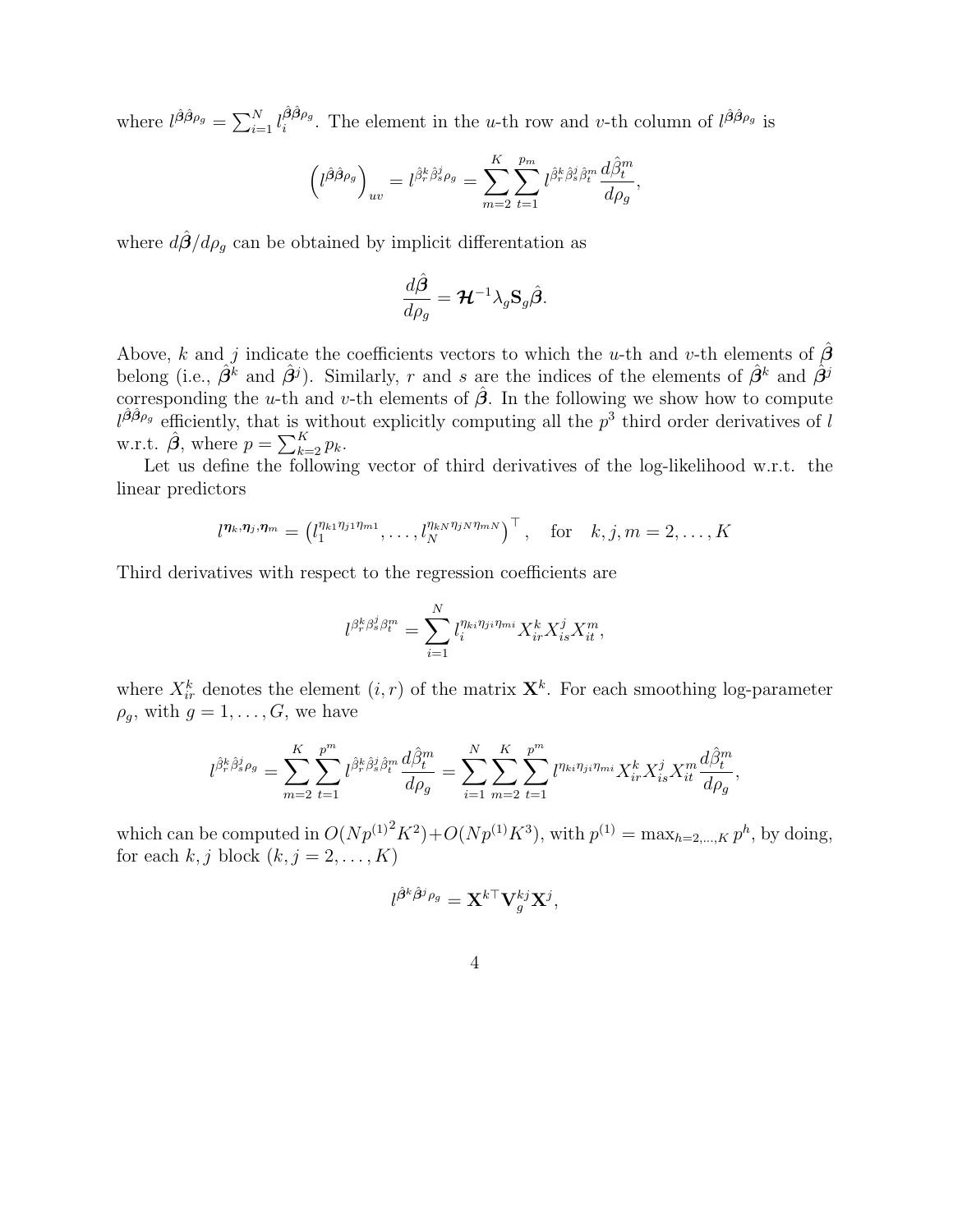where  $\mathbf{V}_g^{kj}$  is a diagonal  $N \times N$  matrix with diagonal elements

$$
(\mathbf{V}_g^{kj})_{ii} = \sum_{m=2}^K \sum_{t=1}^{p^m} l^{\eta_{ki}\eta_{ji}\eta_{mi}} X_{it}^m \frac{d\hat{\beta}_t^m}{d\rho_g}.
$$

Since  $p^{(1)}$  in general is much larger than K, the total computational cost of calculating first derivatives of  $l^{\hat{\beta}\hat{\beta}}$  with respect to the log smoothing parameters is  $O(Np^{(1)^2}K^2G)$ . Finally, we can write the matrix of derivatives of the Hessian of the log-likelihood with respect to each smoothing parameter  $\rho_g$ , with  $g = 1, \ldots, G$ , as

$$
l^{\hat{\beta}\hat{\beta}\rho_g} = \begin{pmatrix} l^{\hat{\beta}^2\hat{\beta}^2\rho_g} & \cdots & l^{\hat{\beta}^2\hat{\beta}^K\rho_g} \\ \vdots & \ddots & \vdots \\ l^{\hat{\beta}^K\hat{\beta}^2\rho_g} & \cdots & l^{\hat{\beta}^K\hat{\beta}^K\rho_g} \end{pmatrix} .
$$
 (S3)

# S2 Approximating the ALE effects' variance via the delta method

For ease of reference, here we define again some variables that have already been defined in the main text. Consider a model, not necessarily a stacking model, with scalar output  $\alpha(x)$ , where x is a d-dimensional vector of model inputs and  $\alpha(x)$  is parametrised by the p-dimensional vector of model parameters  $\beta$ . Let  $x_1, \ldots, x_N$  be the observed values of x and indicate with  $V_\beta$  the covariance matrix of  $\beta$ . Let  $x_j$  be the j-th input variable, which we assume to be continuous and let  $x_{i,j}$  be its *i*-th observed value. The case where  $x_j$  is a factor variable will be considered at the end of this section. Define a grid  $z_{0,j}, \ldots, z_{B,j}$  of values along  $x_j$ , such that  $z_{0,j}$  and  $z_{B,j}$  are the smallest and the largest observed values of  $x_j$ . Let  $n_j(1), n_j(2), \ldots, n_j(B)$  be the number of  $x_{ij}$ 's falling in  $[z_{0,j}, z_{1,j}), [z_{1,j}, z_{2,j}), \ldots, [z_{B-1,j}, z_{B,j}].$  Indicate with  $v_j(x) \in \{1, \ldots, B\}$  the bin number in which an arbitrary value x of  $x_j$  belongs to and let  $S_i(v)$  be the set such that, if  $x_i \in S_i(v)$ , then  $x_{i,j}$  belongs to the v-th bin. The uncentered ALE effect of  $x_j$  is estimated by

$$
\hat{\alpha}_{j,ALE}(x) = \sum_{v=1}^{v_j(x)} \frac{1}{n_j(v)} \sum_{\{i:x_{i,j} \in S_j(v)\}} [\alpha(z_{v,j}, x_{i,\setminus j}) - \alpha(z_{v-1,j}, x_{i,\setminus j})], \text{ with } \hat{\alpha}_{j,ALE}(z_{0,j}) = 0.
$$

To simplify the notation let us drop the index j from  $v_j(x)$ ,  $n_j(v)$ ,  $S_j(v)$ ,  $\mathbf{x}_{i \setminus j}$  and  $z_{v,j}$ . Define the set of indices  $i_{v,1},\ldots,i_{v,n(v)}$  such that  $\boldsymbol{x}_{i_{v,1}},\ldots,\boldsymbol{x}_{i_{v,n(v)}}\in S(v)$ , for  $v=1,\ldots,\tilde{B}$ .

$$
5\,
$$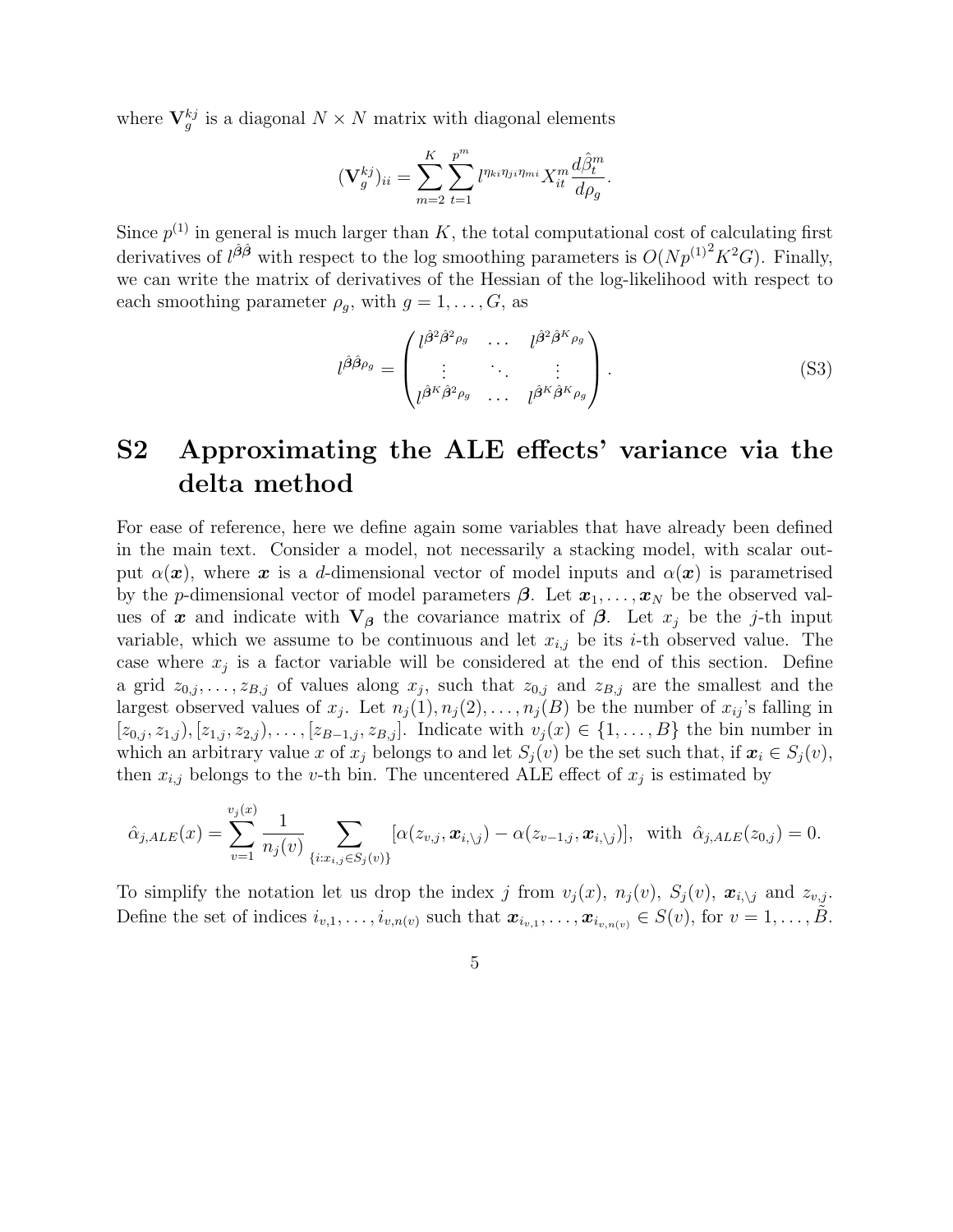This allows us to re-express the  $j$ -th ALE effect as

$$
\hat{\alpha}_{j,ALE}(x) = \sum_{v=1}^{v(x)} \frac{1}{n(v)} \sum_{h=1}^{n(v)} [\alpha(z_v, \boldsymbol{x}_{i_{v,h}}) - \alpha(z_{v-1}, \boldsymbol{x}_{i_{v,h}})].
$$

Define the  $n \times d$  matrices

$$
\mathbf{Z}^{1} = \left(\begin{array}{c} \{z_{0}, \boldsymbol{x}_{i_{1,1}}\} \\ \vdots \\ \{z_{0}, \boldsymbol{x}_{i_{1,n(1)}}\} \\ \vdots \\ \{z_{B-1}, \boldsymbol{x}_{i_{B,1}}\} \\ \vdots \\ \{z_{B-1}, \boldsymbol{x}_{i_{B,n(B)}}\} \end{array}\right), \mathbf{Z}^{2} = \left(\begin{array}{c} \{z_{1}, \boldsymbol{x}_{i_{1,1}}\} \\ \vdots \\ \{z_{1}, \boldsymbol{x}_{i_{1,n(1}}\} \\ \vdots \\ \{z_{B}, \boldsymbol{x}_{i_{B,1}}\} \\ \vdots \\ \{z_{B}, \boldsymbol{x}_{i_{B,n(B)}}\} \end{array}\right),
$$

and indicate with  $z_l^1$  and  $z_l^2$  their *l*-th rows. Define also the *N*-dimensional vectors  $\mathbf{f}^1$  and  $f^2$  such that  $f_l^1 = \alpha(\mathbf{z}_l^1)$  and  $f_l^2 = \alpha(\mathbf{z}_l^2)$ , the  $B \times N$  matrix

$$
\mathbf{A} = \begin{pmatrix} \frac{1}{n_j(1)}, \dots, \frac{1}{n_j(1)} & & & \\ \frac{1}{n_j(1)}, \dots, \frac{1}{n_j(2)}, \dots, \frac{1}{n_j(2)} & & \\ & \frac{1}{n_j(2)}, \dots, \frac{1}{n_j(2)} & \\ & & \dots & \\ & & & \frac{1}{n_j(B)}, \dots, \frac{1}{n_j(B)} \\ & & & & \frac{1}{n_j(B)}, \dots, \frac{1}{n_j(B)} \end{pmatrix},
$$

and indicate with  $\mathbf{1}_w$  the B-dimensional vector such that its first w elements are equal to one and the rest zero. Then the j-th ALE effect can be written in matrix form as follows

$$
\hat{\alpha}_{j,ALE}(x) = \mathbf{1}_{v(x)}^{\mathsf{T}} \mathbf{A} (\mathbf{f}^2 - \mathbf{f}^1).
$$

Let  $\mathbf{J}^1 = \nabla_{\boldsymbol{\beta}}^{\mathsf{T}} \mathbf{f}^1$  and  $\mathbf{J}^2 = \nabla_{\boldsymbol{\beta}}^{\mathsf{T}} \mathbf{f}^2$  be the  $N \times p$  Jacobian matrices of  $\mathbf{f}^1$  and  $\mathbf{f}^2$  w.r.t.  $\boldsymbol{\beta}$ . Then we have that

$$
\nabla_{\boldsymbol{\beta}} \hat{\alpha}_{j,ALE}(x) = \mathbf{1}_{v(x)}^{\mathsf{T}} \mathbf{A} (\mathbf{J}^2 - \mathbf{J}^1),
$$

6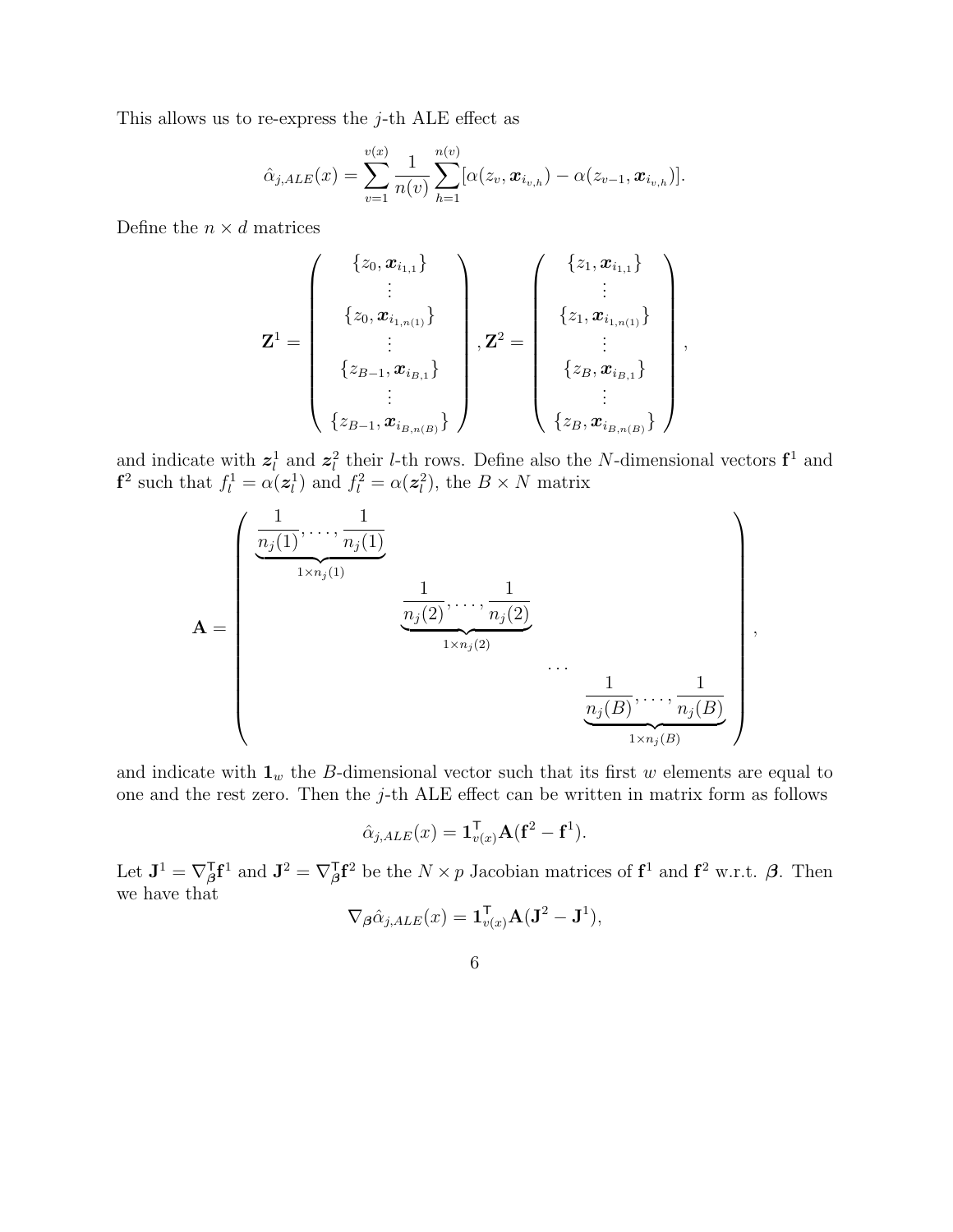and applying the delta method leads to the approximation

$$
\text{var}\{\hat{\alpha}_{j,ALE}(x)\}\approx \nabla_{\beta}^{\mathsf{T}}\hat{\alpha}_{j,ALE}\,\mathbf{V}_{\beta}\,\nabla_{\beta}\hat{\alpha}_{j,ALE}.
$$

Now, let us consider the centered ALE effects, which we estimate by

$$
\hat{\tilde{\alpha}}_{j,ALE}(x) = \hat{\alpha}_{j,ALE}(x) - \frac{1}{N} \sum_{v=1}^{B} n(v)\hat{\alpha}_{j,ALE}\left(\frac{z_v + z_{v-1}}{2}\right).
$$

Then we can we use  $\hat{\alpha}_{j,ALE} \{(z_v + z_{v-1})/2\} \approx \{\hat{\alpha}_{j,ALE}(z_v) + \hat{\alpha}_{j,ALE}(z_{v-1})\}/2$  to derive

$$
\nabla_{\beta}^{\mathsf{T}} \hat{\alpha}_{j,ALE}(x) \approx \nabla_{\beta}^{\mathsf{T}} \hat{\alpha}_{j,ALE}(x) - \frac{1}{2N} \sum_{v=1}^{B} n(v) \left\{ \nabla_{\beta}^{\mathsf{T}} \hat{\alpha}_{j,ALE}(z_v) + \nabla_{\beta}^{\mathsf{T}} \hat{\alpha}_{j,ALE}(z_{v-1}) \right\},
$$

which is the main ingredient needed to estimate var $\{\hat{\alpha}_{i,ALE}(x)\}\$  via the delta method.

So far we have assumed that  $x_j$  is a continuous variable. If  $x_j$  is a factor variable, then  $z_0, \ldots, z_B$  represent the unique  $B + 1$  values of  $x_j$ , ordered as suggested in Appendix E of Apley and Zhu (2016), while  $n(v)$  with  $v = 0, \ldots, B$  represents the number of  $x_{ij}$ 's that have taken the value  $z_v$ . Then, the uncentered ALE effects are defined by

$$
\hat{\alpha}_{j,ALE}(x) = \sum_{v=1}^{v(x)} \frac{1}{n(v) + n(v-1)} \Big\{ \sum_{h=1}^{n(v)} [\alpha(z_v, \boldsymbol{x}_{i_{v,h}}) - \alpha(z_{v-1}, \boldsymbol{x}_{i_{v,h}})] + \sum_{h=1}^{n(v-1)} [\alpha(z_v, \boldsymbol{x}_{i_{v-1,h}}) - \alpha(z_{v-1}, \boldsymbol{x}_{i_{v-1,h}})] \Big\}.
$$

with  $\hat{\alpha}_{j,ALE}(z_0) = 0$ . The extra term  $\alpha(z_v, \boldsymbol{x}_{i_{v-1,h}}) - \alpha(z_{v-1}, \boldsymbol{x}_{i_{v-1,h}})$  is there because the observations fall only on the  $z_v$ 's, not between them as in the continuous case, hence we average the differences between the effects at  $z_v$  and  $z_{v-1}$  by fixing the other variables both at v and at  $v-1$ . The centred ALE effects are defined similarly to the continuous case, with  $z_v$  in place of  $(z_v + z_{v-1})/2$ . The gradient of either centred or uncentred ALE factor effects are derived similarly to the continuous case.

As shown in this section, applying the delta method to approximate the variance of the ALE main effects requires the Jacobian of the model output w.r.t. the parameters  $\beta$ . In the next section we provide the Jacobian under the multinomial parametrisation used in additive stacking.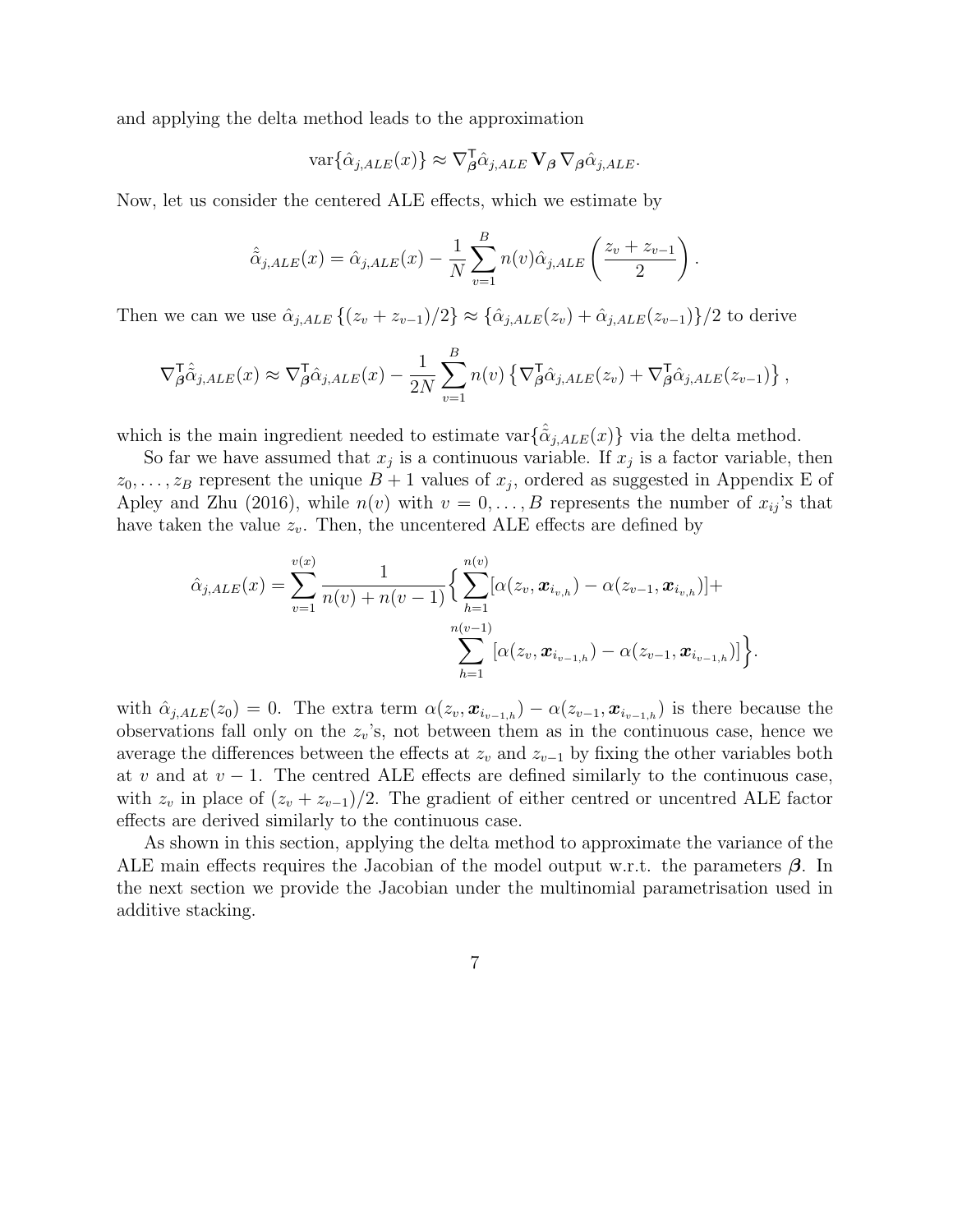#### S2.1 Jacobian under the multinomial parametrisation

Let  $\alpha_k$ , for  $k = 1, \ldots, K$ , be the weights attached to the experts in additive stacking. These are linked to the linear predictors,  $\eta_1, \ldots, \eta_K$ , via the multinomial parametrisation, that is

$$
\alpha_k = \frac{\exp \eta_k}{\sum_{a=1}^K \exp \eta_a},
$$

where  $\eta_1 = 0$  for identifiability. Let  $\eta_k = {\eta_{k1}, \dots, \eta_{kN}}$  be the vector containing the values of the k-th linear predictor at each observation. For  $k = 2, \ldots, K$ , we have that  $\eta_k = \mathbf{X}^k \boldsymbol{\beta}^k$ where  $\mathbf{X}^k$  and  $\boldsymbol{\beta}^k$  are, respectively, the  $N \times p_k$  model matrix and the  $p_k$ -dimensional vector of regression coefficients belonging to the k-th linear predictor. Impose  $\eta_1 = 0$  with  $p_1 = 0$ and define  $\boldsymbol{\alpha}_k = {\alpha_k(\boldsymbol{x}_1), \dots, \alpha_k(\boldsymbol{x}_N)}$ . Then, the  $N \times p$  Jacobian matrix of  $\boldsymbol{\alpha}_k$  w.r.t.  $\boldsymbol{\beta}$  is

$$
\mathbf{J} = \nabla_{\boldsymbol{\beta}}^{\mathsf{T}} \boldsymbol{\alpha}_k = \{ \nabla_{\boldsymbol{\beta}^2}^{\mathsf{T}} \boldsymbol{\alpha}_k, \cdots, \nabla_{\boldsymbol{\beta}^K}^{\mathsf{T}} \boldsymbol{\alpha}_k \},
$$

where  $p = \sum_{k=1}^{K} p_k$ . By the chain rule, we have

$$
\nabla^\mathsf{T}_{\boldsymbol\beta^a} \boldsymbol\alpha_k = \nabla^\mathsf{T}_{\boldsymbol\eta_a} \boldsymbol\alpha_k \nabla^\mathsf{T}_{\boldsymbol\beta_a} \boldsymbol\eta_a = \nabla^\mathsf{T}_{\boldsymbol\eta_a} \boldsymbol\alpha_k \mathbf{X}^a,
$$

where  $\nabla_{\eta_a}^{\mathsf{T}} \alpha_k$  is an  $N \times N$  diagonal matrix with non-zero entries

$$
\left(\nabla_{\eta_a}^{\mathsf{T}} \boldsymbol{\alpha}_k\right)_{ii} = \frac{\partial \alpha_{ki}}{\partial \eta_{ai}} = \alpha_{ki} \{ \mathbb{1}(k = a) - \alpha_{ai} \},\
$$

for  $a = 2, ..., K$  and  $k = 1, ..., K$ .

# S3 Details on the household demand forecasting application

### S3.1 Data preparation

Data have been filtered in order to exclude customers for which the demand data were not considered interesting for the proposed application. In particular, we did not consider customers for which the 99th quantile of the electricity demand over the entire year is less than 0.4kWh. Moreover, since the demand of some customers was constant along most of the year and was not considered interesting for the forecasting application, we excluded from the analysis also all customers for which the vector of differences of consecutive demand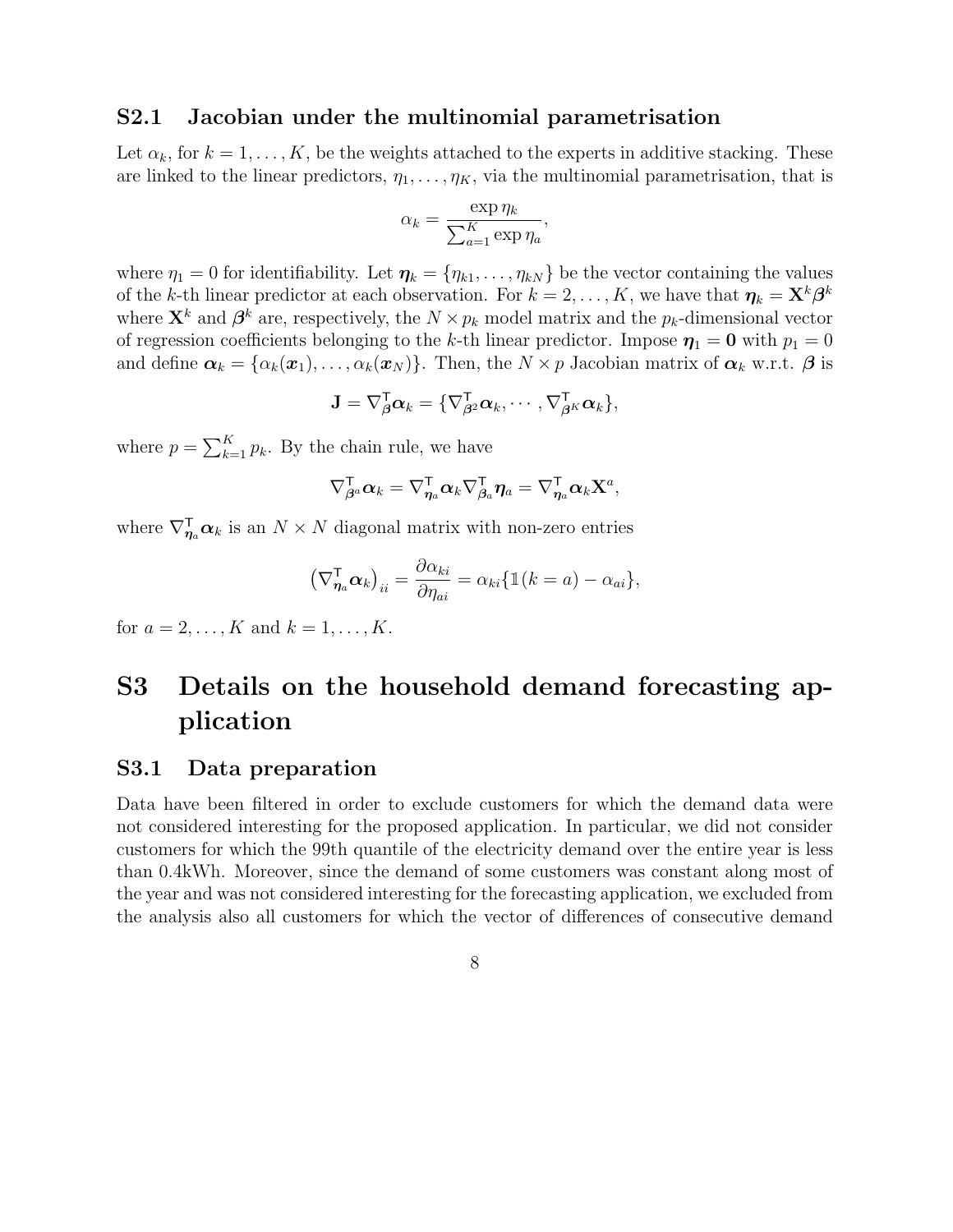values contained more than 2500 zeros, over the entire year. We ended up with a data set of 2565 customers. We also removed from the days corresponding to national holidays because, in an operational setting, forecasting electricity demand during these periods requires manual intervention, as demand behavior is anomalous relative to the rest of the year. In particular, we excluded days of the year equal to 1, 2 (first two days of the year), 87 (Sunday before Easter), 94, 95, 96 (Easter and two following days), 120, 121, 122 (May Day and two days before), 143, 144, 145 (Pentecost Monday), 304 (Halloween), 358, 359, 360 (24, 25, and 26 December), 365 (New Year's Eve).

The temperature data from NCEI was measured at ten different locations in Ireland. We built a single temperature variable by averaging these temperatures with uniform weights. Note that, when we forecast load one day ahead under the *GaulssInd* and *GaulssCommon* model, we use the observed temperatures over that day to compute the smoothed temperatures  $T_i^s$ . In an operational setting future temperatures would not be available, and a forecast would be used instead. However, considering that the experts use smoothed temperatures, which strongly depend on the past, and that temperature typically has a much weaker effect on household demand than on aggregate data, we expect that substituting the observed temperatures with a forecast would have a very minor effect on the results presented in the main paper.

### S3.2 Experts and additive stacking

In this section, we provide additional details about the experts used in the additive stacking. First note that, when predicting observation  $y_i^c$  for customer c, lag values  $y_{i-48k}^c$  are not always available because we excluded some days in the data set. For this reason, when we have missing data  $y_{i-48k}^c$  at a given day of the year  $j_{i-48k}$ , with substitute it with the most recent observation available before day  $j_{i-48k}$ , at the same time of the day. When calculating the smoothed temperature  $T_i^s = \alpha T_{i-1}^s + (1 - \alpha)T_i$ , if  $T_{i-1}$  is missing we set  $T_i^s = T_i$ . We assume that, for physical reasons, the electricity demand  $y_i$  cannot exceed 20 kWh, hence we truncate and re-normalise all probabilistic forecasts from each expert accordingly.

We provide details about smooth effects used in each expert below. In the GaulssInd expert,  $f_1$ ,  $f_2$  and  $f_4$  are smooth effect constructed using cubic regression splines basis, where the dimension of the basis is 10 and we penalise the integrated squared first derivative to avoid problems when extrapolating outside the range of the observed covariates in the training data set.  $f_3$  and  $f_5$  are cyclic cubic regression splines, where we chose the dimensions of the basis equal to 30 and 20, respectively. In *Dynamic*, the smooth effect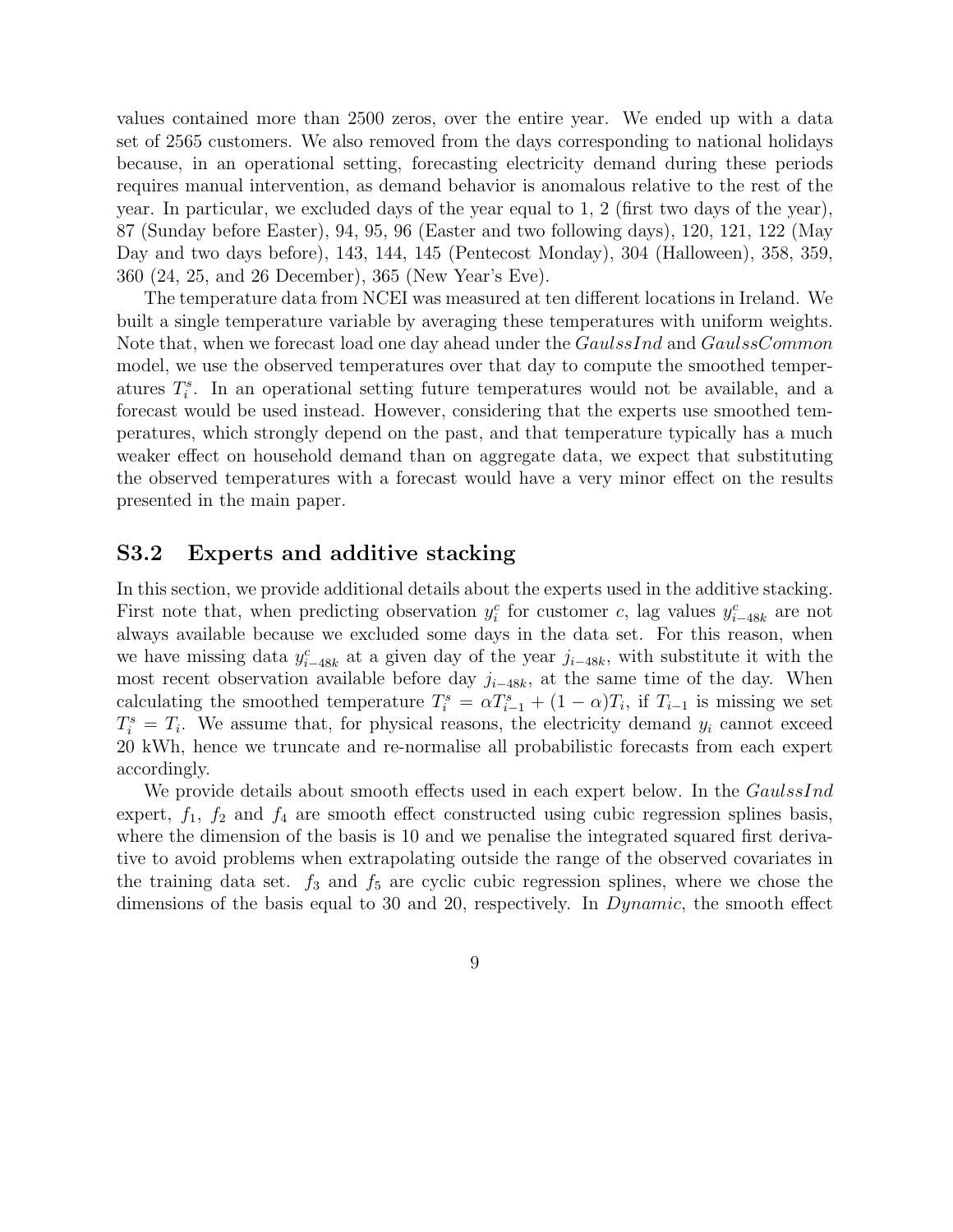of the time of the day is represented as cyclic cubic regression splines with the dimensions of the basis equal to 10. In  $GaulssCommon$ ,  $f_1$  and  $f_4$  are represented as cyclic cubic regression splines with the dimensions of the basis equal to 20, while  $f_2$  and  $f_3$  are represented as penalised cubic regression splines, where the dimension of the basis are 20 and 10, respectively. Moreover, for  $f_2$  we penalise the integrated squared first derivative to avoid problems when extrapolating outside the range of the observed covariates in the training data set.

Regarding the smooth effects used in the additive stacking, in Equation (10)  $f_1$ ,  $f_2$ ,  $f_3$  and  $f_4$  are represented as penalised cubic regression splines with the dimensions of the basis equal to 20 for  $f_1$  and  $f_4$ , and equal to 5 for  $f_2$  and  $f_3$ .

### S3.3 Visualisation of covariates effects using accumulated local effect plots

In this section, we provide ALE plots for all possible expert/covariate pairs based on the final stacking model fitted using data from weeks 9 to 50. The code for producing ALE plots for additive stacking models is available through the mgcViz R package (Fasiolo et al., 2020). Since we are dealing with a big data set, calculation of accumulated local effects is computationally expensive. Hence, we obtain them by sub-sampling  $10<sup>6</sup>$  observations from the training data set (we have checked that the plots do not vary between sub-samples).

Figures S1 and S2 show the centered ALE effects of the covariates on stacking weights. Each row in the two figures shows plots related to one expert, while each column refers to a single covariate. The intercept shows that, on average, the LastMonth expert has the highest weight in the mixture, while *GaulssCommon* has the smallest weight. However, the latter is still useful in cases where all other experts fail due to some important change in the electricity demand. For example, a customer may have near-zero consumption at the beginning of the year and then a sudden increase in demand. Such a step change may dramatically affect the predictive performance of the customer-specific experts, which have never seen high demand values (because they are fitted separately for each customer). In those cases, the *GaulssCommon* expert, which borrows information across all the customers, often produces more robust predictions.

The ALE plots in Figure S1 show that, in general, the most complex expert, *GaulssInd*, is given more weight in the mixture when demand dynamics are complex. In particular, it obtains more weight for customers with higher average electricity demand, as well as higher standard deviation. The effects of the time of the day and day of the week also confirm the higher importance of *GaulssInd* in the mixture when demand volatility is higher. In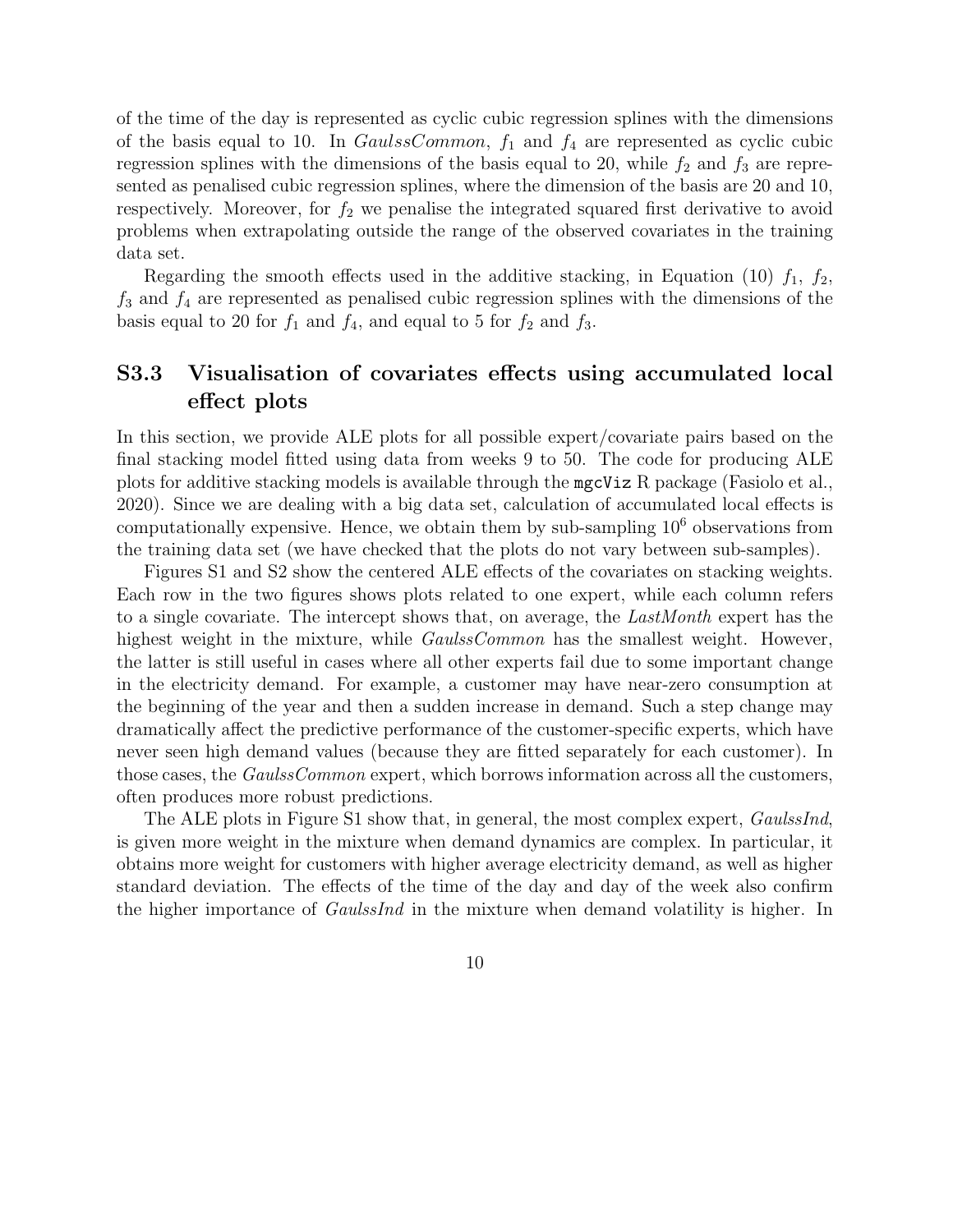particular, the expert has a larger weight during daytime, when demand dynamics are more complex, and during weekends, when the demand is less predictable.

As expected, the weight of the  $Dynamic$  expert depends strongly on the  $do<sub>i</sub><sup>c</sup>$  variable, denoted as nDaysOut in the figure, which counts for how many days the customer has been out of home before the current day. When a customer leaves home for a long period, e.g. for holidays, all other experts perform badly because they rely heavily on historical data, while *Dynamic* does better because it reacts quickly on the basis of the most recent data.

The last three columns in Figure S1 show the effects of the covariates  $\gamma_{ki}^{c j_i - 1}$ ,  $k = 2, 3, 4$ , and show that experts that perform better than the other experts for a customer on all the historical data available up to that point tend to have a higher weight in the mixture. This particular effect is strongest for the *GaulssCommon* experts (see the effect of  $\gamma_{4i}^{cji-1}$ on its weight). The remaining plots in Figure S2 show the accumulated local effect plots for covariates  $\gamma_{ki}^{cd}$ ,  $k = 2, 3, 4, d = 1, 3, 7$ , evaluating the relative log-score performance of the expert  $M_k$  with respect to the others in the last d days, as explained in Section 3.2. As expected, the weight of the k-th expert increases with the corresponding score,  $\gamma_{ki}^{cd}$ . An exception is *GaulssCommon*, whose weight slightly decreases with  $\gamma_{4i}^{c3}$  and  $\gamma_{4i}^{c7}$ .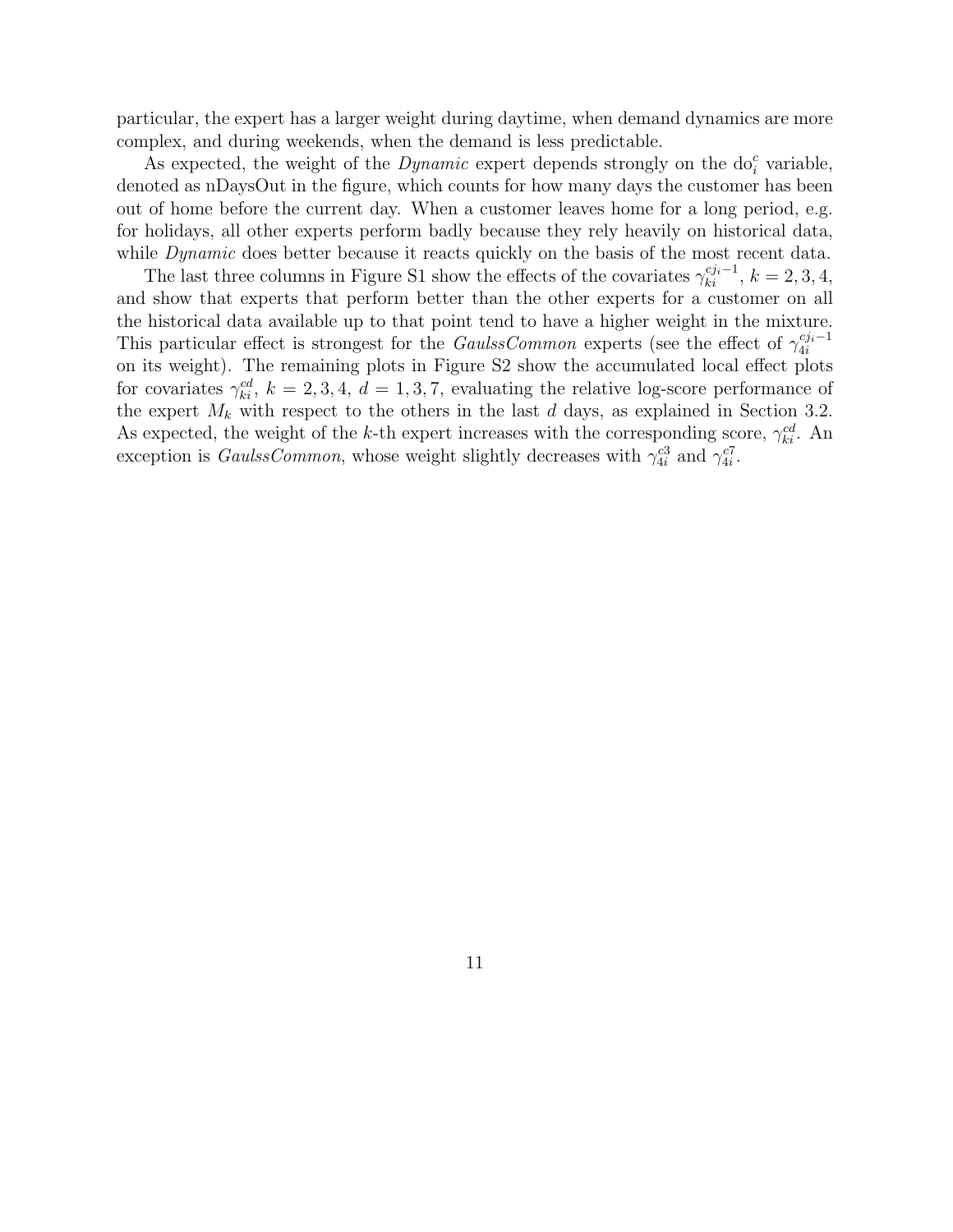